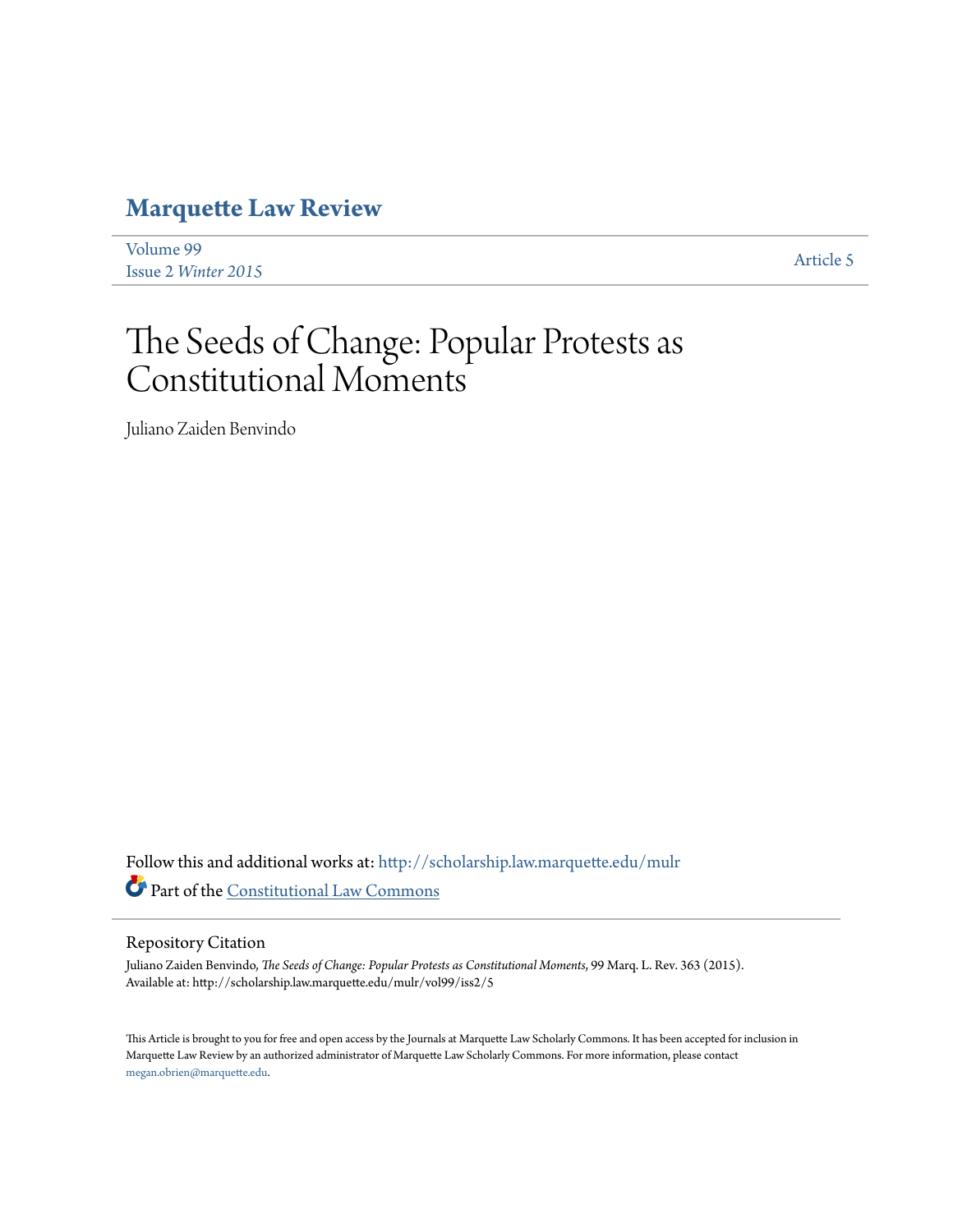# **THE SEEDS OF CHANGE: POPULAR PROTESTS AS CONSTITUTIONAL MOMENTS**

#### JULIANO ZAIDEN BENVINDO

*Bruce Ackerman's influential theory of "dualist democracy" posits that in American history some extraordinary moments of constitutionmaking are "constitutional moments," distinguishable from other periods of ordinary lawmaking. What is missing from the Ackermanian account of constitutional moments, however, is a deeper appreciation of the nature of popular protests, specifically that they may sometimes constitute the core of a constitutional moment, but on other occasions, they may serve as a very different inflection point in the evolution of a constitutional democracy. Up until now, the legal literature has not devoted much attention to such application of Ackerman's theory. In this Article, I refine the theory of constitutional moments by drawing from some relevant mass protests around the world—"Occupy Wall Street" in the United States in 2011, the "Indignados" in Spain in 2011, "The Protests of May" in France in 1968, and especially "The Protests of June 2013" during the FIFA Confederations Cup in Brazil—to expose the* 

Professor of Constitutional Law at the University of Brasília, Brazil. Email: juliano@unb.br; julianobenvindo@gmail.com. For helpful comments and conversations, I am grateful to Richard Albert, David Landau, Mark Tushnet, Michael Stolleis, Andreas Fischer-Lescano, Ugo Mattei, Sofia Ranchordás, Yaniv Roznai, Marcelo Neves, Cristiano Paixão, Leonardo Barbosa, Alexandre Araújo Costa, Fábio Almeida, Eduardo Borges, Rafael Estorilio, José Nunes de C. Neto, Lucas Carneiro, Cristiano Soares, and to the panelists and participants of the 4th YCC Conference of the American Society of Comparative Law, held at the Florida State University College of Law in April 2015, and of the Workshop on Comparative Constitutional Amendments, held at Boston College in May 2015. I have also benefitted from presenting an earlier draft of this Article at the Center for European Law and Politics (ZERP) of the University of Bremen in Germany in 2014. I am especially indebted to all the staff (Heiner Fechner, Sebastian Eickenjäger, Steffen Kommer, Octaviano Padovesi, Alex Valle Franco, Ibrahim Kanalan) of the ZERP for giving all the support necessary during my post-doctoral research in Germany. I also thank Editor in Chief Jennifer Krueger, Managing Editor John Woodson, Senior Articles Editor Trace Hummel, and their colleagues on the editorial board of *Marquette Law Review* for their excellent assistance in preparing this Article for publication. This project was supported by the The DAAD/CAPES Probral Program.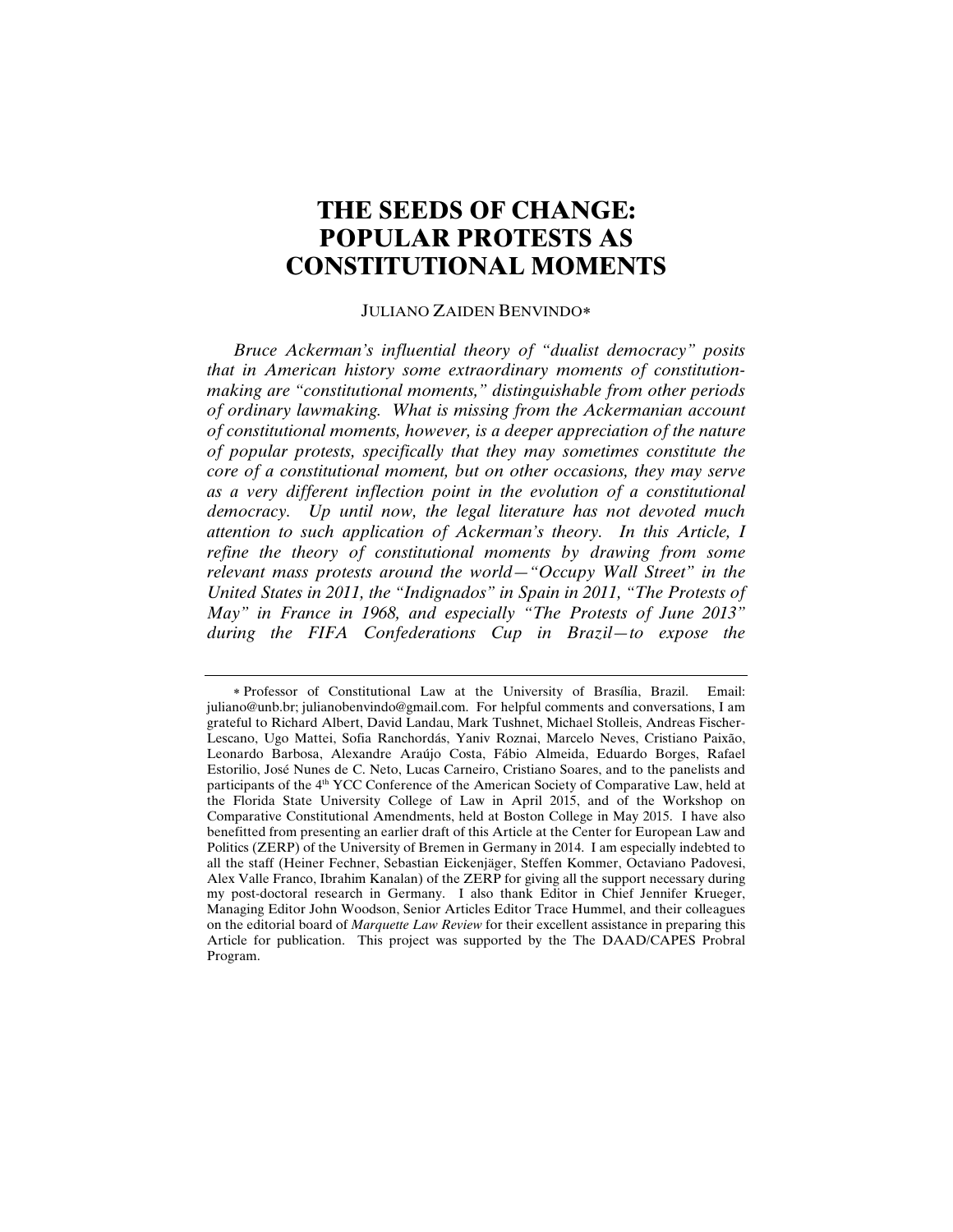*paradoxical nature of constitutional precommitments and how social uprisings form, and sometimes fail, to try to remake them. As the seeds of change, this Article concludes that those popular protests are constitutional moments, but not those constitutional moments the legal literature is so fascinated by.* 

| I. |                                                                  | 364  |
|----|------------------------------------------------------------------|------|
| H. | CONSTITUTIONAL MOMENTS PROSAICALLY INTERPRETED:                  |      |
|    |                                                                  | 370  |
|    |                                                                  | .370 |
|    | The Matter of Legitimacy and the Matter of Institutional<br>B.   |      |
|    |                                                                  | .384 |
|    | C. The Prosaic Nature of Precommitments and the Paradoxical      |      |
|    |                                                                  |      |
|    | D. The Prosaic Nature of Precommitments and the Fragility of     |      |
|    |                                                                  | 394  |
|    | E.                                                               |      |
|    | The Paradoxical Nature of Constitutional Moments 409<br>F.       |      |
| Ш. | POPULAR PROTESTS AS CONSTITUTIONAL MOMENTS?412                   |      |
|    | $A_{\cdot}$                                                      | 412  |
|    | The Popular Protests of 2013 in a Comparative Perspective:<br>B. |      |
|    | When Constitutional Moments Face the Systemic Analysis414        |      |
|    | The Other Side of the Story: The Matter of Legitimacy and        |      |
|    | the Matter of Institutional Dialogue with the Citizenry421       |      |
|    |                                                                  | .424 |
|    |                                                                  |      |

# I. INTRODUCTION

Bruce Ackerman's influential theory of "constitutional moments,"1 although focusing on American history,2 has grown wings and caught the attention of numerous scholars worldwide who have applied it to their own realities.<sup>3</sup> His straightforward and persuasive narrative of how some moments of constitutional history are more special than others has become a normative parameter to evaluate a variety of events in different parts of the world.<sup>4</sup> Distinguished constitutionalists have

<sup>1.</sup> *See* 1 BRUCE ACKERMAN, WE THE PEOPLE: FOUNDATIONS 3–33 (1991).

<sup>2.</sup> *See id.* at 32–33 (arguing that "*America is a dualist democracy*" and comparing with other constitutional realities).

<sup>3.</sup> *See infra* Part II.A.

<sup>4.</sup> *See infra* Part II.A.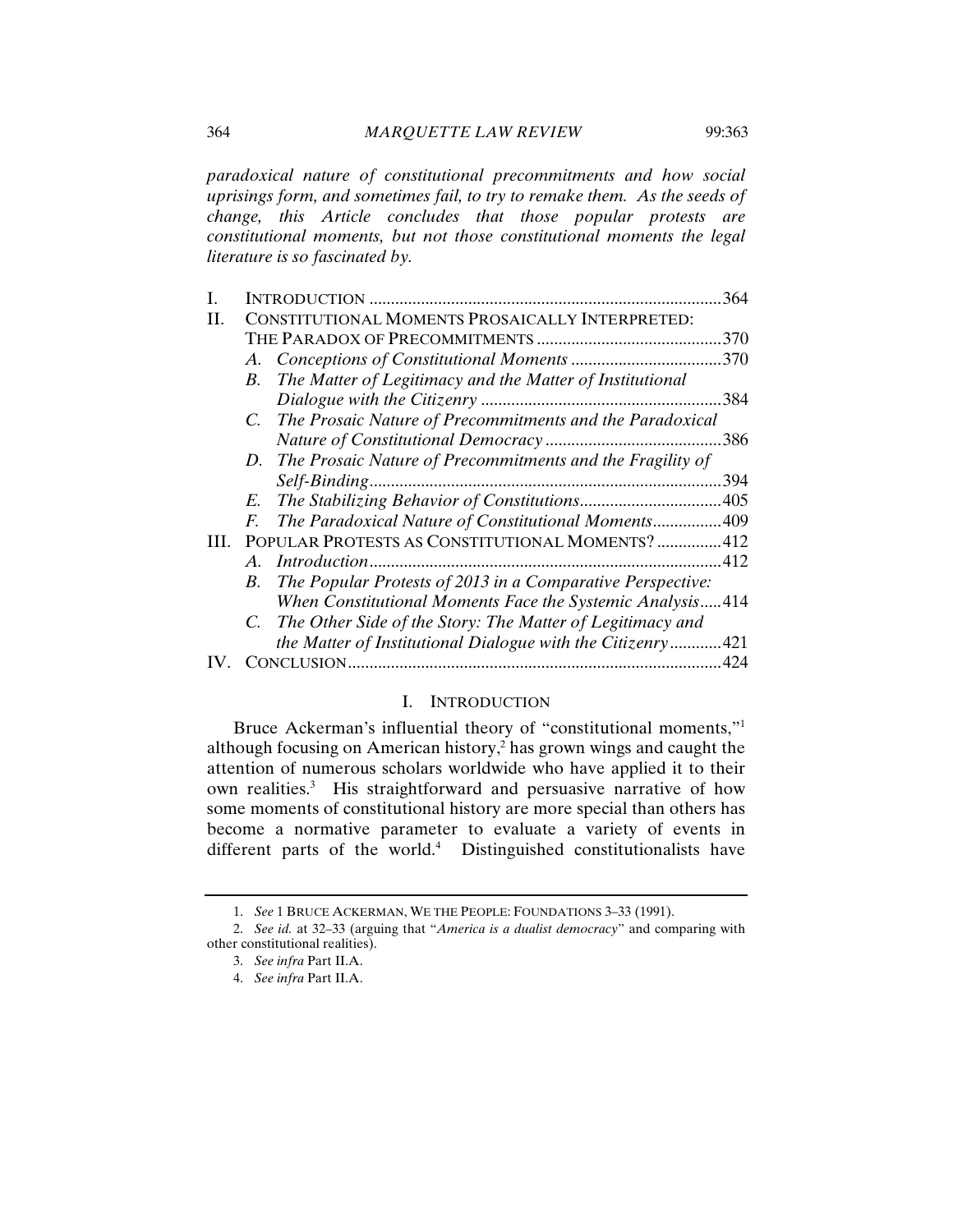interpreted their own realities through the eyes of Ackerman's constitutional moments, and a legion of supporters and critics have provided a rich debate over the main aspects of his arguments.<sup>5</sup> However, despite its relevance and brilliance, his theory does not deeply delve into a special type of event that may put some of the premises of his concept of constitutional moments in doubt: popular protests whose outcomes are paradoxical. For example, history has shown that congressional elections held in the aftermath of mass protests tend to yield a conservative backlash, clearly contradicting many of the claims of those protests.<sup>6</sup> France in 1968 (Protests of May), Spain in 2011 (the "*Indignados*"), the United States in 2011 (Occupy Wall Street), and Brazil in 2014 (Protests of June 2013) show this paradox between social uprisings claiming a new future and the traditional politics clinging to the past. $<sup>7</sup>$ </sup> With these contradictory outcomes, could they be constitutional moments? In this Article, I contend that mass protests as such can be interpreted as constitutional moments, even if they seemingly do not further lasting structural changes in constitutionalism. Moreover, I argue that, when those popular uprisings are deeply examined, the concept of constitutional moments should be radically reconstructed and demystified.

Little has been done to associate mass protests as such with the idea of constitutional moments. In fact, constitutional theorists have all but ignored this association, stressing instead the values of those normative criteria to assess distinct events of their constitutional realities.<sup>8</sup> Usually related to a set of incredible moments of superior lawmaking, when individuals and institutions interact with each other to radically change constitutionalism,<sup>9</sup> it may sound meaningless to connect the idea of constitutional moments to events such as those mass protests. After all, when a particular event does not comply with the normative criteria to qualify for a constitutional moment, it becomes less attractive and is

<sup>5.</sup> *See infra* Part II.A.

<sup>6.</sup> Juliano Zaiden Benvindo, *Brazilian Elections and Demonstrations of June 2013: The Rise of Conservatism?*, INT'L J. CONST. L. BLOG (Nov. 1, 2014), http://www.iconnectblog.com/2014/11/brazilian-elections-and-demonstrations-of-june-2013-th e-rise-of-conservatism/ [https://perma.cc/ASZ4-7LWC] (arguing that, paradoxically, history shows that, after popular protests, it is not rare for conservative backlashes to occur, contradicting thereby many of the claims those mass protests raise).

<sup>7.</sup> *Id.*

<sup>8.</sup> *See infra* Part II.A.

<sup>9.</sup> *See id.*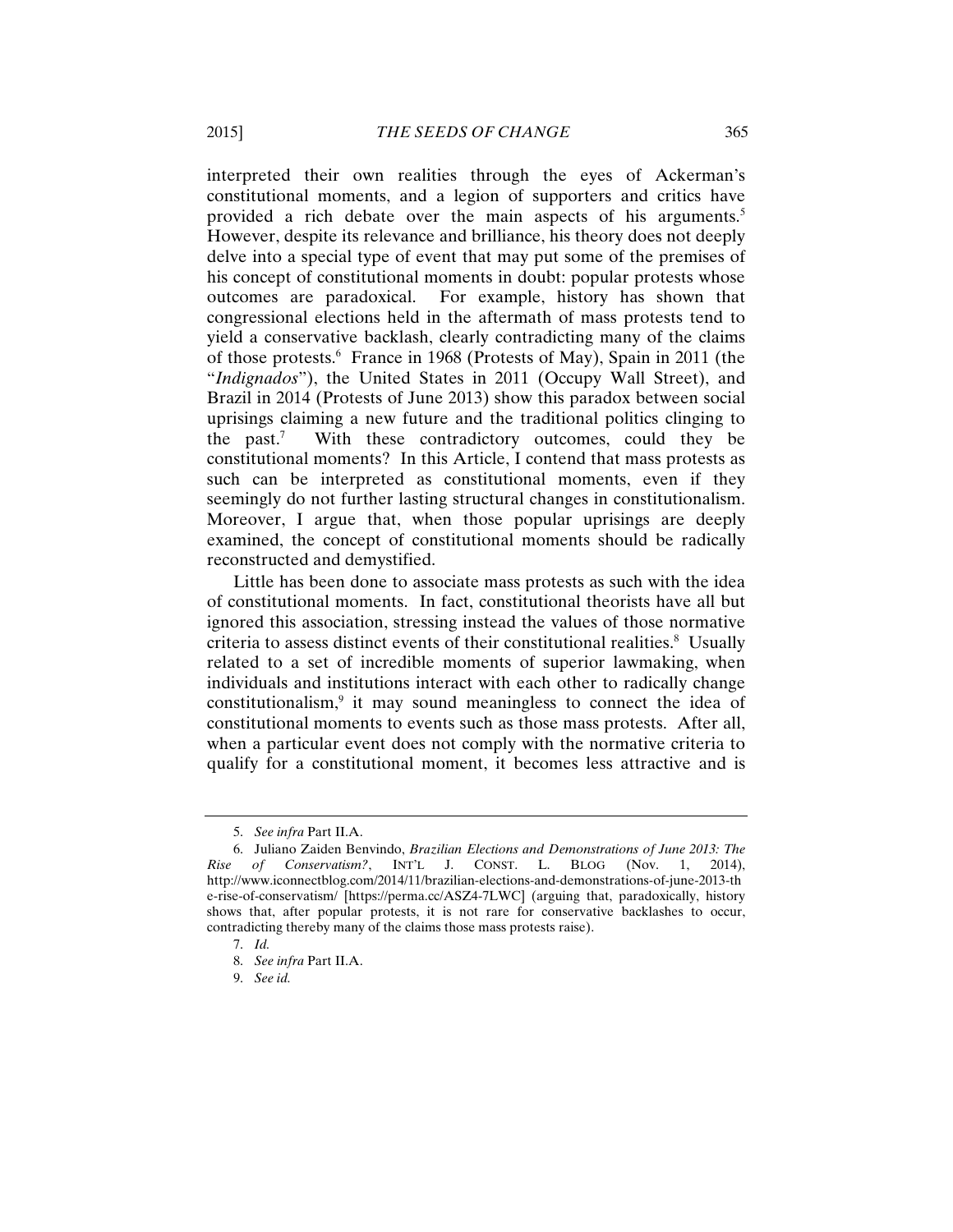normally set aside. What is left unexplained is that many of those mass protests, even though not complying with those normative criteria, can directly or indirectly impact constitutionalism and pave the way for relevant social and political changes. Those protests normally spur valuable debates over the necessary changes in society and in constitutional democracy.10 Moreover, like most of the literature discussing constitutional moments, many of those protests also encourage an emotional engagement of the citizenry and possibly some institutional responses to make those changes a reality.<sup>11</sup> On their bases at least, the connection between those mass protests and the theory of constitutional moments seems feasible. Yet, because those mass protests die down and seemingly no structural change occurs, many could argue that they are not constitutional moments at all. This Article fills this gap by connecting the debate over the concept of constitutional moments with those commonly overlooked popular uprisings.

Bruce Ackerman brings a normative argument for qualifying an event as a constitutional moment based on a careful interpretation of American history.<sup>12</sup> There is a search for the fundamental criteria that makes a reality a special event not compared to any other or, at least, only compared to few others.<sup>13</sup> His dualist model of democracy is anchored in differentiating the moments of higher lawmaking—those constitutional moments—from the moments of ordinary lawmaking.14 My argument goes, however, in the other direction. I shall discuss the idea of constitutional moments with a more prosaic viewpoint. With support of rational choice theory, systemic analysis, and political philosophy,15 my purpose is, first, to demystify the concept of constitutional moments and, second, to challenge it with those overlooked mass protests.

For this purpose, this Article will comparatively discuss some relevant overlooked examples of mass protests worldwide to challenge this traditional theory of constitutional moments and to refine this concept. Among them, one stands out: the Brazilian popular protests of June 2013 during the FIFA Confederations Cup. I shall focus on this

<sup>10.</sup> *See infra* Part II.F.

<sup>11.</sup> *See infra* Part III.

<sup>12.</sup> *See generally* 1 ACKERMAN, *supra* note 1.

<sup>13.</sup> *See generally id.* at 266–95.

<sup>14.</sup> *See generally id.* at 3–33.

<sup>15.</sup> *See infra* Parts II.A–C.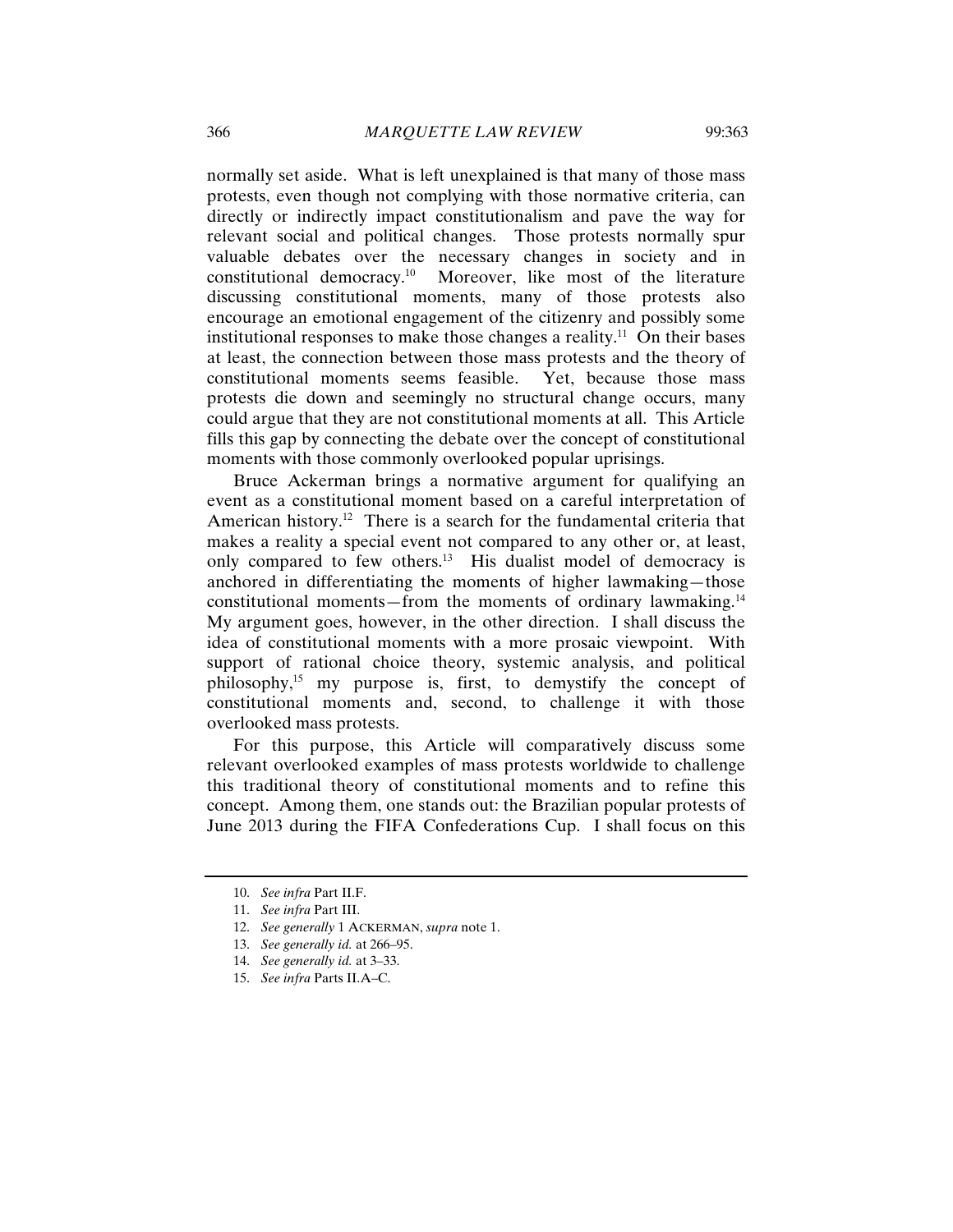case as the main empirical example for my argument based on the following reasons: (a) the dimension of that event (over one million people in different cities); (b) the claims and their connections with changes in the political and constitutional landscape; (c) the rather frustrating outcomes at first sight despite the seemingly positive reaction of the political system; (d) the immediate conservative backlash, especially in the new congress elected; (e) the particularity of being a democratic country with relatively stable institutions; and (f) the similarity with other mass protests worldwide.<sup>16</sup> More important, however, is that the constitutional literature interpreted those mass protests as if they did not represent a constitutional moment, comparing it to other events in history.<sup>17</sup> But why are they not constitutional moments? I argue, instead, that not only are they constitutional moments but also they contradict some of Bruce Ackerman's normative criteria.

Furthermore, these empirical examples add relevant inputs for comparative analyses, especially regarding the endurance of democracies. After all, those popular protests can both challenge those normative criteria and serve as a useful tool for evaluating how constitutionalism and its institutions are affected during moments of crisis as such. By using some arguments of systemic analysis, $18$  we can verify whether those mass protests are indeed a threat to democracy or, rather, a continuation of a broader constitutional project that might strengthen the "performative meaning"<sup>19</sup> of the very constitutionalism. Even though the outcomes of such popular uprisings are unpredictable, they might reveal how these moments can generate—and also be a

<sup>16.</sup> *See infra* Part II.

<sup>17.</sup> *See* Cristiano Paixão Araújo Pinto et al., *Constituinte Exclusiva é Inconstitucional e Ilegítima* [*The Exclusive Constituent Assembly Is Unconstitutional and Illegitimate*], CONSULTOR JURÍDICO (June 27, 2013), http://www.conjur.com.br/2013-jun-27/propostaconstituinte-exclusiva-inconstitucional-ilegitima [https://perma.cc/7SJH-UMVW] (arguing that Brazil, after those mass protests of 2013, was not facing a constitutional moment able to engender changes in the constitutional system outside of the regular procedural rules of constitutional amendment).

<sup>18.</sup> *See* ADRIAN VERMEULE, THE SYSTEM OF THE CONSTITUTION 5 (2011) (arguing that constitutional orders are two-level systems involving institutions and individuals with their complex relationships).

<sup>19.</sup> *See* Jürgen Habermas, *Constitutional Democracy: A Paradoxical Union of Contradictory Principles?*, 29 POL. THEORY 766, 775–76 (2001) (claiming that the "performative meaning" of the constitution regards to a practice taken place "in the course of applying, interpreting, and supplementing constitutional norms," as it happens when each citizen critically review the texts and decisions of the past generations).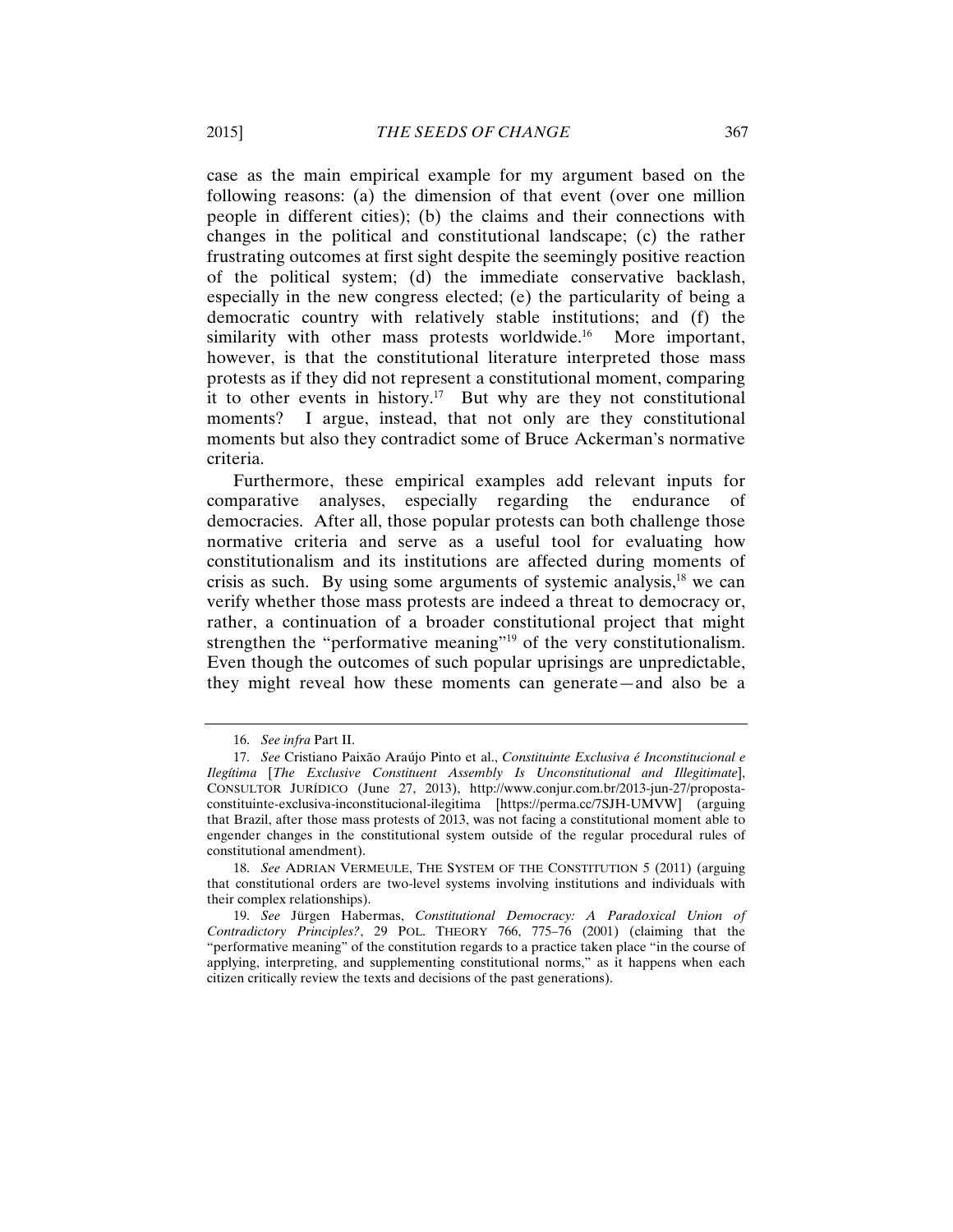result of—an increasing curve of constitutional living and constitutional learning. In this case, even though seemingly not qualified as a constitutional moment according to Ackerman's normative premises, they may promote some interactions among individuals and institutions that, in the long run, foster the exercise of political freedoms and reinforce the integrity of institutions. In short, they can show the pedagogical value of democracy.

This Article proceeds as follows. In Part II, I will introduce the debate on how the legal literature has applied the concept of constitutional moments to examine certain events of distinct democracies. This comparative study will prepare the ground for introducing a more prosaic approach of that concept, which will be based on what I call the matter of legitimacy and the matter of institutional dialogue with the citizenry. In so doing, my purpose is to demystify that concept, thereby showing a more realistic view of political change that might better translate what does happen in such overlooked popular protests. After examining how the legal literature has made use of the concept of constitutional moments, especially Bruce Ackerman's dualist democracy and its application to distinct constitutional realities,  $20$ I will confront it with three complementary perspectives. First, I will challenge those conceptions of constitutional moments by stressing the prosaic nature of precommitments, thereby showing that, more than those normative criteria, constitutional democracy may be what it is because of far more prosaic reasons.<sup>21</sup> Individuals may believe in constitutional democracy simply because it brings them the benefits of stability and predictability, enhances cooperative interactions, and expands their comfort zones. In fact, maybe they abide by its norms and principles merely because of the inertial effect of time, as the natural tendency to leave things alone. The argument here is that when the matter of legitimacy and the matter of institutional dialogue with the citizenry are working well together, constitutional democracy turns out to be an interesting and strategic choice of political commitment.<sup>22</sup> Therefore, more than the magical aura that stems from some of those normative assumptions, I argue that those moments are nothing other than political commitments, with all their inherent fragilities, which are, in some occasions like those mass protests, directly confronted.

<sup>20.</sup> *Infra* Part II.A.

<sup>21.</sup> *Infra* Parts II.C–D.

<sup>22.</sup> *Infra* Part II.E.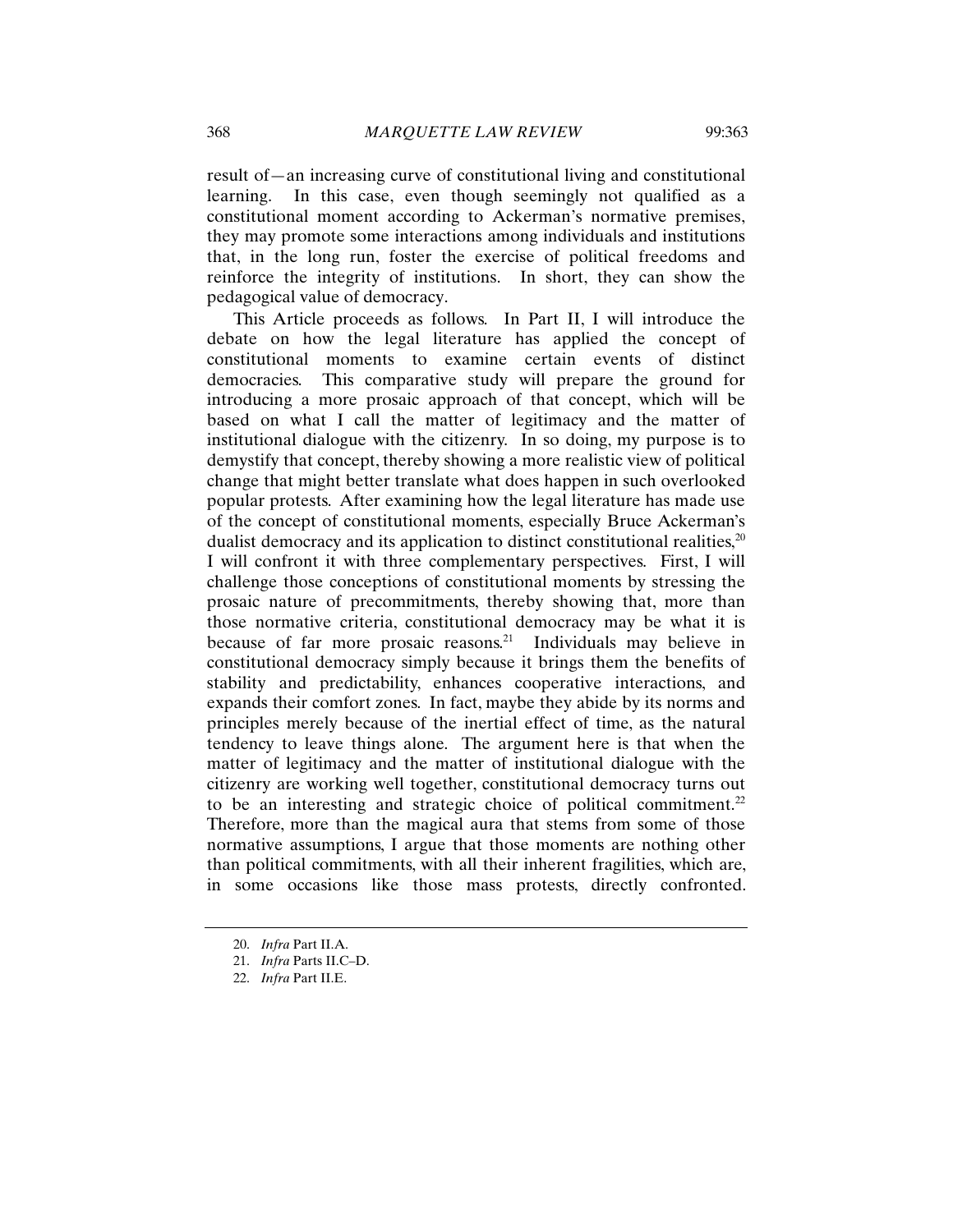Paradoxically, however, this fragility is also what makes constitutional democracy possible.

This will lead us to the second perspective, one that examines more directly the stabilizing behavior of constitutions.<sup>23</sup> In Part II.E, the focus is on the premise that the very nature of constitutional democracy as a back-and-forth process is not compatible with the idea that some moments are more special than others. The central argument here is that the tense and dynamic paradox of constitutional democracy, fragile and risky as it is, yields a "performative meaning" that is itself cause and consequence of the stability and predictability of constitutional democracy.24 This "performative meaning" differs from Ackerman's concept of constitutional moments, as long as it denies the anachronistic idea of a temporality that remains above the others. Rather, it affirms the permanent transition of temporalities that constitutional democracy is. Finally, the third and conclusive perspective seeks to discuss those constitutional moments as simple periods that remind us how constitutional democracy cannot rest on any ground, foundation, or causality. Instead, it should be an ongoing negotiation between the reality and the promise constitutional democracy holds, showing how it is the very "experience of impossible."25 As such, those constitutional moments are interpreted as simple political commitments full of history, violence, and faith. $26$  In the end, the very notion of constitutional moments becomes an aporetic utterance, which naturally says many things but not all those things Ackerman's theory holds.

In Part III, the central argument will connect the conclusions of the previous part with the empirical examples of popular uprisings, mostly those protests of June 2013 in Brazil during the FIFA Confederations Cup. Especially through systemic analysis, $27$  those mass protests, empirically examined, will directly challenge many of those premises discussed in Part II and, above all, those normative criteria Bruce Ackerman's theory of constitutional moments holds. The purpose here is to focus on how constitutionalism and institutions behave in such

<sup>23.</sup> *Infra* Part II.E.

<sup>24.</sup> Habermas, *supra* note 19, at 775–76.

<sup>25.</sup> JACQUES DERRIDA, NEGOTIATIONS: INTERVENTIONS AND INTERVIEWS, 1971– 2001 343, 352 (2002) (arguing that any tradition, any legacy—and this applies to constitutional democracy—can only be understood as the "experience of the impossible," which, according to him, is what deconstruction means); *infra* Part II.F.

<sup>26.</sup> *Infra* Part II.F.

<sup>27.</sup> *See infra* Part III.B.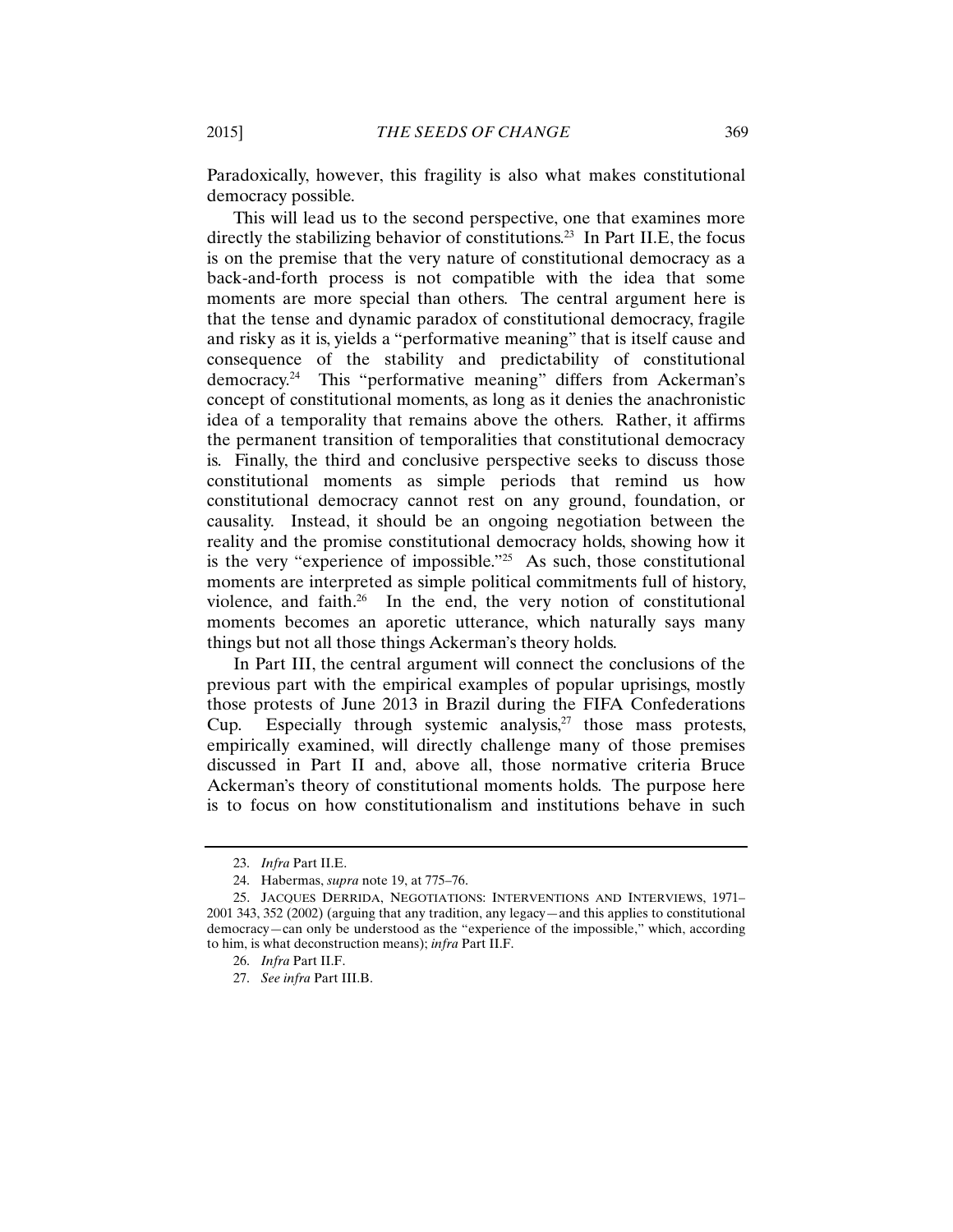moments of crisis and how they react to those events. My goal here is to raise a relevant discussion about the endurance of constitutional democracies. Moreover, I aim to bring some interesting insights about how those mass protests can cohere with the learning curve of democratic life despite their seemingly paradoxical outcomes.

The minimal ambition of this Article is to remind us that a demystified concept of constitutional moments is necessary to capture the complexities of those overlooked mass protests. In the end, by challenging the idea of constitutional moments with those popular uprisings, I aim to cast doubt on why we still believe in the existence of constitutional moments and whether there is any sense at all in still insisting on the incredible qualities of such moments. My goal is to show that, even though those moments have a special flavor for whatever reason, their symbolic feature might not be enough to explain why and how we keep being so enthusiastic about constitutional democracy and why and how we strive so hard for making it durable from generation to generation. Some simpler aspects of social life and human behavior might have a more relevant role in this aspect. Those popular demonstrations, according to this new argument, are interpreted as constitutional moments, but as such, they do not carry that magical aura that surrounds Ackerman's theory. As the seeds of change, those mass protests may prove that a new viewpoint of constitutional moments is necessary and relevant. This Article attempts to provide a new perspective for this concept and to show that, when those popular uprisings are in play, neither constitutionalism nor our societies, as beautiful as they are, could be that romantic.

# II. CONSTITUTIONAL MOMENTS PROSAICALLY INTERPRETED: THE PARADOX OF PRECOMMITMENTS

# *A. Conceptions of Constitutional Moments*

Bruce Ackerman is the constitutional scholar who coined the theory of constitutional moments, which has had great influence on the constitutional literature.28 His argument has received, since the introduction of his concept of "dualist democracy" in his article

<sup>28.</sup> *See* Michael J. Klarman, *Constitutional Fact/Constitutional Fiction: A Critique of Bruce Ackerman's Theory of Constitutional Moments*, 44 STAN. L. REV. 759, 760 (1992) ("Ackerman's incipient formulations of this theory of constitutional moments have attracted widespread attention among constitutional law scholars.").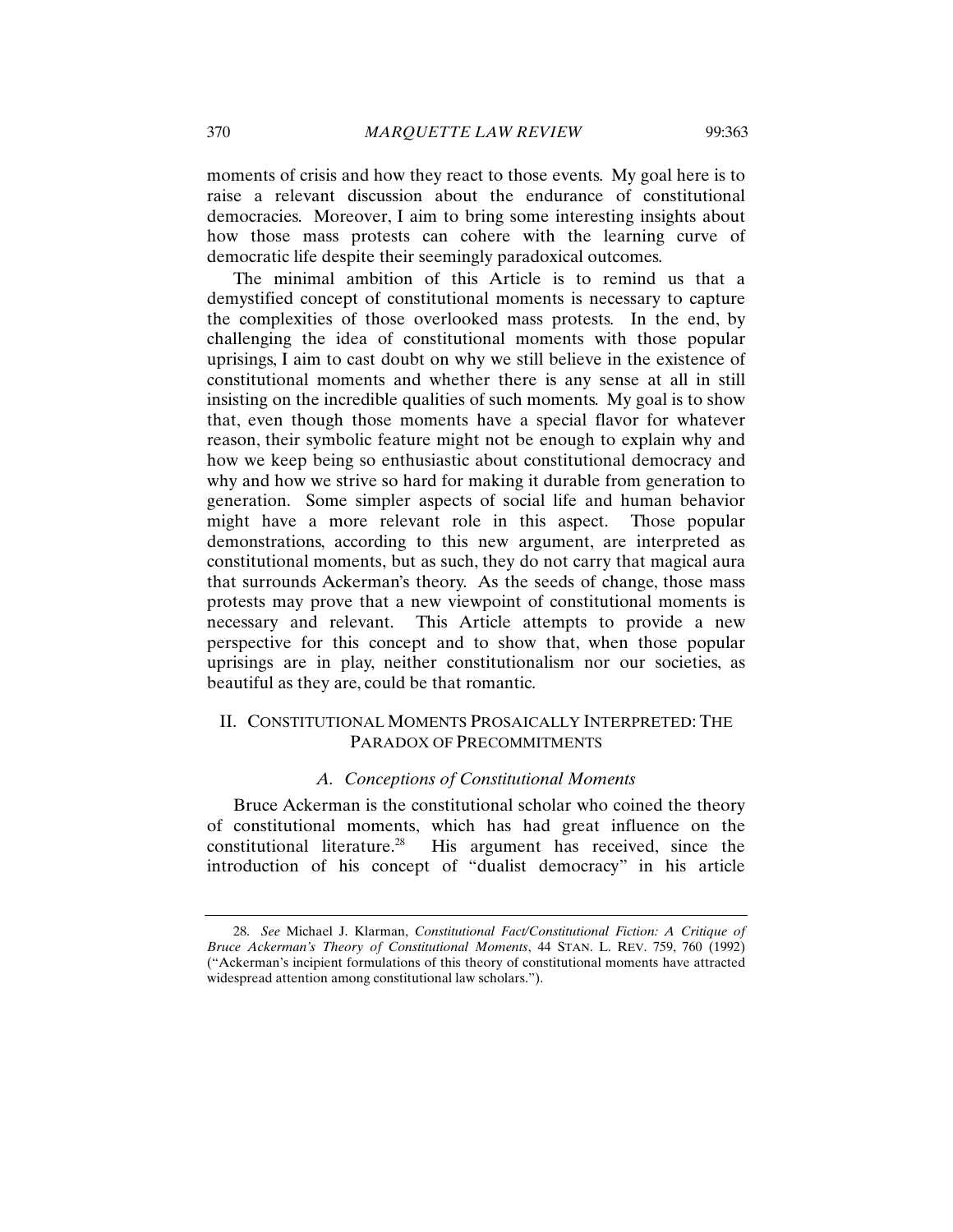*Constitutional Politics/Constitutional Law*<sup>29</sup> and then in his book *We the People: Foundations*,<sup>30</sup> such a great amount of criticism<sup>31</sup> and support<sup>32</sup>

29. *See* Bruce Ackerman, *Constitutional Politics/Constitutional Law*, 99 YALE L.J. 453, 461 (1989) ("[A] dualist constitution seeks to distinguish between two different kinds of decision that may be made in a democracy. The first is a decision by the American People; the second, by their government.").

30. *See* 1 ACKERMAN, *supra* note 1*,* at 3–33 (introducing his argument that "America is a dualist democracy").

31. *See* Jack M. Balkin & Sanford Levinson, *Understanding the Constitutional Revolution*, 87 VA. L. REV. 1045, 1080–82 (2001) (noting that "Ackerman's theory is of little help normatively," especially "during political events that might turn into a full-fledged constitutional moment or might fizzle out at some undetermined point in the future" and, even though being a "theory of constitutional revolution," it does not serve as a "theory of constitutional retrenchment"); Walter Dean Burnham, *Constitutional Moments and Punctuated Equilibria: A Political Scientist Confronts Bruce Ackerman's* We the People, 108 YALE L.J. 2237, 2239–77 (1999) (bringing a perspective in political science to challenge Ackerman's constitutional moments based on what he calls "punctuated equilibria"); Don Herzog, *Democratic Credentials*, 104 ETHICS 467, 479 (1994) (stressing how Ackerman makes use of patriotic rhetoric to sustain his arguments); Klarman, *supra* note 28, at 792 (arguing that, in spite of Ackerman's important contribution, he fails to discuss the countermajoritarian difficulty both in descriptive and in prescriptive ways); Larry Kramer, *What's a Constitution for Anyway? Of History and Theory, Bruce Ackerman and the New Deal*, 46 CASE W. RES. L. REV. 885, 932 (1996) ("Ackerman focuses on generalities and abstractions at the expense of the particular and the concrete."); Daryl J Levinson, *Parchment and Politics: The Positive Puzzle of Constitutional Commitment*, 124 HARV. L. REV. 657, 704 (2011) ("[I]t is hard to see any connection between the political norms that might be deemed constitutional based on their enactment process or democratic pedigree, and the norms that are most deeply entrenched."); Terrance Sandalow, *Abstract Democracy: A Review of Ackerman's* We the People, 9 CONST. COMMENT. 309, 337 (1992) (noting that Ackerman, by denying the relevance of some decisions such as *Griswold*, "deprives representative institutions of any meaningful role in determining the values to be expressed through constitutional law"); Thomas L. Dumm, *Books in Review*, 20 POL. THEORY 341, 345 (1992) (book review) (showing how Ackerman's dualist democracy fails to address the crisis the United States has entered in the last years); Frederick Schauer, *Deliberating About Deliberation*, 90 MICH. L. REV. 1187, 1201 (1992) (book review) (noting that "Ackerman's historical approach is puzzling" and that he fails to justify why American history and tradition should be "the normative starting point" for interpreting the Constitution); Suzanna Sherry, *The Ghost of Liberalism Past*, 105 HARV. L. REV. 918, 933 (1992) (book review) ("Ackerman's theory is merely originalism flying under liberal colors.").

32. *See, e.g.*, Peter L. Lindseth, *Law*, *History, and Memory: "Republican Moments" and the Legitimacy of Constitutional Review in France*, 3 COLUM. J. EUR. L. 49, 56 (1997) (extending the concept of constitutional moments to the "Republican Moments" in France); Jonathon W. Penney, *Deciding in the Heat of the Constitutional Moment: Constitutional Change in the Quebec Secession Reference*, 28 DALHOUSIE L.J. 217, 219 (2005) (applying Ackerman's theory of constitutional moments to the Quebec Secession Reference in Canada); András Sajó, *Constitution Without the Constitutional Moment: A View from the New Member States*, 3 INT'L J. CONST. L. 243, 243 (2005) (claiming that the European Constitution "without the blessing of a constitutional moment" is particularly problematic in Eastern Europe); Neil Walker, *The Legacy of Europe's Constitutional Moment*, 11 CONSTELLATIONS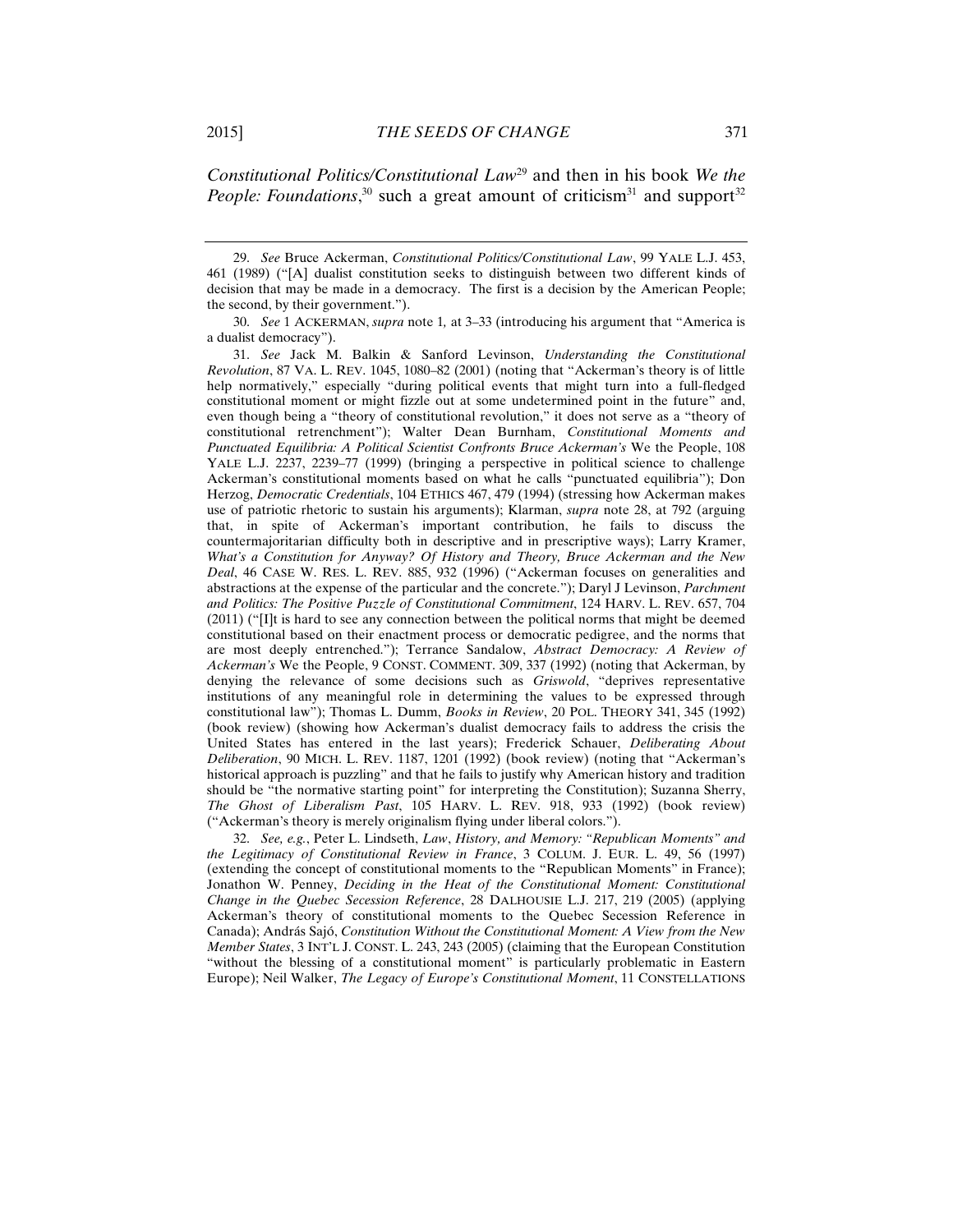that no one could deny the large impact of his thoughts on contemporary legal thinking. His main thesis is that, in American history, there are some extraordinary moments in which people get actively involved in the definition and construction of the meaning of the Constitution.33 This popular involvement results in serious constitutional transformations and effective constitutional amendments, even though they are not necessarily the consequence of the procedure described in Article V of the Constitution of the United States of America.<sup>34</sup> These rare periods differ from the daily "normal politics," which Ackerman associates more directly with the decisions made by the government (and not the people as in those special moments), $35$  whose authority is controlled by the very features of the dualist Constitution,  $36$ and so by the American people and the decisions they had made during those constitutional moments.

Ackerman's theory is undoubtedly intriguing. First, because he needs to introduce a credible argument to sustain the premise that those moments—normal and higher lawmaking—strongly differ one from the other. Notwithstanding his brilliant and straightforward narrative, this is not a simple task, and indeed one could even say an impossible one.<sup>37</sup> For the empirical research, as exhaustive and inevitably controversial as it is,38 will demand a normative dimension, which is also an arena for the

35. Ackerman associates those constitutional moments to "decisions made by the People," while the concept of "normal politics" relates to "decisions made by the government." This is the core of his "dualist democracy." 1 ACKERMAN, *supra* note 1, at 6.

<sup>368, 368–79 (2004) (</sup>using "Ackerman's path-breaking analysis of the history of American constitutionalism" to examine European constitutionalism); *see also* Richard Albert, *Nonconstitutional Amendments*, 22 CAN. J.L. JURIS. 5, 20 (2009) (arguing that, although Ackerman's theory "has attracted considerable criticism," "one need not rely on the Ackermanian theory of constitutional moments to accept that the United States adheres to the political model of constitutional amendment").

<sup>33.</sup> Klarman, *supra* note 28, at 759–60.

<sup>34.</sup> U.S. CONST. art. V.

<sup>36.</sup> *Id.*

<sup>37.</sup> Indeed, as Mark Tushnet says, "formal criteria by definition cannot precisely identify all and only constitutional moments." Mark Tushnet, *Living in a Constitutional Moment?:* Lopez *and Constitutional Theory*, 46 CASE W. RES. L. REV. 845, 859 (1996).

<sup>38.</sup> *See* Daniel Taylor Young, *How Do You Measure a Constitutional Moment? Using Algorithmic Topic Modeling to Evaluate Bruce Ackerman's Theory of Constitutional Change*, 122 YALE L.J. 1990, 2053 (2013) (indicating, through an impressive statistical process which examined U.S. newspapers during the debate over the ratification process of the Fourteenth Amendment (1866–1884), that his findings "are consistent with the predictions of Ackerman's theory that sustained popular attention to constitutional politics peaks during transformative constitutional moments and then declines as normal politics once again take center stage").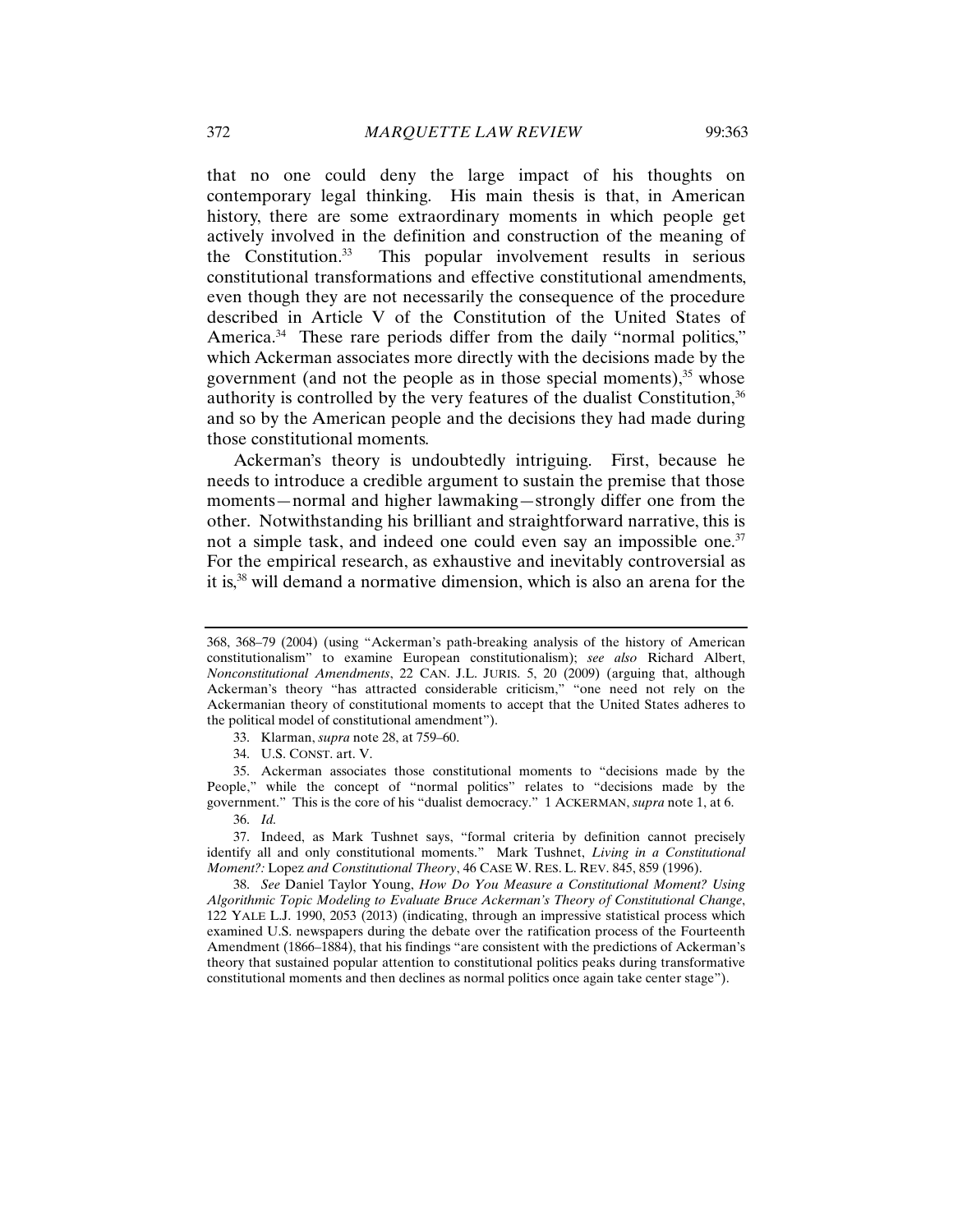most complex theoretical disputes. Ackerman is compelled to deliver some of these normative premises to make his thesis credible.<sup>39</sup> According to him, in order for a moment to be qualified as a constitutional moment, it must pass through four stages.<sup>40</sup> First, there is the "signaling phase," wherein whoever is proposing the change must have a broad, serious, and deep support of the American people to the initiative.41 Usually, as history shows, but not necessarily, the President takes this role of claiming the popular support for constitutional change.42 Second, this momentum for change must be channeled through solid proposals, providing concrete directives for public deliberation.43 Third, there must be fair opportunity for counterarguments and possible resistance among the different branches of the government, paving the way for conflicting political opinions so that the support of the majority of the people results from careful decision making.44 Fourth and finally, as a consequence of this "broad and deep" popular support for constitutional change, the victorious political position must be "translated" into constitutional principles that will determine the functioning of constitutionalism in the future, forcing all the resisting branches of the government, especially the Court, $45$  to promote what he calls a "switch-in-time" in their opinions.46

Particularly, three moments in U.S. history can be described as following those criteria, according to Ackerman: (a) the Founding, when the Constitution was drafted despite the violation of the Articles of Confederation; (b) Reconstruction, right after the Civil War, when the Thirteenth and Fourteenth Amendments were created through some type of coercion and, therefore, without authentic approval of state assemblies; and (c) the New Deal, during which, after a long battle

<sup>39.</sup> *See* 1 ACKERMAN, *supra* note 1, at 48–49, 266–69, 272–90.

<sup>40.</sup> *Id.* at 266–67.

<sup>41.</sup> *Id.* at 266, 272–80.

<sup>42.</sup> *See, e.g.*, Tushnet, *supra* note 37, at 848 ("There seems to be no reason to insist that signals or proposals emanate solely from the President.").

<sup>43.</sup> *See* 1 ACKERMAN, *supra* note 1, at 266–67, 280–84.

<sup>44.</sup> *Id.* at 266–67, 285–88.

<sup>45.</sup> Ackerman argues that the U.S. Supreme Court undertakes a "preservationist" role of the People's will, according to what is expressed during the moments of higher lawmaking. In his view, this would overcome the countermajoritarian difficulty. *See id.* at 43, 315–16. This assertion obviously does not come without serious criticisms. *See* Klarman, *supra* note 28, at 792–797 (claiming that he sees no criteria whatsoever in Ackerman's conservative view of this Court's "preservationist role").

<sup>46.</sup> *See* 1 ACKERMAN, *supra* note 1, at 266–67, 288–90.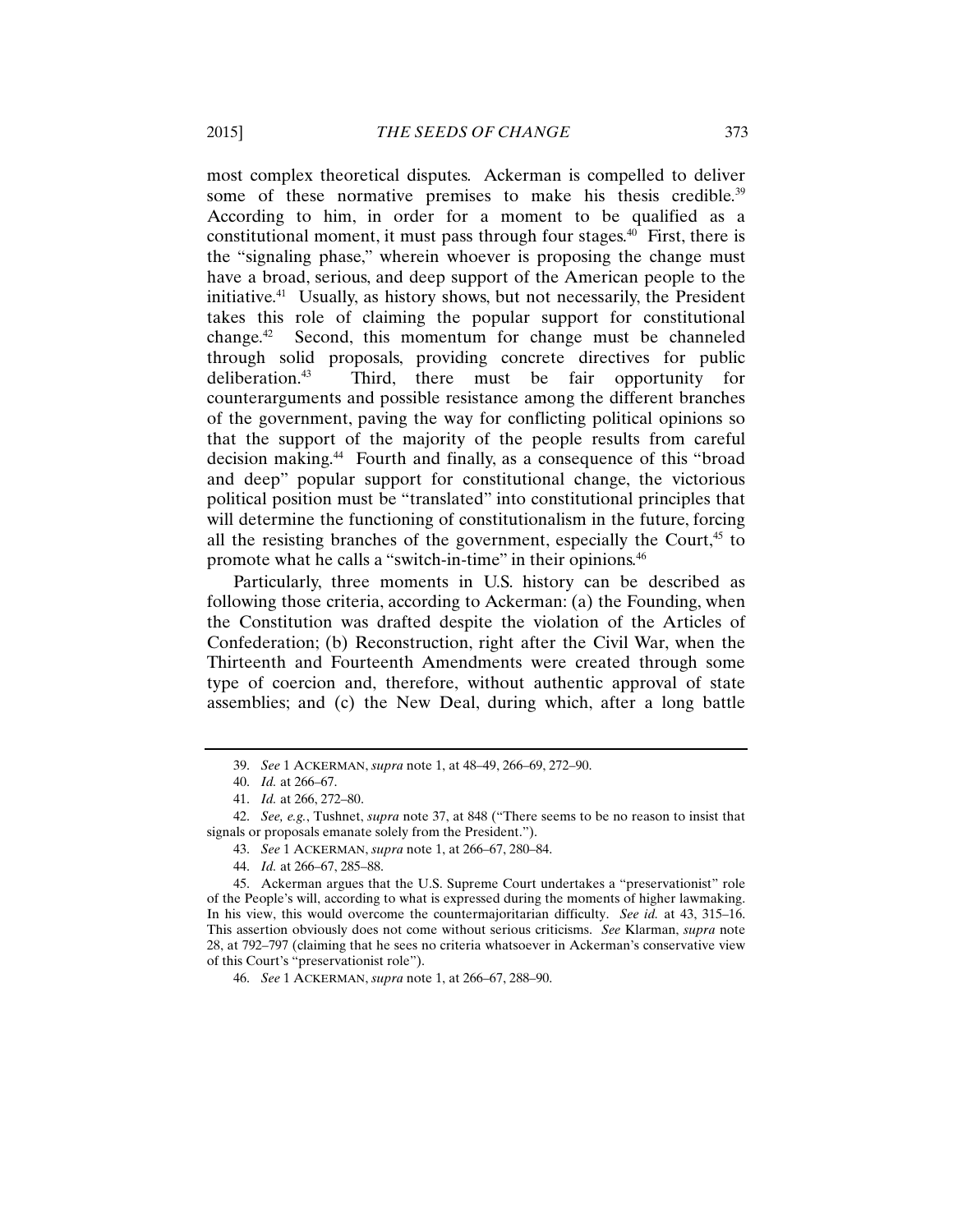between Franklin Roosevelt and the Supreme Court, we could observe the "switch-in-time" of the Court and the birth of its "transformative opinions" in favor of the President's policies. $47$  In each one of these moments, Ackerman delivers a detailed explanation to demonstrate that, in American history, there is a creative and republican<sup>48</sup> mobilization of fellow citizens that makes the constitutional change into a practice that is not bound to a certain procedure as the one established in Article  $V<sup>49</sup>$ This formality is thus replaced by a narrative of popular involvement and institutional arrangement strong enough to legitimize, as constitutional amendments as any other, the Supreme Court's "switchin-time" during the New Deal or other similar mobilization to be seen in the coming times.<sup>50</sup>

The problem is that the normative premises Ackerman brings forward could be attacked in their core elements. There is no simple explanation in those premises as to what makes a period of higher lawmaking—and especially those three<sup>51</sup>—strictly distinct from the one of normal lawmaking,<sup>52</sup> and also there is no "good account"<sup>53</sup> of why

50. *See* 1 ACKERMAN, *supra* note 1, at 289.

51. *See* Pope, *supra* note 48, at 305 ("Professor Ackerman has come to praise republicanism only to bury it. His theory celebrates a system that has produced only three constitutional moments in two centuries, and two of those involved full-scale warfare. Ackerman's three moments are not, however, intended as a comprehensive list of popular republican periods."); *see also* Michael W. McConnell, *The Forgotten Constitutional Moment*, 11 CONST. COMMENT. 115, 116 (1994) (sustaining the existence of a fourth constitutional moment from 1877 to 1954, which he calls "the forgotten constitutional moment").

52. See Jack Balkin and his connection of a living constitution with redemptive constitutionalism, according to which the real transformations of the Constitution are not limited to some periods of higher lawmaking, but they are instead the result of the "processes of constitutional development produced by the interaction of the courts with the political branches" in different times of American history. JACK M. BALKIN, LIVING ORIGINALISM 297 (2011). Mark Tushnet also argues that "[t]he judgments made by representatives during periods of ordinary politics and by the People during constitutional moments are, in short, simply *different* judgments. They implicate different characteristics of situations of choice, but each characteristic is relevant to sound decision-making." Tushnet, *supra* note 37, at 854 (emphasis in original); *see also* Herzog, *supra* note 31, at 471 (noting that Ackerman's dichotomy between normal and constitutional politics diverge in distinct contexts and cannot capture every reality); Klarman, *supra* note 28, at 769, 791 (arguing that Ackerman's dualist democracy distorts constitutional history); Kramer, *supra* note 31, at 895 ("Ackerman's theory still seems weak."); Schauer, *supra* note 31, at 1194–95 ("[Ackerman] fails to come to grips with the political and constitutional import of shifts in background understandings that

<sup>47.</sup> *See id.* at 282.

<sup>48.</sup> There are some criticisms about the association of Ackerman's theory with republicanism. *E.g.*, James Gray Pope, *Republican Moments: The Role of Direct Popular Power in the American Constitutional Order*, 139 U. PA. L. REV. 287, 304–05 (1990).

<sup>49.</sup> *See* U.S. CONST. art. V; 1 ACKERMAN, *supra* note 1, at 37–50.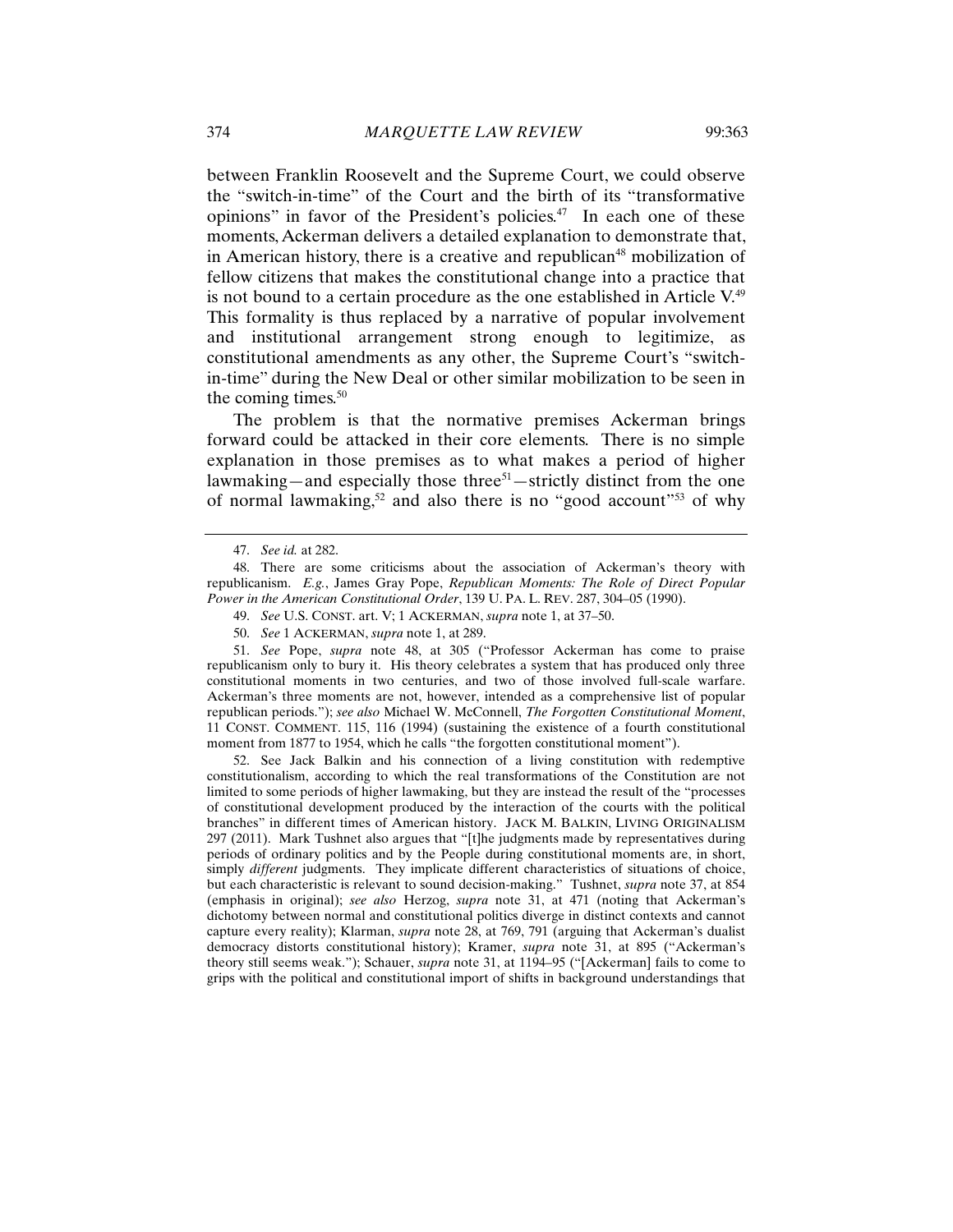history and traditions must be the basis, particularly in the way as described,54 for constructing some normative assumptions that will guide how the Constitution is to be interpreted. Indeed, this focus on dualism, founded on specific moments of American history, might simplify the inherent complexity of constitutionalism,<sup>55</sup> which is based on a "far more" fluid, complex process."56

Even more serious, his narrative seems to be anchored to the idea that the people during those superior moments behave as if they were oriented to the common welfare in a way that they would forego their individual interests for the sake of the community, $57$  regardless of all the profound divisions of society.58 In addition to setting aside the common interested behavior of human beings in different aspects of private and social life, and necessarily pointing out the self-interested behavior of "ordinary" politics as inferior to the people's altruistic choices in those constitutional moments,<sup>59</sup> Ackerman's assumptions go further to the point of expressing the idea of deliberation as something so special as to be "a sufficient condition for constitutional transformation,"60 bringing about an ideal of deliberation that might not correspond whatsoever to

do not meet these criteria.").

<sup>53.</sup> *See* Schauer, *supra* note 31, at 1201 (arguing that Ackerman does not provide a good account of why history and traditions should be the normative basis for interpreting the Constitution).

<sup>54.</sup> *See* Kramer, *supra* note 31, at 897 (showing that Ackerman defines "the tradition at a level of generality so high as to make comparative evaluation difficult").

<sup>55.</sup> As Larry Kramer affirms, "Ackerman focuses on generalities and abstractions at the expense of the particular and the concrete." *Id.* at 932. In the same way Suzanna Sherry argues that "[t]his part of the book detracts from Ackerman's real contribution by combining weak analysis with sloppy history." Sherry, *supra* note 31, at 923.

<sup>56.</sup> *See* Sandalow, *supra* note 31, at 324.

<sup>57.</sup> *See* Klarman, *supra* note 28, at 764 (questioning how Ackerman "portray[s] these historical episodes as moments of suspended self-interest").

<sup>58.</sup> *See* Herzog, *supra* note 31, at 470 (showing how profoundly divided is American society and how these differences play a special role in distinct moments of law and constitutional-making).

<sup>59.</sup> There is the simple assumption that a non-interested behavior is superior to the selfinterested one, which is a controversial assertion. *See* Tushnet, *supra* note 37, at 853 ("[T]here is simply no good reason to accept that assertion or its supporting ground."); Schauer, *supra* note 31, at 1197 (criticizing Ackerman's reliance on "the virtues of deliberation"). Furthermore, according to Michal Klarman, Ackerman sees the "modern system of constitutional change," as it happened in the New Deal, as superior to that one described in Article V of the Constitution of the United States. Klarman, *supra* note 28, at 767–68.

<sup>60.</sup> Schauer, *supra* note 31, at 1197.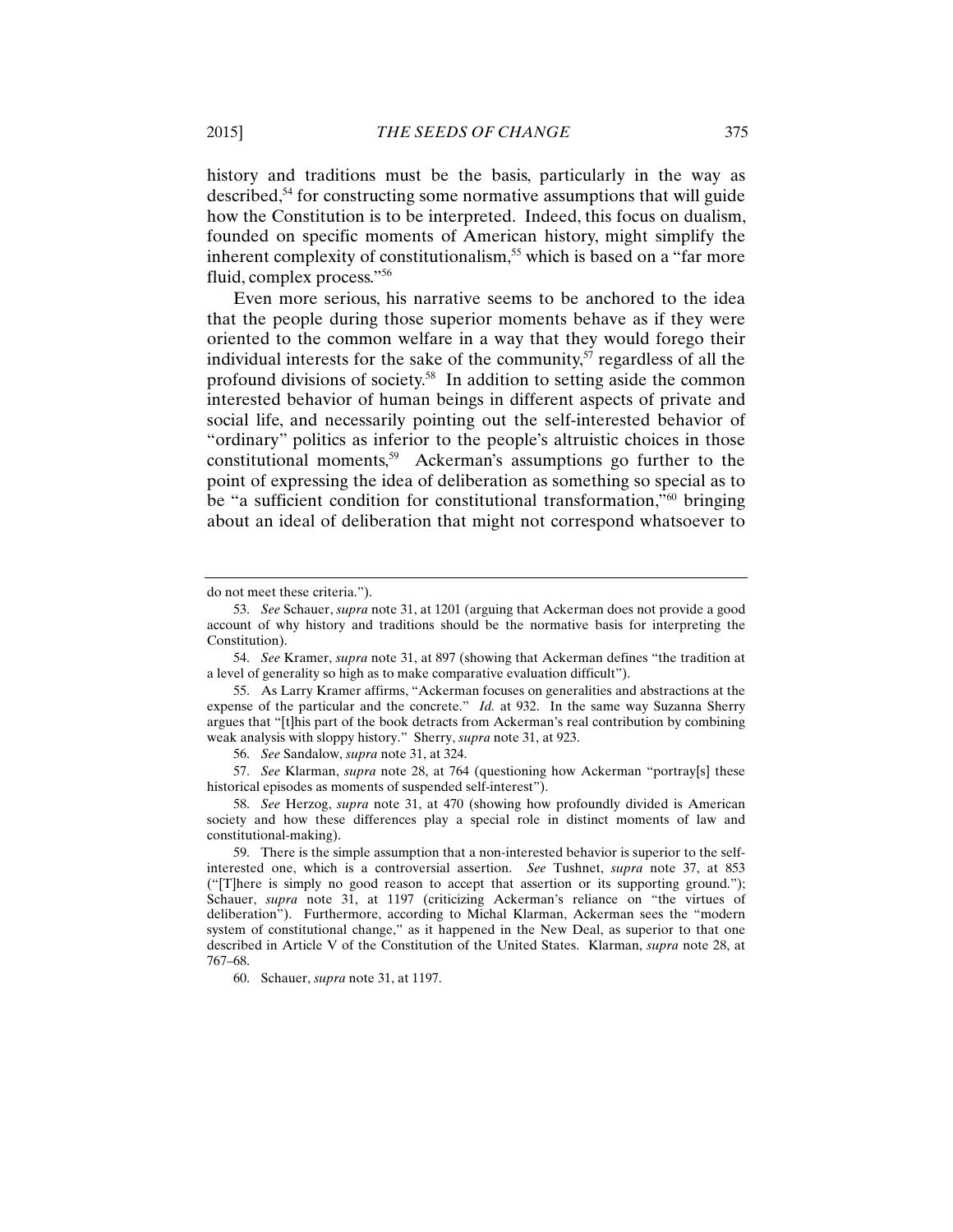the "darker side of public political life."61 Political commitments, after all, are much more fragile than those words seem to express and can last for a long time not because they have a sort of entrenchment stemmed from the special qualities of such constitutional moments but simply because people are not in the mood to make changes (either because there is no political opposition or simply because most of the people agree with how reality goes on). $62$ 

Finally, there seems to be a significant intergenerational conservatism in Ackerman's point of view insofar as, for him, the present time, when ordinary politics takes place, is rather bound to the people's voice expressed during those constitutional moments, whose role of preservation is addressed to the Court.<sup>63</sup> There is the premise that the people's voice, as magical and uninterested but unclear as it is, is superior to today's voice, with all the risks of anachronism involved in this presupposition, $64$  as well as all the risks of simplifying the debate over institutional design and separation of powers.<sup>65</sup> There is here

63. *See* Klarman, *supra* note 28, at 765 ("[F]undamentally conservative nature of the dualist democracy thesis . . . ."); Sherry, *supra* note 31, at 934 ("[O]ne of modern liberalism's most forceful spokesmen is reduced to this last resort of conservatives.").

64. *See* Klarman, *supra* note 28, at 765–66 ("Ackerman is no less conservative (and wrongheaded) than those constitutional theorists who contend that the countermajoritarian problem is an illusion.").

65. For Ackerman, the countermajoritarian difficulty, which is a central debate over legitimacy in constitutionalism, is an illusion. As long as we understand the dualist nature of American constitutionalism, there is no sense anymore in discussing this matter. In this case, the Supreme Court acts to preserve the people's voice expressed during the periods of higher lawmaking. In his words:

[T]he dualist will view the Supreme Court from a very different perspective than the monist. The monist treats every act of judicial review as presumptively antidemocratic and strains to save the Supreme Court from the "countermajoritarian difficulty" by one or another ingenious argument. In contrast, the dualist sees the discharge of the preservationist function by the courts as an essential part of a well-ordered democratic regime. Rather than threatening democracy by frustrating the statutory demands of the political elite in Washington, the courts save democracy by protecting the hard-won principles of a mobilized

<sup>61.</sup> *Id.* at 1188; *see also* Herzog, *supra* note 31, at 470–75 (ironizing some of Ackerman's assumptions by relating them to complicated periods of American history); Klarman, *supra*  note 28, at 770 ("Once Ackerman abandons his own constraining criteria, he opens himself up to the criticism that every historical episode of mass popular mobilization arguably qualifies to a constitutional moment.").

<sup>62.</sup> Levinson, *supra* note 31, at 702 ("If popular majorities ever change their minds about these issues, then Ackerman's 'constitutional' commitments will dissolve. There has been no obvious process of political entrenchment that would make these commitments more stable than the first-order political preferences they reflect.").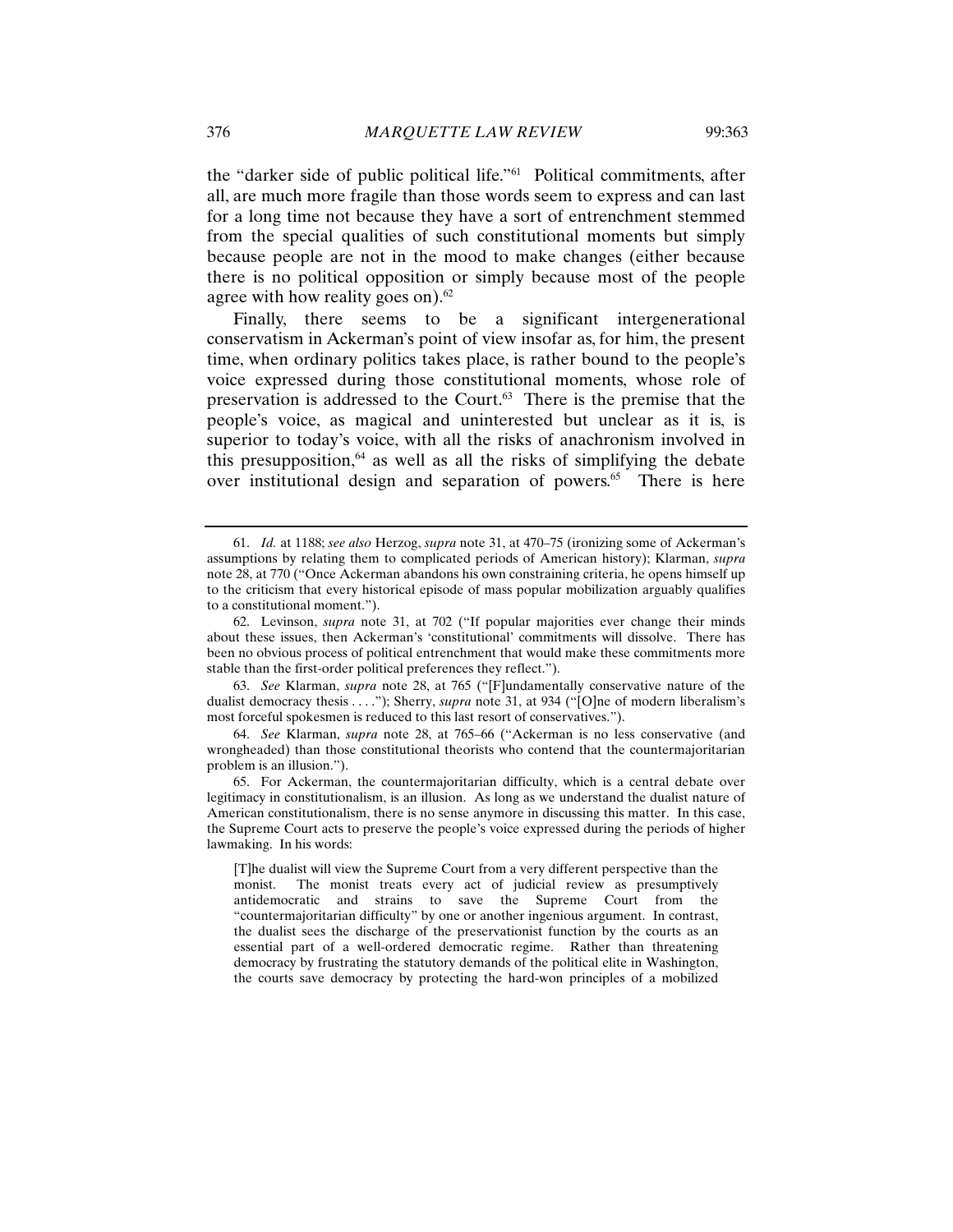maybe, as Mark Tushnet points out, an "overly celebratory" interpretative narrative of national identity, $66$  which might have made him overlook, in some way, how institutions and the people themselves really behave in their day-to-day political life.<sup>67</sup>

His provocative narrative, at any rate, has produced some other analyses that attempted to adapt those criteria to other realities, even though Ackerman's theory is strictly based on American history. Indeed, his project is, for him, so American that he says that, more than borrowing arguments from foreign thinkers and because "[Americans] have also built a genuinely distinctive pattern of constitutional thought and practice,"68 the investigation is to be made "without the assistance of guides imported from another time and place."69 Therefore, those projects using Ackerman's theory to apply to other countries and contexts are rather an adjustment of his idea of constitutional moments, with all the inherent difficulties in this task.<sup>70</sup> This is, for instance, what Jonathon W. Penney does in allusion to Canada, $71$  where he sees,

66. *See* Tushnet, *supra* note 37, at 855; *see also* Herzog, *supra* note 31, at 479 (contending that Ackerman's theory is marked by rhetoric).

67. *See* Dumm, *supra* note 31, at 343 ("[F]or those who worry that it means an alienated disengagement by the citizenry from higher politics as a consequence of the intense corruption of political life, Ackerman's faith seems overly optimistic to the point of naïveté.").

68. 1 ACKERMAN, *supra* note 1, at 3.

69. *Id.*

70. *See* Mark Tushnet, *Misleading Metaphors in Comparative Constitutionalism: Moments and Enthusiasm*, 3 INT'L J. CONST. L. 262, 262 (2005) (claiming that Ackerman's theory "might not be related conceptually, or related empirically in other national settings").

71. Penney knows the difficulty of this task of using Ackerman's premises in Canada, but even so, he is a clear enthusiast of this possibility. According to him:

There are, of course problems with using a theory based on unique aspects of American history to discuss Canadian constitutionalism. Still, Ackerman's historical approach to constitutionalism provides a "bridge" between Canadian and American traditions, as his theory has been likened to the "living tree" doctrine of constitutional development so prominent in Canada.

citizenry against erosion by political elites who have failed to gain broad and deep popular support for their innovations.

<sup>1</sup> ACKERMAN, *supra* note 1, at 10. Against this viewpoint, see Sherry, *supra* note 31, at 929 ("Without a means of separating constitutional politics from normal politics, Ackerman's directive that the Court preserve the will of the people (as reflected in times of constitutional politics) from governmental attempts to subvert it (in times of normal politics) becomes meaningless."); Jeremy Waldron, *Bruce Ackerman:* We the People: Volume I, Foundations, 90 J. PHIL. 149, 153 (1993) (book review) ("Even if one concedes the superior authority of Ackerman's higher law making, one is left unsure why it should be the special function of the courts to interpret that legislation.").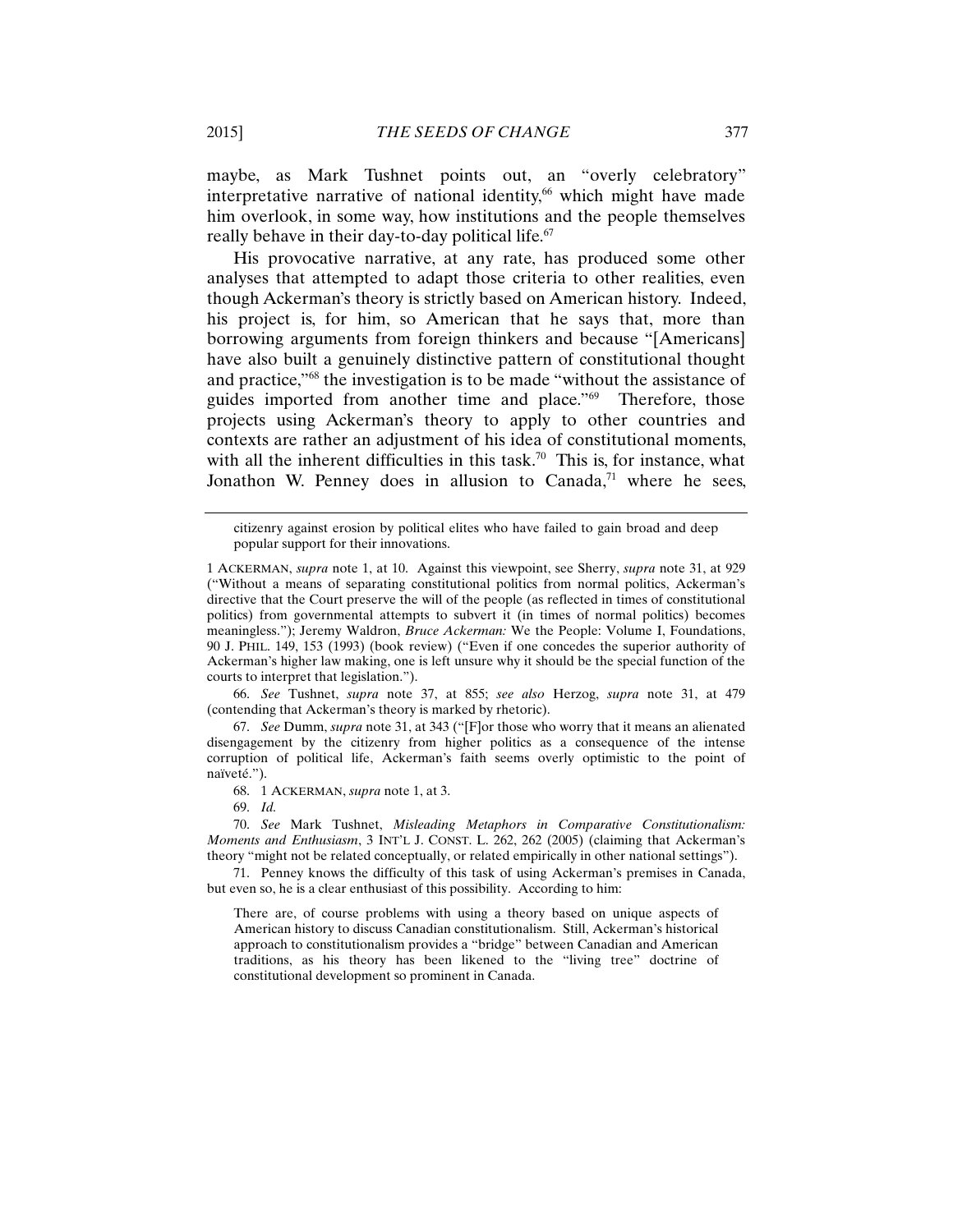especially in regards to the Quebec Secession Reference, "events surrounding the decision [that], for the most part, can be understood to involve a 'constitutional moment,'"72 associating this moment to a "'switch-in-time' by the Supreme Court of Canada."<sup>73</sup> Sujit Choudhry also investigates the same event, identifying it with the idea of Ackerman's constitutional moments, although in a critically reinterpreted approach.74

We can observe similar movements from authors investigating constitutional realities whose backgrounds are largely distinct from the one in the United States. Peter L. Lindseth is a very interesting example of someone who attempts to connect Ackerman's criteria to what he calls "republican moments" in France, identifying them with the role of constitutional review in that country.<sup>75</sup> Particularly interesting is how he associates those premises to a reality whose constitutional review is historically limited and the idea of supremacy of Parliament is a longstanding tradition, this one, according to Lindseth, brought to an end by a new attitude of French Constitutional Council<sup>76</sup> from 1971<sup>77</sup>

75. *See* Lindseth, *supra* note 32, at 56–57. In his words:

Upon close inspection we should begin to see that Professor Ackerman's concepts can also be applied to the French case. . . . [T]he [French] Constitutional Council's decision of July 16, 1971 [which is the turning point in French constitutionalism] . . . was an exercise in dualist democracy not unlike judicial review in the United States, as Professor Ackerman describes it. However, the "evolving historical practice" that underlines French dualism is not so much expressed in constitutions [but] . . . is embodied in an abstract concept of the "Republic" itself.

#### *Id.*

Penney, *supra* note 32, at 219.

<sup>72.</sup> *Id.* at 220.

<sup>73.</sup> *Id.*

<sup>74.</sup> Choudhry leaves aside much of Ackerman's magical aura surrounding those constitutional moments and focuses rather on what he sees as Ackerman's main contribution, i.e., "placing illegal moments of regime change at the center of constitutional theory." Sujit Choudhry, *Ackerman's Higher Lawmaking in Comparative Constitutional Perspective: Constitutional Moments as Constitutional Failures?*, 6 INT'L J. CONST. L. 193, 210 (2008). This leads to a new interpretation of Ackerman's premises. According to him, "Ackerman's constitutional moment, thus reinterpreted, consists of an extralegal constitutional change, resorted to because of a failure of the formal rules of constitutional amendment." *Id.* at 214.

<sup>76.</sup> *Id.* at 51 ("The Council's 1971 decision thus brought to an end France's Rousseauian tradition of legislative supremacy and national sovereignty theoretically represented by Parliament.").

<sup>77.</sup> Lindseth mentions that that the French Constitutional Council's decision of July 16, 1971, is a turning point in French constitutionalism because, for the first time, the Constitutional Council "struck down a piece of legislation—particularly one introduced by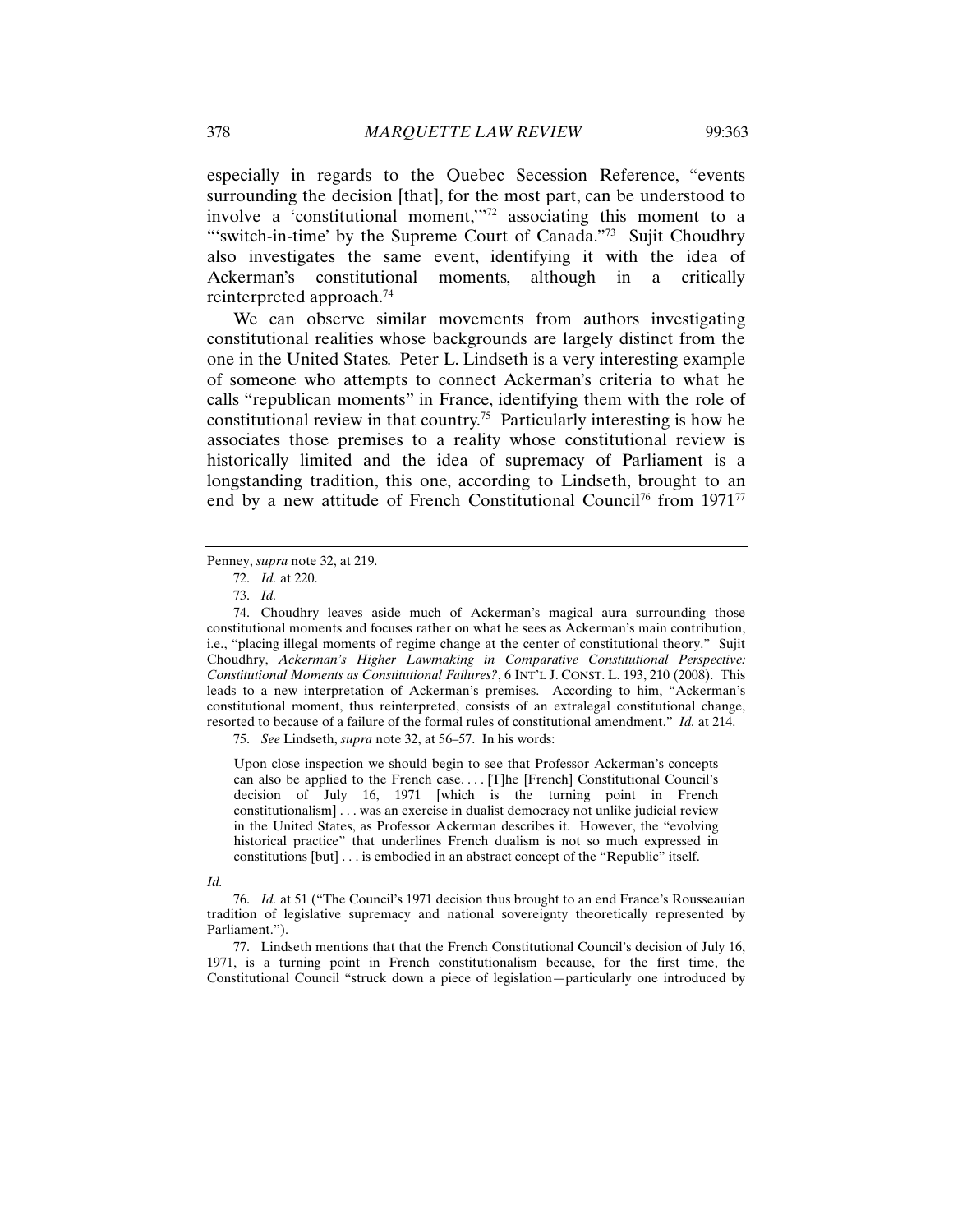onwards. Moreover, Lindseth puts forward the theory that this Council's decision, following Ackerman's steps, "arguably evidences this same historically preservationist (or mnemonic) function,"<sup>78</sup> in such a way that it "was able to preserve, legitimately, some of the higher lawmaking achievements of France's most memorable Republican moments, which we might now rechristen, in view of the nature of the controlling norms to which they gave rise, as constitutional moments."79 The court responsible for exercising constitutional review is, also here, projected to a whole new level of making the necessary transformations in constitutionalism, preserving thereby the "republican moments" of France.

More recently, the Hungarian Professor András Sajó also used the concept of constitutional moments to analyze the project of the European Constitution, especially in regards to the post-communist countries and examined what he calls "constitutional enthusiasm," which is an idea intimately linked to the idea of "constitutional identity" and largely inspired by Ackerman's premises.<sup>80</sup> Here again, there is the association of constitutional moments to an emotional engagement of the citizenry towards the construction of national—and in this case also transnational—identities. But Sajó goes further by stressing this emotional quality to the point of saying that "an emotionally grounded identification with the constitution contributes to its unconditional 'bindingness'" and also that "it is binding due to an emotionally supported and unquestionable sociocultural fact."<sup>81</sup> According to him, "[t]he overwhelming majority of the constitutions that we know do not have these specificities,"<sup>82</sup> which turns out to be a grave disadvantage because, "without the blessing of a constitutional moment,"83 those constitutions—as the ones in Eastern Europe—lack a "sense of union, or the formation of identity, among the members of the society to which it applies."84 "Constitutional enthusiasm" then becomes the antagonist of "constitutional alienation,"85 a characteristic that is well visible—either

the Government—for a purported violation of a constitutionally protected right." *Id.* at 50.

<sup>78.</sup> *Id.* at 59.

<sup>79.</sup> *Id.* at 80.

<sup>80.</sup> Sajó, *supra* note 32, at 244–45.

<sup>81.</sup> *Id.* at 245.

<sup>82.</sup> *Id.* at 243.

<sup>83.</sup> *Id.*

<sup>84.</sup> *Id.*

<sup>85.</sup> *Id.* at 246.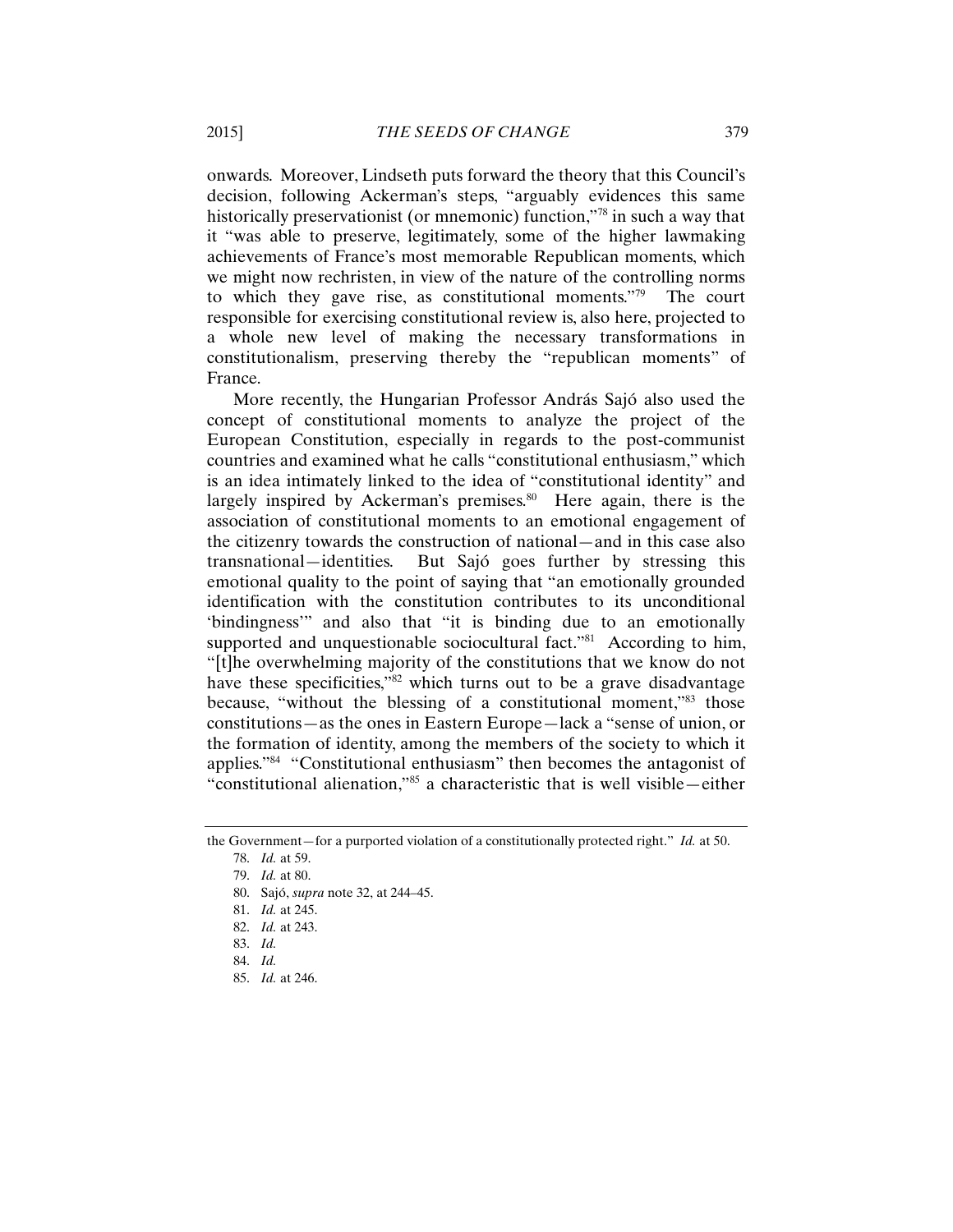for historical or political reasons—in the East Central European States.<sup>86</sup> In the same way, "constitutional enthusiasm," recalling somehow Ackerman's moments of higher lawmaking, $s^7$  is also capable of transforming decisions and other considerations into acts that are "not only dictated by interest politics and graft."88 Once again, there is the view of a community engaged in making a new moment, one that is characterized by this eagerness to build an "emotionally appealing" constitution that identifies itself with the enthusiastic people.<sup>89</sup>

This very idea of a community engaged in transforming the reality to the point of giving rise to a new constitutional moment is also discussed in the form of a societal constitutionalism struggling against the contemporary hegemonic economic constitutionalism. Saki Bailey and Ugo Mattei, in a fascinating paper examining the new configuration of social movements and more particularly the commons (*beni comuni*) movement in Italy, argue that those social movements have become the "new *pouvoir constituant* as an oppositional force to the process of economic constitutionalism imposed by international economic institutions."90 As a model against the liberal constitutionalism, which is anchored in the idea of sovereign state, representation, and private ownership,<sup>91</sup> Bailey and Matttei contend that, in the current scenario of rising economic constitutionalism transcending state borders while state sovereignty becomes weaker, $92$  those social movements engender a reconfiguration of the concept of sovereignty of the people as well as of constituent power by fostering a democratic process taking place "from

Tushnet, *supra* note 70, at 268.

<sup>86.</sup> *Id.*

<sup>87.</sup> In any case, Sajó is careful in using Ackerman's premises and indeed applies them to the simple purpose of examining the new context of Europe, and especially of those Eastern European countries. As Tushnet argues:

I conclude by observing that Professor Sajó avoids many of the pitfalls created by Ackerman's metaphor of constitutional moments. As I have suggested, he implicitly does distinguish among the components of Ackerman's analysis, and uses only those components that are relevant to the questions posed to the European Community's newest members by their accession.

<sup>88.</sup> Sajó, *supra* note 32, at 246.

<sup>89.</sup> *Id.* at 245.

<sup>90.</sup> Saki Bailey & Ugo Mattei, *Social Movements as Constituent Power: The Italian Struggle for the Commons*, 20 IND. J. GLOBAL LEGAL STUD. 965, 1012 (2013).

<sup>91.</sup> *Id.* 

<sup>92.</sup> *Id.* at 973.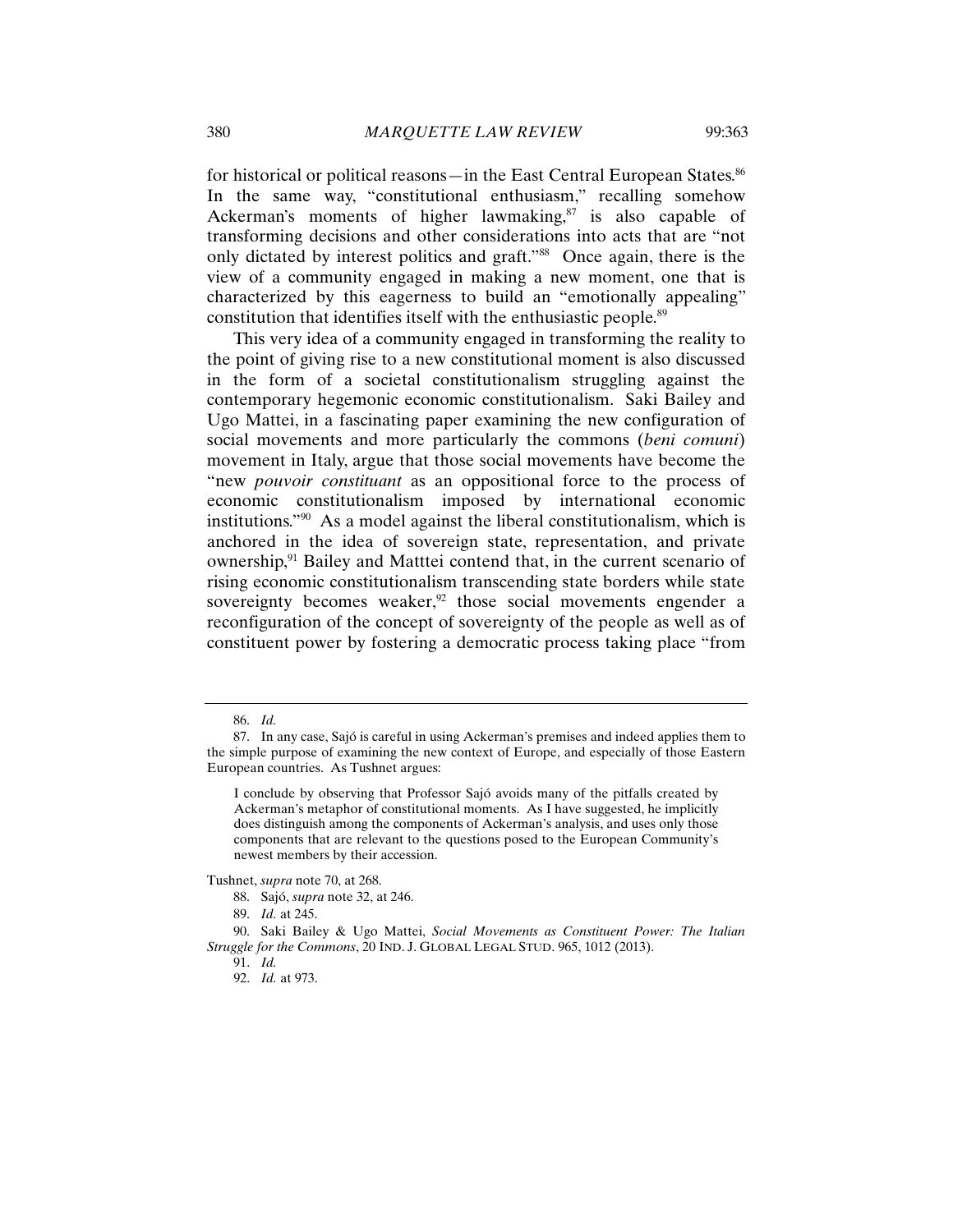below."93 Similar to the other examples above, the concept of constitutional moment, also using Ackerman's intuition, $94$  appears strongly connected to this capacity of fellow citizens to create the *momentum* for change but now focusing more directly on how those popular protests can bring about a more democratic, participative, and egalitarian approach to constitutionalism. After all, as Mattei sustains in another text, "[l]iberal constitutionalism fails to provide a shield against private interests without the active constituent role of the people to enforce constitutional public purpose guarantees."95

In Brazil, the occurrence of a constitutional moment is normally identified with the Constitutional Assembly of 1987–1988, when strong popular mobilizations claimed a democratic constitution that could address the people's expectations and needs.<sup>96</sup> In this respect, we can observe some literature connecting that moment to Ackerman's theory. Rodrigo Brandão, for instance, mentions the overwhelming popular participation of civil society during that moment, the universalization of concepts such as constitutional entrenchment and judicial review, the fact there is a constitution drafted in order to consolidate democracy, and, finally, its extensive bill of rights as a clear evidence of "the adoption of the premise of dualist democracy in Brazil."97 In the same

The constituent process of 1987–1988 tells a story according to which it is not possible to clearly consider this moment of self-reflection. A reflection which was not merely undertaken by the Framers, but which was genuinely carried out by the Brazilian society.... [The Constitution is the result of] a long process of maturation achieved by the claim for a new Constitution throughout the whole 70's and half of 80's. The convening is not a magnanimous and condescending gesture of the President of the Republic, but rather the result of a set of claims which, for more than fifteen years, have interpenetrate—and converged on—the established political power. . . . [Besides], the convening provided a valuable opportunity of articulation between Congress and civil society.

LEONARDO AUGUSTO DE ANDRADE BARBOSA, HISTÓRIA CONSTITUCIONAL BRASILEIRA: MUDANÇA CONSTITUCIONAL, AUTORITARISMO E DEMOCRACIA NO BRASIL PÓS-1964 [BRAZILIAN CONSTITUTIONAL HISTORY: CONSTITUTIONAL CHANGE, AUTHORITARIANISM AND DEMOCRACY IN BRAZIL AFTER 1964] 246 (2012).

97. Rodrigo Brandão, *Rigidez Constitucional e Pluralismo Político* [*Constitutional* 

<sup>93.</sup> *Id.* at 1007.

<sup>94.</sup> *Id.* at 966, 975.

<sup>95.</sup> Ugo Mattei, *Protecting the Commons: Water, Culture, and Nature: The Commons Movement in the Italian Struggle Against Neoliberal Governance*, 112 S. ATLANTIC Q. 366, 375 (2013), http://saq.dukejournals.org/content/112/2/366.full.pdf+html [https://perma.cc/MGH9- 2DFM].

<sup>96.</sup> As Leonardo Barbosa says, in certainly one the most brilliant analyses of the Brazilian recent constitutional history: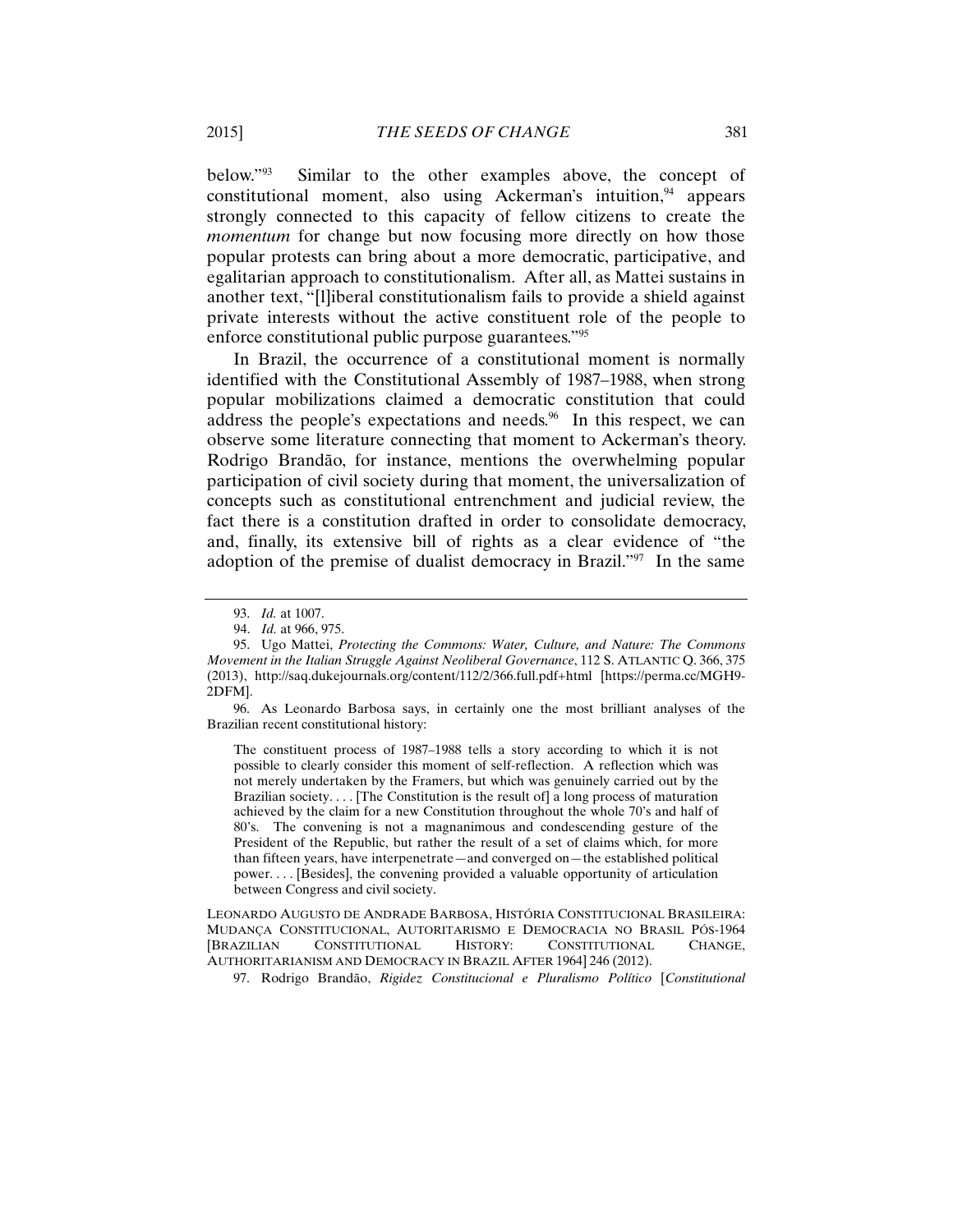way, Daniel Sarmento, also making reference to Ackerman, places particular emphasis on this popular mobilization during the Constitutional Assembly, arguing that "the country experienced a typical 'constitutional moment,' characterized by the political effervescence and genuine popular mobilization in favor of a new 'beginning.'"98 Even in a recent polemic case judged by the Brazilian Supreme Court,<sup>99</sup> one of its Justices, Luiz Fux, mentioned that "the Constitution of 1988 was promulgated in an environment of large popular mobilization. There was between 1987 and 1988 a '*constitutional moment*,' to use an expression also coined by Ackerman."100

Actually, the relevance of the concept of constitutional moment in reference to the Brazilian Constitutional Assembly of 1987–1988 is so central that many scholars employ it—either with direct reference to Ackerman or not—to examine the constitutionality of a certain bill or even a proposal for amendment to the constitution. For instance, Cristiano Paixão, in evaluating a proposed amendment to the constitution that would establish a sort of "fast track" procedure circumventing the amendment rules as set out in the constitution, raised a specific objection to it.<sup>101</sup> His argument was that it would dissipate the role of the constitution and that "there would be no more constitutional moment," as long as "every moment of politics [would be], potentially, a constitutional moment."102

The same discussion reappeared right after those mass protests of June 2013 in Brazil during the FIFA Confederations Cup. President

*Entrenchment and Political Pluralism*], 5 DIREITOS FUNDAMENTAIS E JUSTIÇA 86, 92 (2008). In any case, Brandão acknowledges the existence of many private interests at stake. This is why, according to him, "it is wrong to give to the constitutional deliberations the aura of sanctity." *Id.* at 93.

<sup>98.</sup> Daniel Sarmento, *21 Anos da Constituição de 1988: A Assembleia Constituinte de 1987/1988 e a Experiência Constitucional Brasileira sob a Carta de 1988* [*21 Years of the Constituent Assembly of 1987–1988 and the Brazilian Constitutional Experience Under the Constitution of 1988*], 30 DPU 7, 12 (2009).

<sup>99.</sup> The case related to a bill introducing new party rules that had just been approved by the Chamber of Deputies. Lei No. 12.875, de 30 de Outubro de 2013, DIÁRIO OFICIAL DA UNIÃO [D.O.U], de 31.10.2013 (Braz.).

<sup>100.</sup> S.T.F., M.S. N. 32.033, Relator: Min. Gilmar Mendes, 20.06.2013, 190, DIÁRIO DO JUDICIÁRIO ELETRÔNICO [D.J.e], 25.06.2013 (Braz.).

<sup>101.</sup> Proposta de Emenda à Constituição No. 157, de 4 de Setembro de 2003, DIÁRIO DA CÂMARA DOS DEPUTADOS [D.C.D], 26.09.2003, 50457 (Braz.).

<sup>102.</sup> Cristiano Paixão, *A Constituição Subtraída: Inconstitucional e Ilegítima* [*The Subtracted Constitution: Unconstitutional and Illegitimate*], CONSTITUIÇÃO & DEMOCRACIA, Feb. 5, 2006, at 4.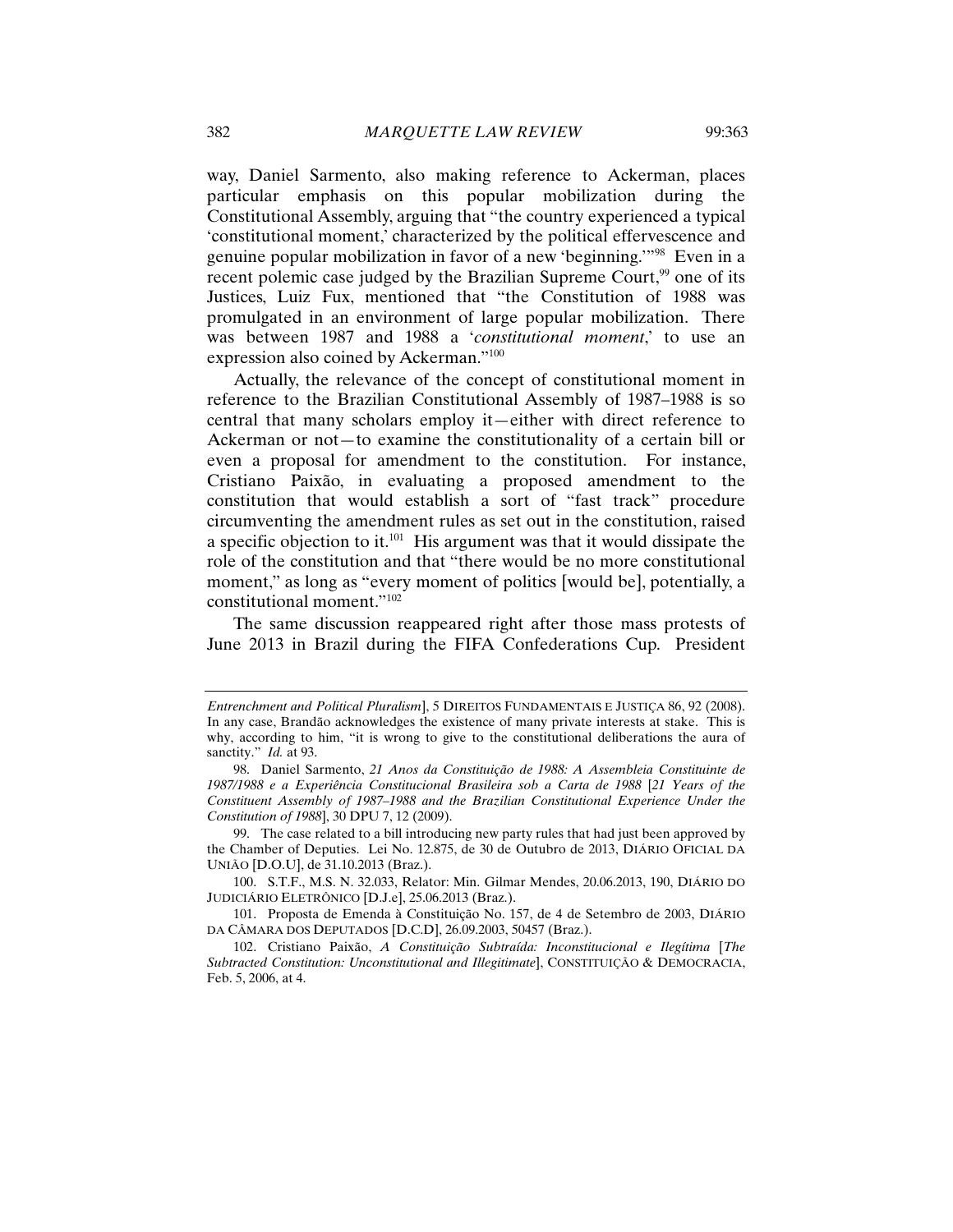Dilma Rousseff reacted to those demonstrations by presenting an agenda of reforms.103 Among them, she attempted to push a political reform through a plebiscite, which would authorize what scholars called an "exclusive constituent assembly."104 This "exclusive constituent assembly" would introduce a sort of "fast track" procedure of constitutional amendment to discuss the political reform that would, nevertheless, soften the strict rules for constitutional amendment.<sup>105</sup> The scholarly and political backlash was immediate, some of them also recalling the idea of constitutional moments. Cristiano Paixão, Juliana Neunschwander Magalhães, Marcelo Cattoni, and Vera Karam de Chueiri, all very prestigious professors from different universities in Brazil, for example, argued that "exclusive constituent assembly" would clearly mean the "abandonment of the democratic Constitution promulgated on October 5, 1988,"106 especially because, at that very moment, there was no reason to disrupt a "history built from several struggles and mobilizations of civil society."<sup>107</sup> Gustavo Binenbojm, professor of constitutional law at the Rio de Janeiro State University, in an interview for *Consultor Jurídico*, also presented a similar view.108 According to him, those protests could not be compared to the Constituent Assembly of 1987–1988, for, in this case, there is no break with the legal order and Brazil lives a democratic regime.<sup>109</sup> In other words, those mass protests of 2013 were not a constitutional moment as was that transition to democracy in 1988.

109. *Id.*

<sup>103.</sup> The plan focused on (1) urban mobility; (2) investment of oil revenue, particularly from the pre-salt, to fund education; (3) a program destined to bring in foreign doctors to areas lacking physicians; and (4) political reform. *See* Marco Sibaja et al., *Brazil Protests 2013 Grow: One Million Brazilians Hit the Streets*, WORLD POST (Aug. 21, 2013), http://www.huffingtonpost.com/2013/06/21/brazil-protests-2013\_n\_3478101.html [https://perm a.cc/YD3V-EJGA].

<sup>104.</sup> *See* Paixão et al., *supra* note 17*.*

<sup>105.</sup> According to the Constitution of the Federative Republic of Brazil, "the proposal [for amendment of the constitution] shall be discussed and voted upon in each House of the National Congress, in two readings, and it shall be considered approved if it obtains in both readings, three-fifths of the votes of the respective members." CONSTITUIÇÃO FEDERAL [C.F.] [CONSTITUTION] art. 60, § 2 (Braz.).

<sup>106.</sup> Paixão et al., *supra* note 17.

<sup>107.</sup> *Id.*

<sup>108.</sup> *See* Rafael Baliardo & Rodrigo Haidar, *Constituinte Exclusiva é Desnecessária e Perigosa* [*Exclusive Constituent Assembly Is Unnecessary and Dangerous*], CONSULTOR JURÍDICO (June 24, 2013), http://www.conjur.com.br/2013-jun-24/constituinte-reformapolitica-desnecessaria-perigosa [https://perma.cc/NY73-XBK8].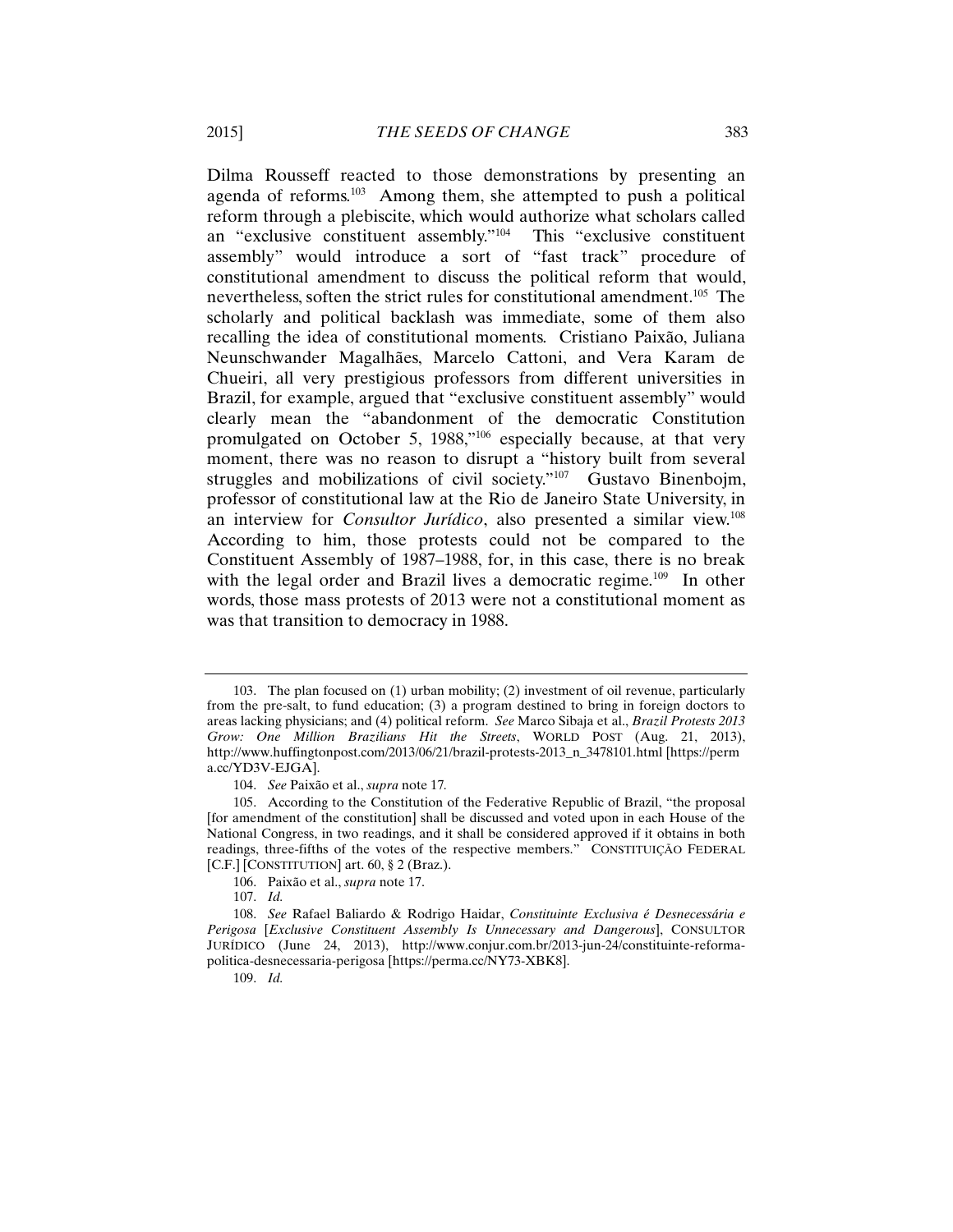Therefore, the idea of constitutional moments reaches the most distinct contexts and historical events. Despite the fact that many of these events and theories are very particular, which bring difficulties in achieving consensus on their premises, it is possible to outline some general arguments connecting them. The following section aims to discuss them by stressing what I call the matter of legitimacy and the

# *B. The Matter of Legitimacy and the Matter of Institutional Dialogue with the Citizenry*

matter of dialogue with the citizenry.

It is obviously not my goal to restrict the concept of constitutional moments to Ackerman's premises and all the features surrounding it. This concept has naturally a much greater scope.<sup>110</sup> But some relevant aspects can already be extracted from what Ackerman himself calls a constitutional moment and the distinct uses the legal literature has made

The first three track the republican-liberal distinction: (1) large numbers of Americans engage in serious political discourse; (2) their arguments are couched primarily in moral rather than pecuniary terms and appeal to the common good rather than private interest; and (3) the subjects of debate include fundamental aspects of the social, political, or economic order.

The last two track the distinction between direct popular power and representative politics-as-normal: (4) representative politics are overshadowed by extra-institutional forms of citizen participation such as popular assemblies, militant protest, and civil disobedience; and (5) social movements and voluntary associations displace interest group and political parties as the leading forms of political organization.

<sup>110.</sup> Other authors will examine the idea of constitutional moments without directly making reference to Ackerman's premises. James Gray Pope, who is critical of Ackerman's constitutional moments, *see* Pope, *supra* note 48, at 304–05, aims to "explore the role of direct popular power in general," *id.* at 305, and for this purpose, he calls those moments "republican moments," which have some differences to Ackerman's. First of all, Pope is less incisive as regards to the suspension of private interests during those periods. For him, in "republican moments," "[t]he everyday liberal priorities of autonomy over community, acquisitiveness over civic virtue, and instrumental rationality over moral choice were reversed, albeit only partially and temporally." *Id.* at 310–11. Besides, he places less emphasis on the institutional reaction to popular claims and stresses, instead, the movement of the citizenry. According to him, there are five defining features of those "republican moments":

*Id.* at 311. Accordingly, there is, in his view, a much stronger dualism between citizenry, on one hand, and the incapacity of politics to react to popular demands, on the other. We could not call, anyway, his point of view as anti-institutional, but it is certainly one that understands periodic direct popular power—against the political anomie that historically paved the way for totalitarian forms of government—as a requirement for the rejuvenation of democracy. *Id.* at 323.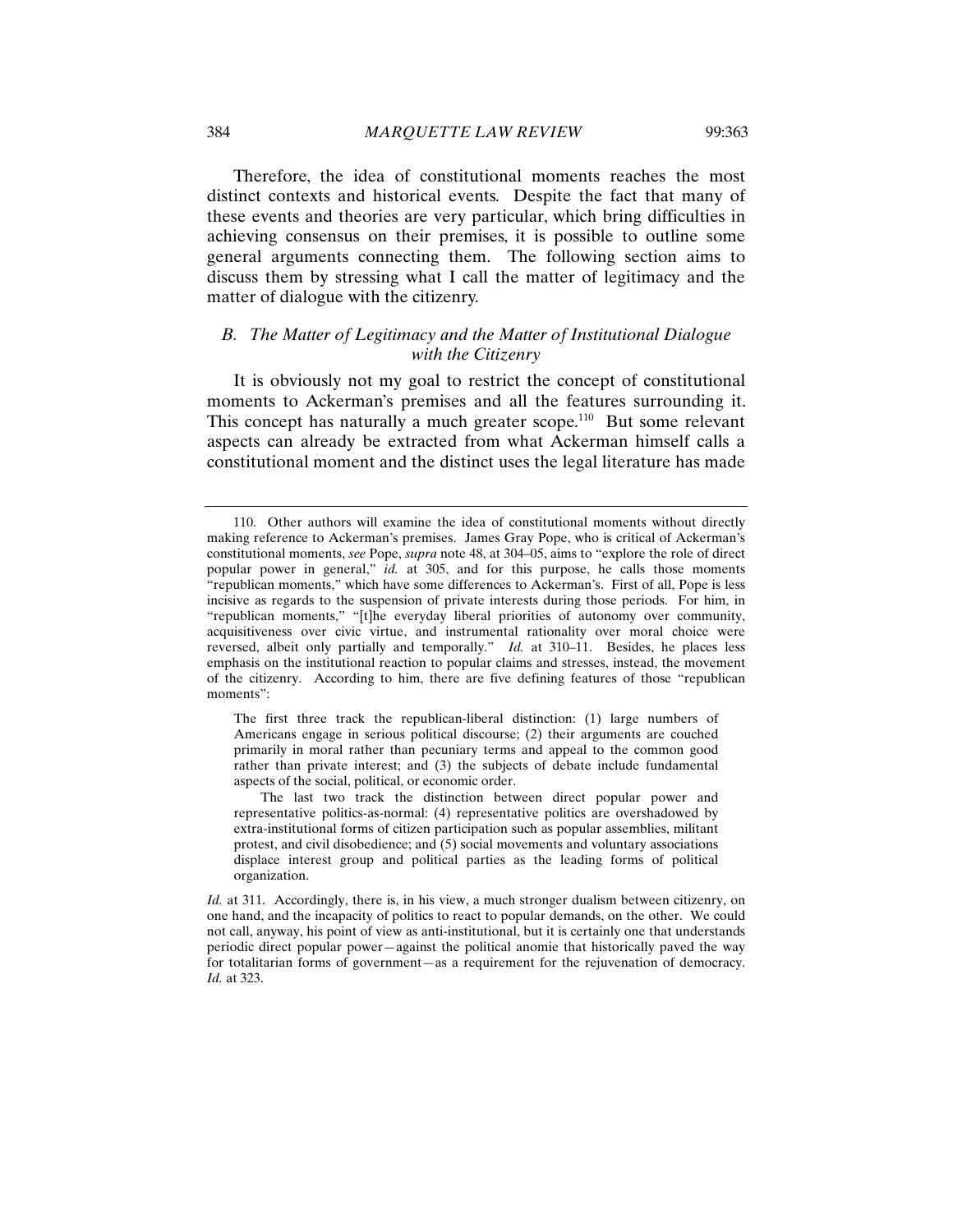of it in distinct contexts, as we discussed above.<sup>111</sup> First of all, there is this close relationship between those moments and the concept of a people*.* Regardless of whether those people are American, Canadian, French, Italian, Brazilian, and so on, the idea of constitutional moment is identified with a certain popular engagement for a new time, and also a popular commitment to transform the reality. This is the structural cause, which can have its origins catalyzed by a political authority or strategy. However, unless those people support it and claim the change, that political authority or strategy alone cannot promote a constitutional moment. A matter of legitimacy and citizenship is in the core of this qualification.

Second, those people*,* even being the structural cause of transformation, cannot make the change alone, for their claim must be channeled into institutional mechanisms of decision making. Indeed, none of those approaches imagine the situation of the change being made entirely outside of an institutional framework, without this meaning that the people cannot make use of extra-institutional forms of exercising their citizenship, such as assemblies, civil disobedience, or demonstrations, nor that they are controlled or necessary dependent on a political system. Transformation can obviously mean transforming the very political system or replacing it with a new one, but at some point, a kind of dialogue between the people and the institutions has to take place. A matter of institutional appropriation and subsequent resolution of some of those popular claims through institutional mechanisms emerges. Therefore, without entering into the most complex debates over the benefits or insufficiencies regarding a specific concept of constitutional moment, either Ackerman's or any other, we can point out two main elements therein involved: (1) the matter of legitimacy (and naturally citizenship) and (2) the matter of institutional dialogue with the citizenry (and obviously the legitimacy of that discourse).

From these two central elements, the following analysis will address the discussion of how they connect to each other in the real practice of constitutionalism, trying to deconstruct some of the aura normally associated with constitutional moments. This does not mean that we do not envisage those moments as special moments in the different worldwide constitutional histories. No one will deny that Ackerman's constitutional moments, the turning point in constitutionalism in Canada and France, the different constitutional movements in Europe, the

111. *Supra* Part II.A.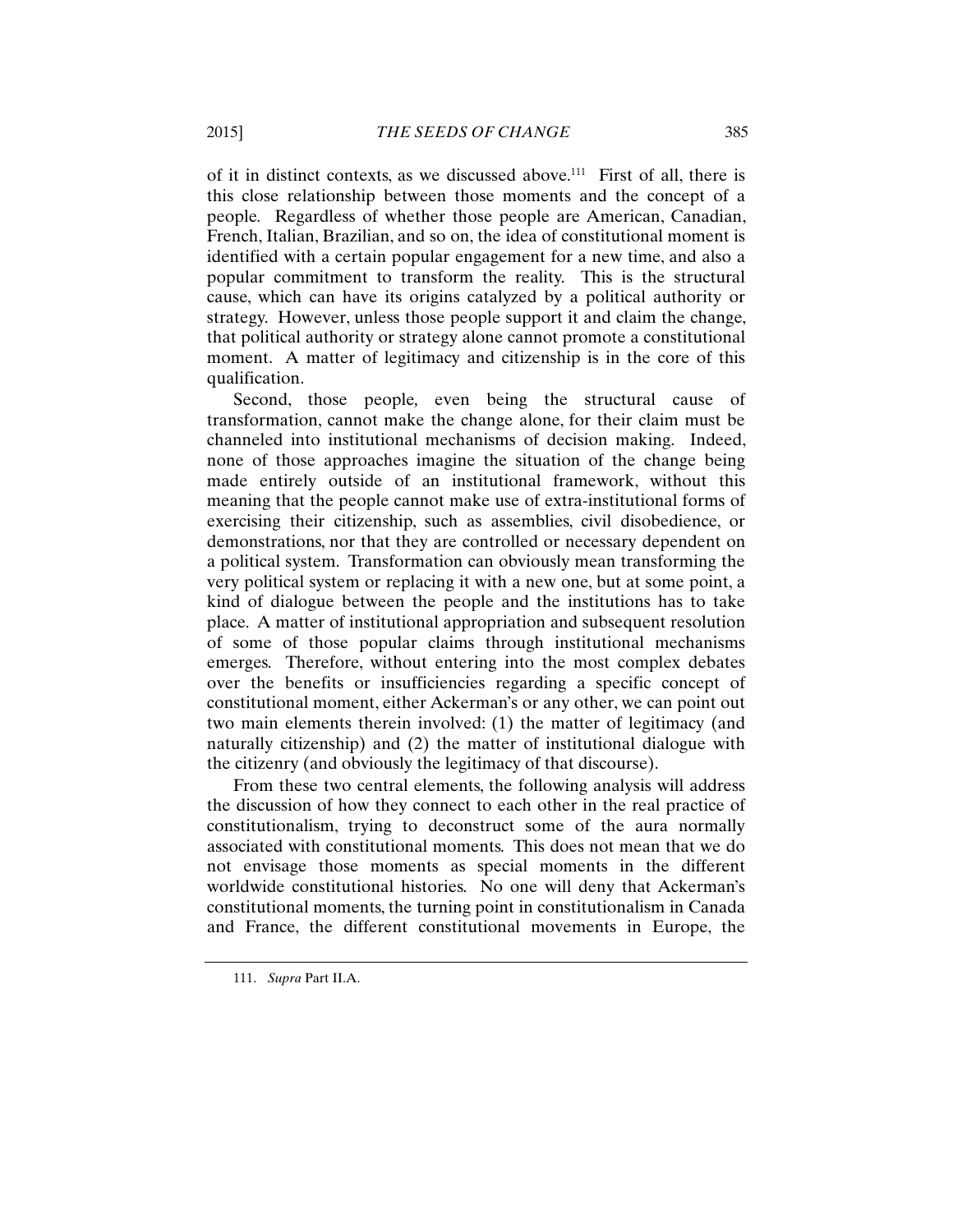Constitutional Assembly of 1987–1988 in Brazil, and so on, represent fundamental changes in their respective realities to the point of creating a memory of certain temporality that should remain active in our lives. Likewise, this does not mean that those moments did not bring a strong emotional feeling to the people*,* who could see that, at that very moment, they were also making their own future.<sup>112</sup> But, on the other hand, as impressive as they are, they are also facts of social life, with all the not-so-beautiful aspects of it.

It is a type of discussion that intends to bring a different approach to those moments and see in them a kind of normal behavior of individuals who, from time to time, wish to promote a certain change in their political institutions, in how people should be represented in their interests, in how the government should conduct a political agenda able to accomplish popular demands, and in how their rights and duties should be interpreted and acknowledged in different aspects of social life—in short, in how people and institutions should establish a productive dialogue for the sake of their interests and well-being. After all, no constitutional system, as perfect as it might seem, would last long without public support. The matter of legitimacy and the matter of institutional dialogue with the citizenry are central here.

# *C. The Prosaic Nature of Precommitments and the Paradoxical Nature of Constitutional Democracy*

Naturally, when we mention the two elements usually involved in the debates over the concept of constitutional moments—the matter of legitimacy, on the one hand, and the matter of institutional dialogue with the citizenry, on the other—we acknowledge the complexities of terms such as legitimacy, institution, and citizenry. As most of the concepts associated with constitutionalism, they are characterized by a certain

<sup>112.</sup> In a commentary to a previous draft of this Article, the German legal historian Michael Stolleis stressed some other interesting moments when we could observe this emotional feeling of constitutional moments in Germany, such as from 1848 to 1849, January 1919, from September 1948 to May 1949, and naturally 1990. According to him, during those moments, the German people knew that, during that week and those days, many relevant decisions about their future were being made and that the "lava was still fluid and would presumably cool down soon." Other examples he pointed out are the drafting of the Norwegian Constitution of 1814, when the Norwegian people knew they were making history, and France, in Paris, on August 1, 1789, when the French people had the feeling that the world history, through the postulate "l'abolition du régime féodal" was seriously changing. E-mail from Michael Stolleis, Former Director of the Max-Planck Institute for European Legal History, to the author (Feb. 14, 2014) (on file with the *Marquette Law Review*).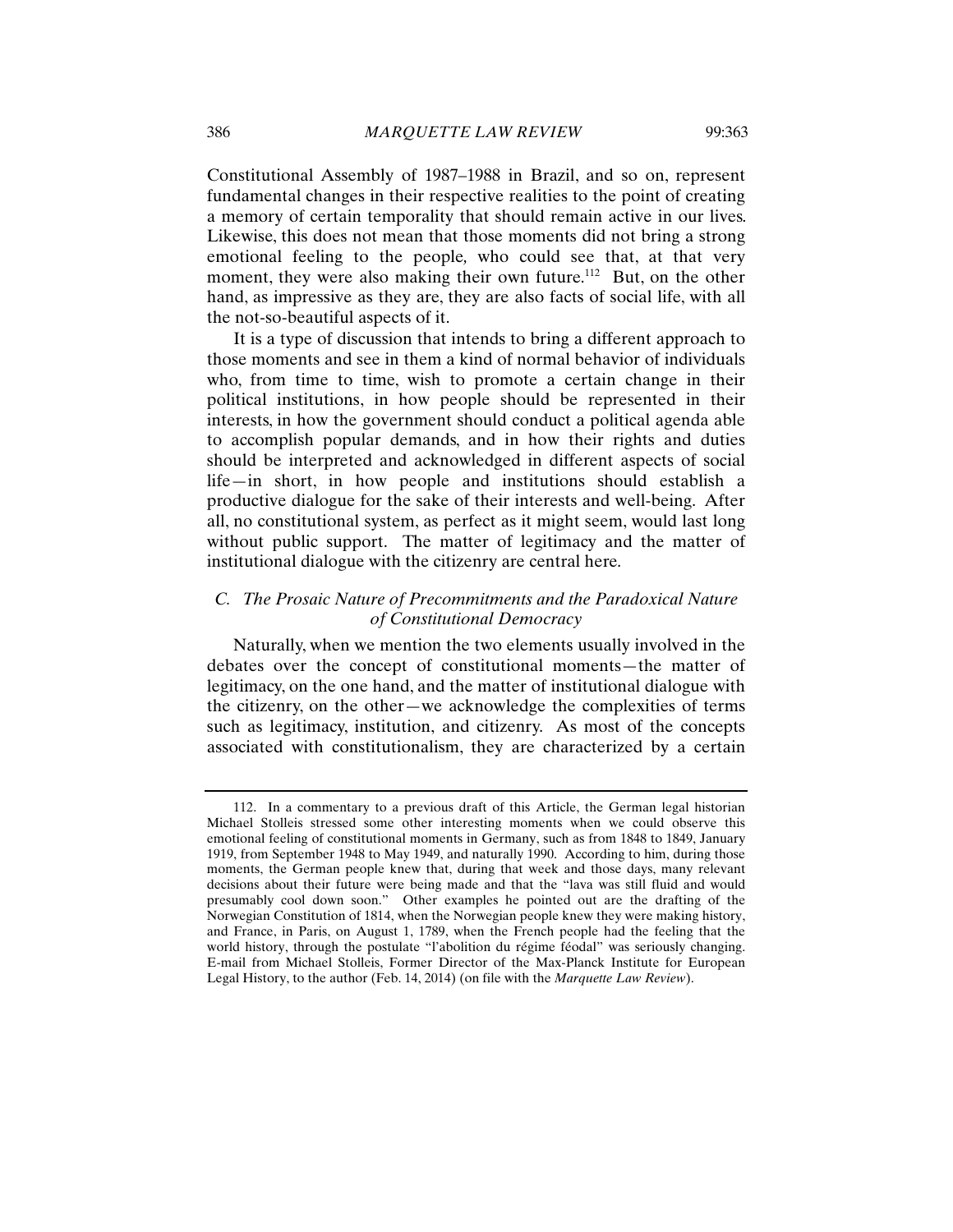aura of abstraction<sup>113</sup> and ambiguity and, especially, by a sort of insurmountable disconnection with immediate practices of social life, even though needing to "bear some resemblance to fact."114 Constitutionalism needs to work with some fictions and abstractions, even to methodologically justify many of its premises.<sup>115</sup> In Edmund Morgan's words, it requires "make-believe" and the "willing suspension of disbelief."116 In the core of the words legitimacy and citizenry, we find the concept of people*,* which is by far one of the most controversial in constitutional literature,<sup>117</sup> and certainly one that represents such an abstraction from reality<sup>118</sup> that many people and their real struggles for

118. Indeed, who are the real people during those moments? If we examine, for example, the Brazilian Constitutional Assembly of 1987–1988, where different groups of society actively participated in the debates, the strategic behavior of the elites were clearly represented and vigorously acted to avoid some democratic breakthroughs in favor of some minority groups. This leads to the question: Why will those groups, originally excluded from the debates during the Constitutional Assembly, abide by the rules and principles of the constitution? *See generally* BARBOSA, *supra* note 96, at 204–37 (arguing that, in spite of the elites' strategic behavior during the Constituent Assembly, the process of constitution-making was clearly marked by popular participation); Denise Rollemberg, *Memória, Opinião e Cultura Política: A Ordem dos Advogados do Brasil sob a Ditadura (1964*–*1974)* [*Memory, Opinion and Political Culture: The Brazilian Bar Association and the Dictatorship (1964*– *1974)*], *in* MODERNIDADES ALTERNATIVAS 57, 57–96 (Daniel Aarão Reis & Denis Rolland

<sup>113.</sup> The abstraction of those concepts can lead to the fallacy of composition or the fallacy of division. As Adrian Vermeule argues, "a great deal of constitutional theory and analysis goes wrong by overlooking that constitutional orders are two-level systems of this sort. Analysts uncritically assume that institutions must have the properties of their members, or that an overall constitutional order must have the properties of its component institutions." VERMEULE, *supra* note 18, at 5.

<sup>114.</sup> EDMUND S. MORGAN, INVENTING THE PEOPLE: THE RISE OF POPULAR SOVEREIGNTY IN ENGLAND AND AMERICA 14 (1988) ("[I]n order to be viable, in order to serve its purpose, whatever that purpose may be, a fiction must bear some resemblance to fact.").

<sup>115.</sup> *See id.*

<sup>116.</sup> *Id.* at 13.

<sup>117.</sup> See how Jacques Derrida examines the insurmountable circularity at the core of the act of foundation of a new order, how the retrospective perspective of the people acting during those moments is part of the legitimation process of a political framework. There is, in those moments, what he calls the "mystical foundation of authority," i.e., the foundation could not be deemed legal or illegal; however, it shall give, although practicing some violence, an aura of legality and legitimacy through the signature, as if it were the expression of selfevident laws. These self-evident laws agree with the people represented by the signature. *See* Jacques Derrida, *Force of Law: The "Mystical Foundation of Authority*,*"* 11 CARDOZO L. REV. 919, 943 (1990). *See contra* Sheyla Benhabib, *Democracy and Difference: Reflections on the Metapolitics of Lyotard and Derrida*, *in* THE DERRIDA-HABERMAS READER 128, 142 (Lasse Thomassen ed. 2006) ("[T]his focus on the act of foundation is extremely distorting for it ignores the institutional and historical learning processes which 'really existing democracies' have gone through.").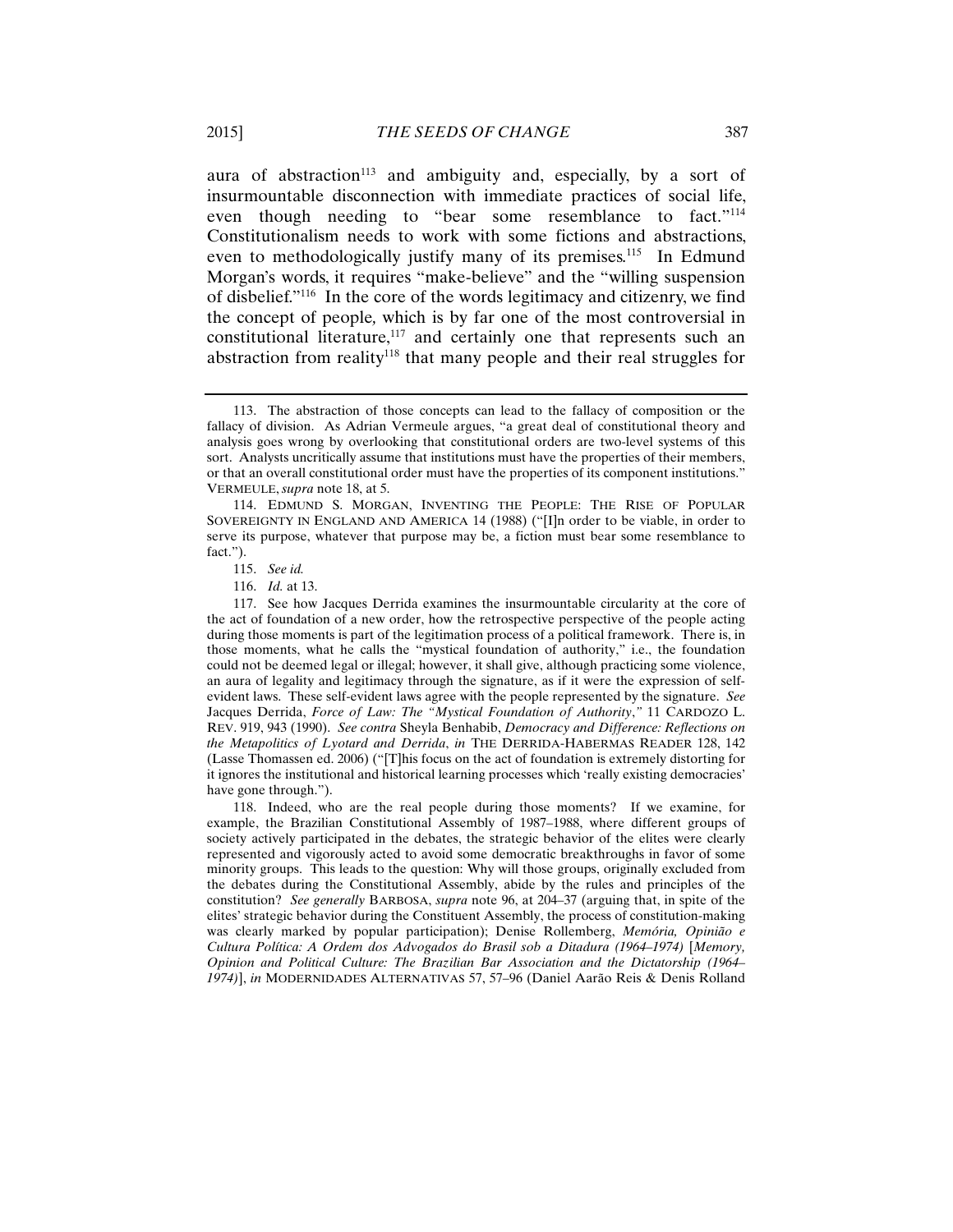recognition during those moments are not taken into account.<sup>119</sup> Institution, in turn, is certainly one of those concepts whose meaning differs radically depending on which discipline or theory is under consideration.120

Still, it is not the purpose of this Article to deeply discuss the different nuances of those concepts. As was the case of constitutional moments, both the matter of legitimacy and the matter of institutional dialogue with the citizenry are to be regarded in a much less ambitious way. Indeed, to deconstruct the magical aura that normally flows from constitutional concepts as such, the itinerary here is more prosaic. It thus focuses on simple facts of social life, on how people behave when challenged by circumstances that might directly affect their lives, as what happens when political or economic breakdowns or crises lead them to call for a change.

Interaction is a key premise here. Much of human behavior is rather

eds., 2008) (explaining how the Brazilian Bar Association supported the beginning of the military regime); Frances Hagopian & Scott Mainwaring, *Democracy in Brazil: Problems and Prospects*, 4 WORLD POL'Y J. 485, 486 (1987) (arguing that, after the transition to democracy, the "political arrangements represent a mix of democratic procedure and authoritarian practice"); Andrei Koerner & Lígia Barros de Freitas, *O Supremo na Constituinte e a Constituinte no Supremo* [*The Supreme Court in the Constituent Assembly and the Constituent Assembly in the Supreme Court*], 88 LUA NOVA 141 (2013) (showing how the Brazilian Supreme Court acted to keep untouched their Justices' privileges during the Constitutional Assembly); Maria José de Rezende, *A Lógica Autoritária do Regime Militar e os Cálculos para Controlar a Democratização: A Análise do Jurista Raymundo Faoro sobre o Processo Político Brasileiro* [*The Authoritarian Mindset of the Military Regime and the Calculations to Control the Democratization: The Jurist Raymundo Faoro's Analysis of the Brazilian Political Process*], 5 REVISTA BRASILEIRA DE CIÊNCIA POLÍTICA 167, 167–92 (2011) (showing how the military regime made use of many mechanisms to control the process of transition to democracy); Maria José de Rezende, *Raymundo Faoro e os Enigmas da Transição Política no Início da Década de 1980 no Brasil* [*Raymundo Faoro and the Enigmas of the Political Transition in the Beginning of the 1980s in Brazil*], 42 REVISTA DE CIÊNCIAS HUMANAS 165, 165 (2008) ("[T]he political process [kept], inside itself, elements that were capable of making state practices to be perpetuated.").

<sup>119.</sup> *See* AXEL HONNETH, THE STRUGGLE FOR RECOGNITION: THE MORAL GRAMMAR OF SOCIAL CONFLICTS 1 (Joel Anderson trans., 1995) (introducing a model of a "struggle for recognition" as "the foundation for a social theory with normative content").

<sup>120.</sup> *See* Terry M. Moe, *Political Institutions: The Neglected Side of the Story*, 6 J.L. ECON. & ORG. 213, 213 (1990) (conceptualizing political institutions as "the structural means by which political winners pursue their own interests, often at the great expense of political losers"); Underhill Moore, *Rational Basis of Legal Institutions*, 23 COLUM. L. REV. 609, 609 (1923) ("A legal institution is the happening over and over again of the same kind of behavior."); Douglass C. North, *Institutions*, 5 J. ECON. PERSP. 97, 97 (1991) ("Institutions are the humanly devised constraints that structure political, economic and social interaction.").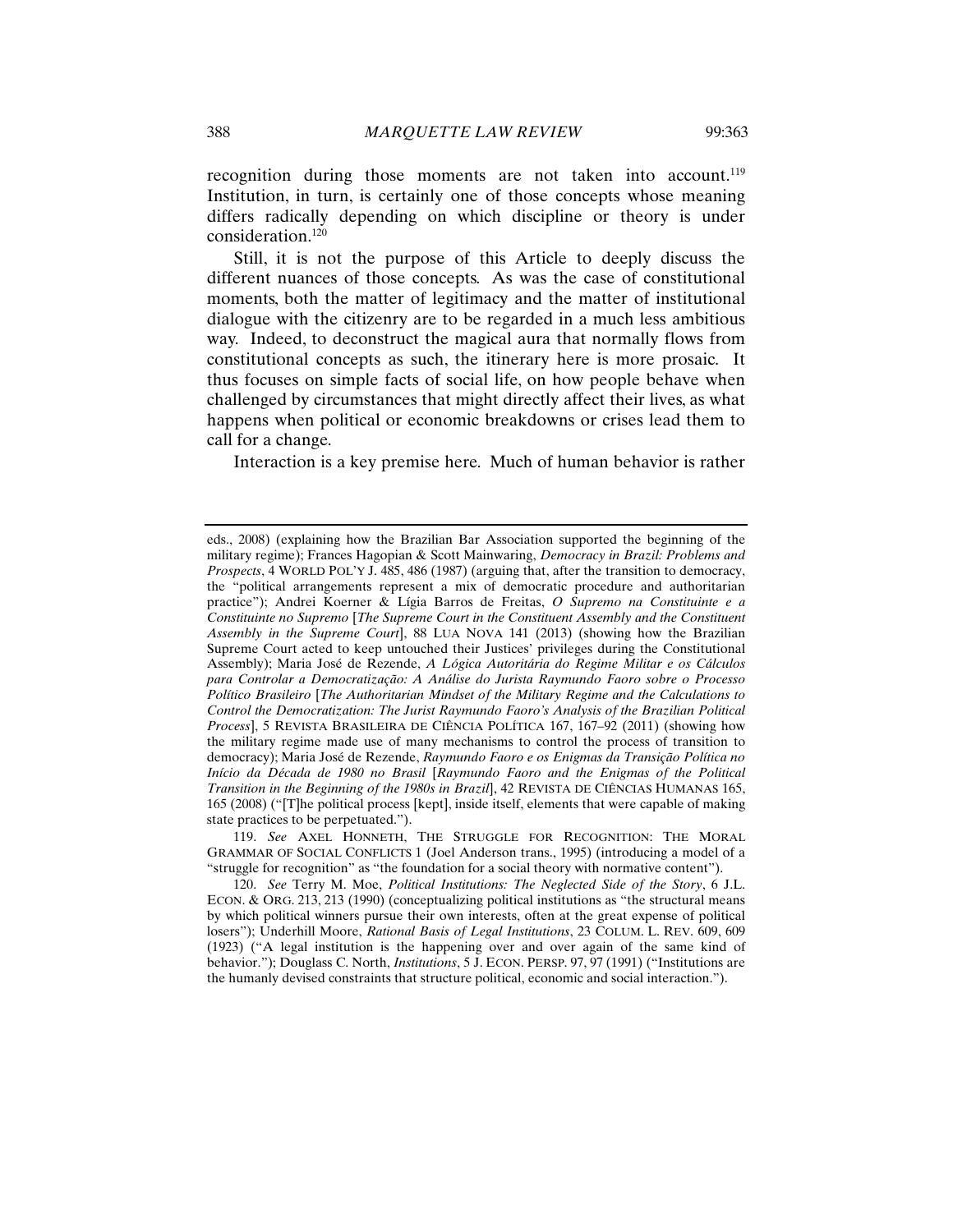conditioned, even unconsciously, to expand its comfort zone.<sup>121</sup> It demands less energy, less effort, less direct involvement when things go as planned. Predictability and stability make life easier; order and certainty prevent unpleasant surprises. If a person knows beforehand what the probable consequences of her actions are, she can more effectively prepare for them, use the necessary tools to face any difficulty that may arise, establish mechanisms to dilute risks, build bridges to take advantage of positive benefits, etc. In a broader dimension, she can take steps in the face of those consequences to maximize her position in the social environment, or, at least, to avoid diminishing the one she already owns. As a member of society, she will act as to make her wishes become true, sometimes strategically placing her private interests above those of the public in general, sometimes strategically or discursively interacting with others in order to obtain certain benefits or even to simply help the others uninterestedly (even though indirectly receiving some benefit, such as social recognition, religious commitment, individual satisfaction, etc.). But, in any case, her actions tend to keep or expand her comfort zone.

History shows that cooperative interactions through impersonal institutional frameworks tend to promote the so-desired stability and predictability that are able to transform society in a way that enables the political, economic, and, naturally, social forces to engender virtuous and self-enhancing practices directed to the interests of all.<sup>122</sup> In this scenario, each individual will find, in the great benefits of cooperative interaction, an efficient mechanism to keep or expand her comfort zone. Strategically, individuals will make agreements or follow certain rules, even when they might not achieve their immediate desired outcome, as long as they realize that not making or following them could yield more unfavorable consequences in the long run. $123$  In a broader sense, society

<sup>121.</sup> Alina Tugend, *Tiptoeing Out of One's Comfort Zone (and of Course, Back In)*, N.Y. TIMES, Feb. 12, 2011, at B6.

<sup>122.</sup> *See* North, *supra* note 120, at 98 ("[E]ffective institutions raise the benefits of cooperative solutions or the costs of defection, to use game theoretic terms."); *see also*  Levinson, *supra* note 31, at 730–31 (indicating how decision-making institutions act to "[increase] the benefits of coordination and cooperation and therefore the costs of noncoordination and defection").

<sup>123.</sup> This is what Darryl Levinson calls the beneficial effects of coordination. According to him,

<sup>[</sup>i]n many contexts, social groups with otherwise divergent interests can achieve common benefits from coordinating their actions or expectations. . . . n the purest form of a coordination game, social groups care only about the fact of settlement,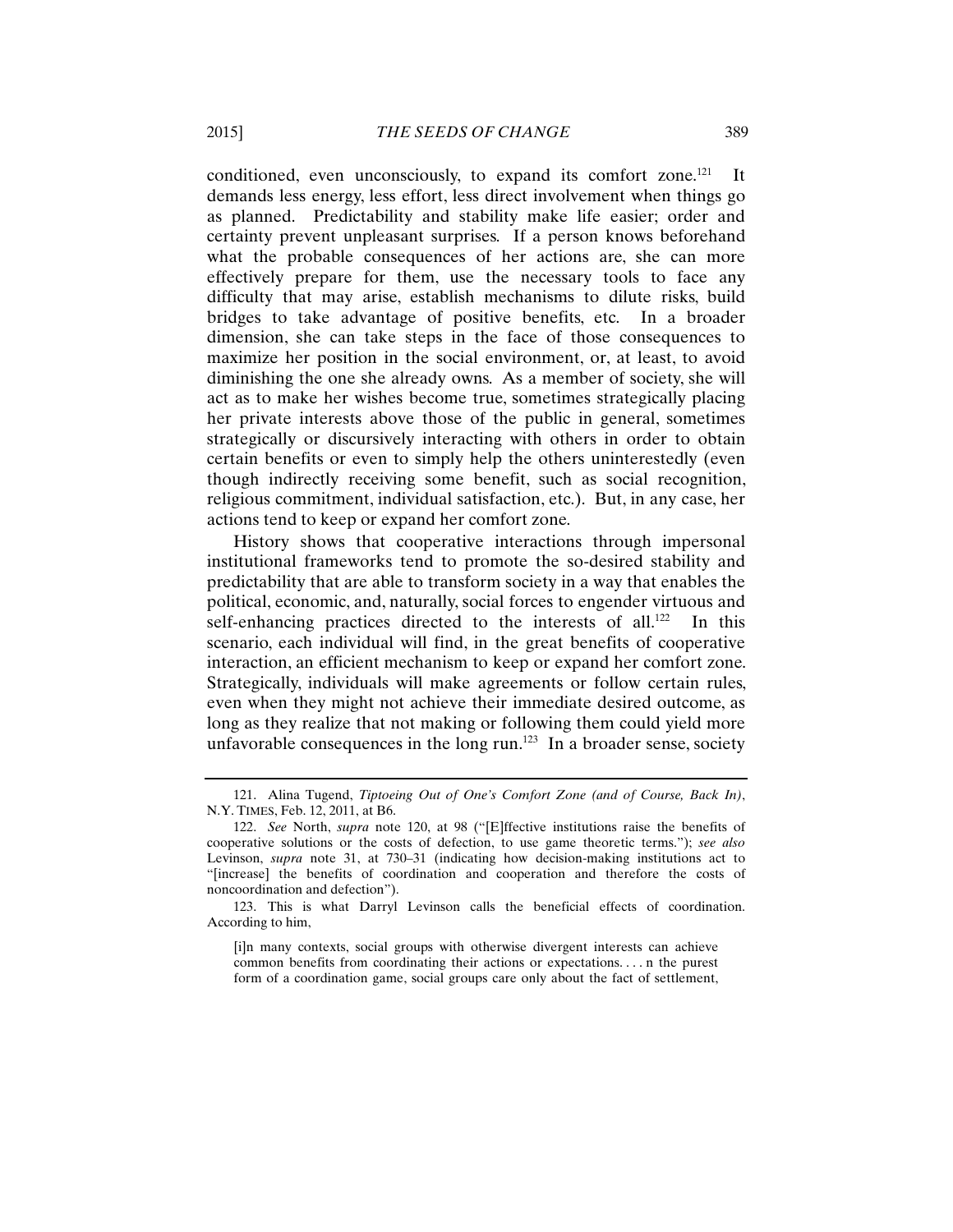will adopt this mechanism as a means of self-improvement and selfpreservation, transforming individual and strategic interests into coordinated procedures that will promote democratic stability and predictability.124 Rule-makers, rule-enforcers, and rule-followers will coordinate their normally conflictive interests and actions in order to reach stability and predictability, with possible gains to everyone.<sup>125</sup> The consequence is, quoting Barry Weingast, "a set of mass behaviors that create a 'civic culture,' including a consensus on values and stable democracy."126 Stability and predictability through impersonal institutional frameworks then become a strong argument in favor of keeping and expanding the comfort zone of democratic societies, a necessity due to its complexity and pluralism.

Obviously, in order for the different ways of interaction to take place, some form of regulation of individual behavior has to be laid down.

*Id.* at 683–84.

124. According to Barry R. Weingast,

[a]lthough scholars have tended to focus exclusively on one or the other, my approach suggests that both are necessary to understand democratic stability. It is elites who choose whether to construct pacts, initiate democratization, violate citizen rights, and implement public policies. Mass behavior is relevant to elite choices because it determines part of elite incentives. In a society that has resolved its coordination problems, citizens hold the power to threaten political elites with loss of power if they violate agreed limits on government. When citizens have failed to resolve their coordination problems, however, some violations of citizen rights will go unpunished. Citizen values and elite interests are thus complementary aspects of democratic stability.

Barry R. Weingast, *The Political Foundations of Democracy and the Rule of Law*, 91 AM. POL. SCI. REV. 245, 261 (1997).

126. *Id.*

not about how, substantively, the issue is settled. But coordination can also be effective when actors have divergent preferences about outcomes or about institutions for resolving these outcome-oriented disagreements. Each actor will obviously prefer the arrangement most likely to further its own interests. Nonetheless, in many contexts actors will be willing to sacrifice their first choices of outcomes or institutions in exchange for the benefits of avoiding conflict and agreeing on a common way forward. The higher the costs of unresolved disagreement—in the currency of political or violent conflict, or the inability to carry through on collective action and achieve collective goods—the greater the coordination benefits of any institutional settlement. Likewise, the greater the costs of recoordinating on a different settlement, the more resilient we should expect current institutional arrangements to be. Institutional arrangements that are costly to set up and costly to do without will be protected by substantial coordination buffers.

<sup>125.</sup> *Id.* at 246.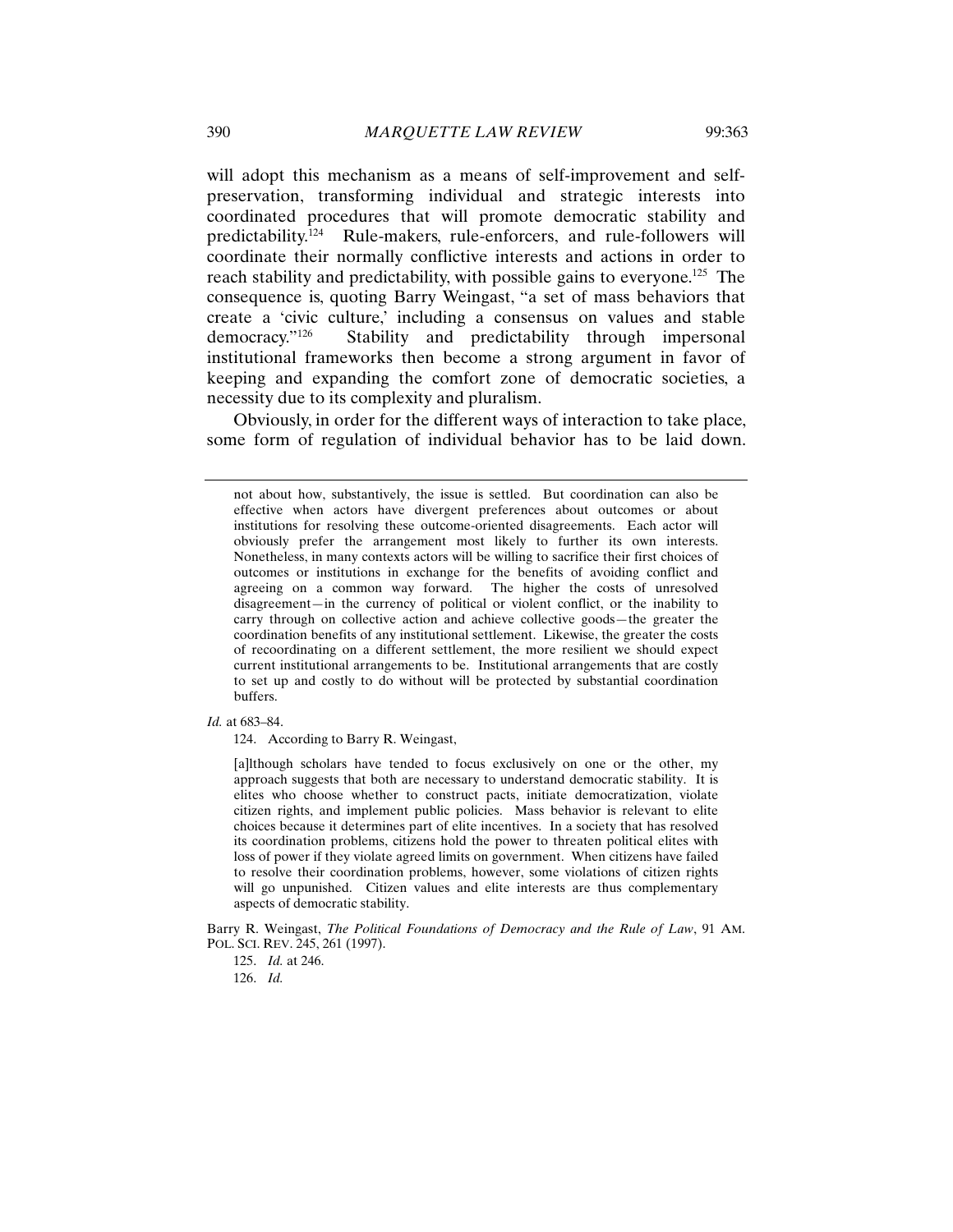Legal norms and contracts, for example, become institutional frameworks that allow society to maintain a certain necessary order and certainty for keeping or expanding its comfort zone, constraining individuals to act as planned, or, to use a systemic theoretical approach, to "protect[] expectations,"127 thereby promoting "counterfactual stability."128 Likewise, the constitution represents an instrument that, by placing itself as the highest norm, functions as a gravitational institution of other institutions, reinforcing the legal system in itself and protecting society from the paradoxical "self-destructive tendencies" of democracy.129 By the same token, "constitutionalism is a system of systems," springing from complex interactions among institutions and, at a lower level, individuals.130 Constitutionalism thus emerges as a sort of impersonal institutional framework whereby cooperative interactions can occur more efficiently for the purpose of promoting stability and predictability within the context of plural and complex societies. In other words, it keeps and expands the comfort zone of society.131

130. *See* VERMEULE, *supra* note 18, at 27.

131. This conclusion does not deny that promoting stability and predictability, even in the context of plural and complex societies, could also mean a certain defense of the maintenance of the status quo against the possibility of more radical changes in the structure of society. This is a serious and relevant point to the argument presented here. Indeed, if we take the history of constitutionalism in different worldwide realities, we could see that many constitutions were drafted, and rights and benefits were therein incorporated, somehow as a consequence of a negotiation between distinct elite groups and not exactly of the exercise of popular sovereignty during those constitutional moments. Therefore, keeping stability and predictability could also mean preventing the dominant structures of society from being disrupted by more radical changes. *See* David L. Epstein et al., *Democratic Transitions*, 50 AM. J. POL. SCI. 551, 566–67 (2006) (explaining how "partial democracies" behave in democratic transitions); Adam Przeworski, *Democracy as an Equilibrium*, 125 PUB. CHOICE 253, 253–73 (2005) (explaining how the democratic culture provides equilibrium for the stability of constitutional orders). However, although this observation is true, it does not contradict the premise that, in complex and plural societies, it is imperative that the rules of the game constitutionalism brings forth shall represent a focal point where those individuals, with their different conceptions of the good, can get along with each other. Rawl's concept of "reflective equilibrium," which leads to the idea of adjusting those different conceptions of the good until they are in "equilibrium," and thereby achieving a sense of justice that might

<sup>127.</sup> Niklas Luhmann, *Law as a Social System*, 83 NW. U. L. REV. 136, 140 (1989) ("[I]n that it protects expectations, the law frees us from the demand that we learn from disappointments and adjust to them.").

<sup>128.</sup> *Id.* ("From the sociological point of view, normativity is nothing but counterfactual stability.").

<sup>129.</sup> *See* Gert Verschraegen, *Human Rights and Modern Society: A Sociological Analysis from the Perspective of Systems Theory*, 29 J.L. SOC'Y 258, 258 (2002) ("Human rights are considered as a social institution, whereby modern society protects its own structure against self-destructive tendencies.").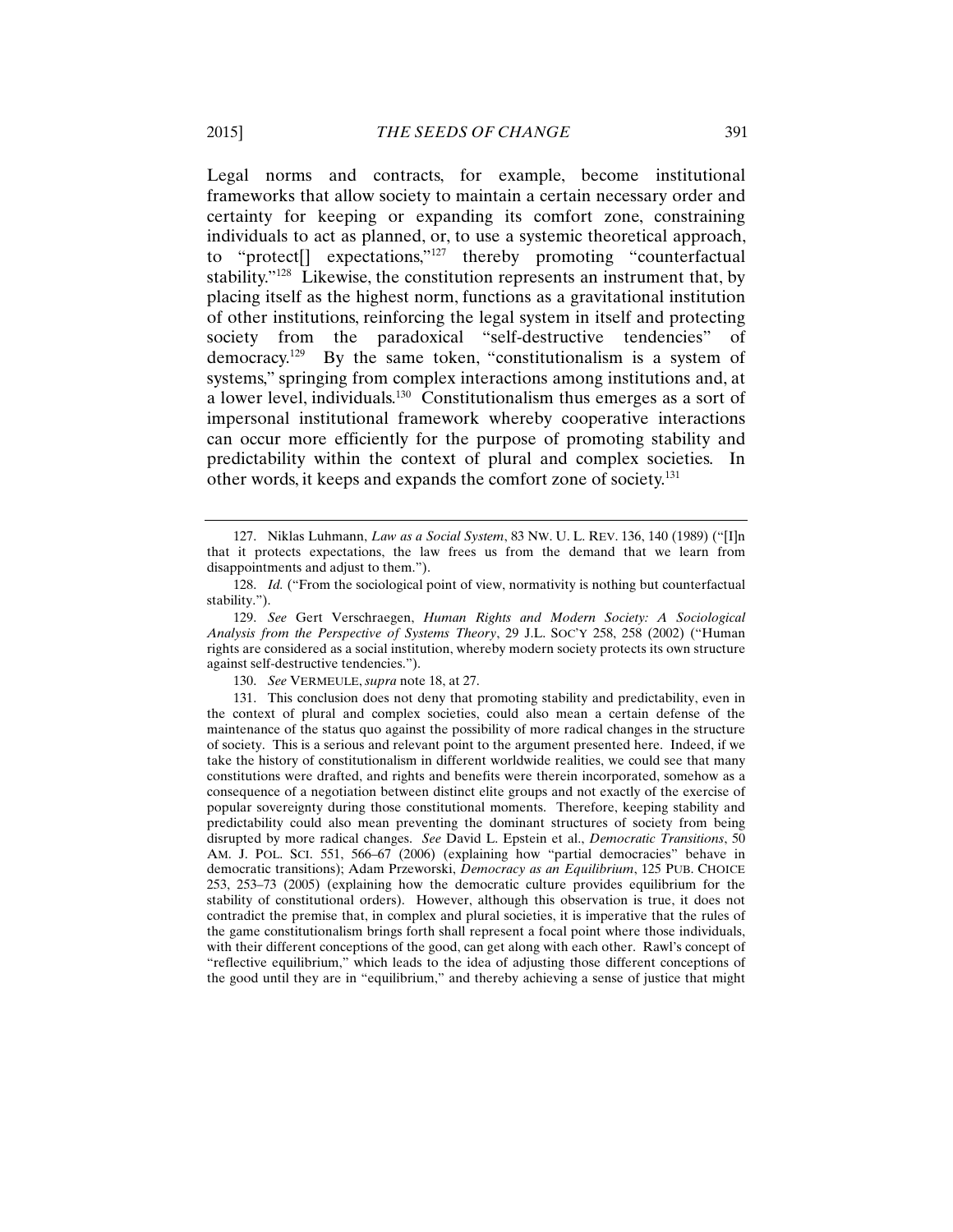Nonetheless, no matter how sound and efficient a constitution is for those purposes, it is ontologically dependent on the support of society. There is no constitution, at least one able to promote stability and predictability within the context of plural and complex societies, unless people uphold and share its norms and principles. Evidently, we are not denying that, in a sense, constitutions also exist in authoritarian backgrounds and even with great public support;<sup>132</sup> however, they are normally anchored to personalistic or coercive means that structurally contradict the premise of complexity and pluralism.<sup>133</sup> In democratic constitutionalism, on the other hand, the fragility and instability that are at the core of democracy itself are always there as a threat to constitutionalism and, consequently, to the very democracy. But they are also paradoxically there as a condition of preservation and functioning of constitutionalism and democracy. This instability and fragility simultaneously constrain and enable democratic constitutionalism. As Jacques Derrida says, "democracy protects itself and maintains itself precisely by limiting and threatening itself."134

Constitutionalism then becomes the "Other" of democracy, opening it up for the future, which is, nonetheless, uncertain. Between both, there

provide some stability, is an important argument in this matter. *See* John Rawls, *The Idea of an Overlapping Consensus*, 7 OXFORD J. LEGAL STUD. 1, 10 (1987). Moreover, while, at the constitutional level, the idea of "reflective equilibrium" provides some stability to the distinct conceptions of the good, at the institutional level, those rules of the game constitutionalism brings forth emerge as an important instrument for economic development. *See* North, *supra*  note 120, at 109–12. This is a paradox: On the one hand, promoting stability and predictability might mean maintaining the status quo against more radical changes; on the other, promoting stability and predictability might also mean providing the tools for social, economic and institutional development. How both perspectives will cope with each other is unknown and depends on each context.

<sup>132.</sup> *See* DENISE ROLLEMBERG & SAMANTHA VIZ QUADRAT, A CONSTRUÇÃO SOCIAL DOS REGIMES AUTORITÁRIOS: LEGITIMIDADE, CONSENSO E CONSENTIMENTO NO SÉCULO XX: BRASIL E AMÉRICA LATINA [THE SOCIAL CONSTRUCTION OF AUTHORITARIAN REGIMES: LEGITIMACY, CONSENSUS AND CONSENT IN THE TWENTIETH CENTURY: BRAZIL AND LATIN AMERICA] 11–32 (2010) (showing how some authoritarian regimes had great social support); David Landau, *Abusive Constitutionalism*, 47 U.C. DAVIS L. REV. 189, 201 (2013) (indicating how popularity plays a special role in semi-authoritarian regimes which make use of abusive constitutionalism) [hereinafter Landau, *Abusive Constitutionalism*]; David Landau, *Constitution-Making Gone Wrong*, 64 ALA. L. REV, 923, 934 (2012) (arguing that a high degree of popular participation within a weak institutional system might impair democracy) [hereinafter Landau, *Constitution-Making Gone Wrong*].

<sup>133.</sup> Tom Ginsburg & Alberto Simpser, *Introduction*, *in* CONSTITUTIONS IN AUTHORITARIAN REGIMES 7 (Tom Ginsburg & Alberto Simpser ed., 2014).

<sup>134.</sup> JACQUES DERRIDA, ROGUES: TWO ESSAYS ON REASON 36 (Pascale-Anne Brault & Michael Naas trans., 2005).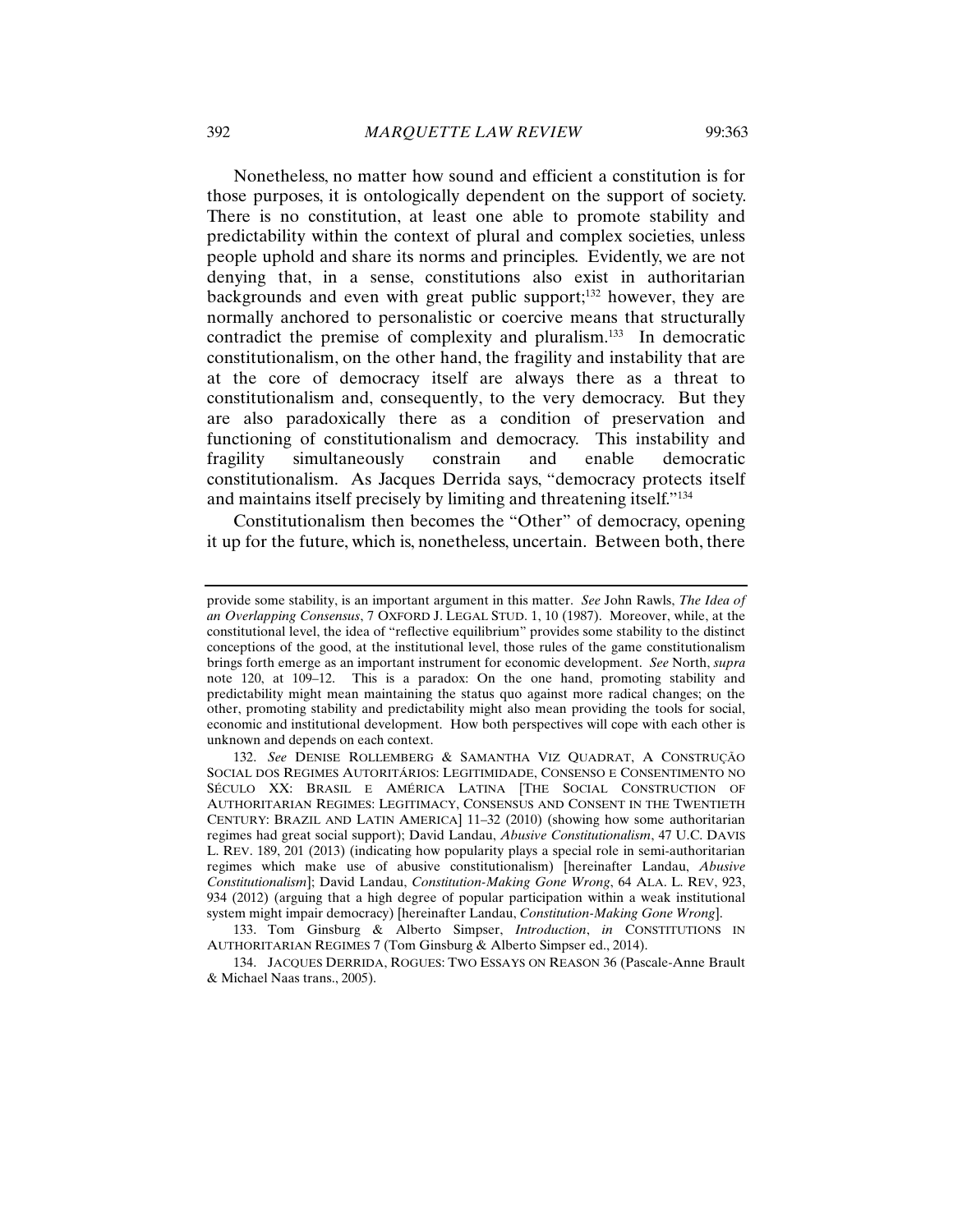is a permanent and deferred negotiation marked by an always-remained undecidability, and this is indeed the condition of constitutional history.<sup>135</sup> For without this interaction between constitutionalism and democracy, the very dynamics of time is jeopardized in favor of other sorts of domination, such as authoritarian coercion, strategic relationships in which "force is exercised by one against others,"136 or totalitarian tendencies of different spheres of society<sup>137</sup> that affect the individual and social autonomy.138 In a constitutional democracy, human rights appear instead as a protection of individuals and as a guarantee of freedom of discourses against those types of coercion.<sup>139</sup> This is the reason why one is mutually ground of—and alterable by—the other: "Constitutionalism must be at once iterable by (because the ground of) and alterable by (because the product of) democracy."140

Without public support, accordingly, there is no sense in sustaining the existence of democratic constitutionalism because there are no people upholding its premises. After all, democracy relates to the sovereignty of the people responsible for continuously interpreting and shaping the constitution, thereby bestowing its legitimacy. On the other hand, constitutionalism defines how people will exercise their rights and duties by submitting them to the rule of law and basic rights. The matter of legitimacy and the matter of institutional dialogue with the citizenry are, in this negotiation between constitutionalism and democracy, directly represented.

<sup>135.</sup> *See* Derrida, *supra* note 117, at 1043 (arguing that this undecidability derives "from the fact one could not distinguish between founding violence and conserving violence"); *see also* JULIANO ZAIDEN BENVINDO, ON THE LIMITS OF CONSTITUTIONAL ADJUDICATION: DECONSTRUCTING BALANCING AND JUDICIAL ACTIVISM 182 (2010) (arguing that the relationship between democracy and constitutionalism is marked by an insurmountable undecidability).

<sup>136.</sup> Jürgen Habermas, *A Reply to My Critics*, *in* HABERMAS: CRITICAL DEBATES 219, 269 (John B. Thompson & David Held eds., 1982).

<sup>137.</sup> *See* Verschraegen, *supra* note 129, at 258 ("Human rights are considered as a social institution, whereby modern society protects its own structure against self-destructive tendencies.").

<sup>138.</sup> *See* Christoph Beat Graber & Gunther Teubner, *Art and Money: Constitutional Rights in the Private Sphere?*, 18 OXFORD J. LEGAL STUD. 61, 61 (1998) ("[A] discursive concept of constitutional rights should be directed against any social system with totalizing tendencies.").

<sup>139.</sup> *Id.*

<sup>140.</sup> Lasse Thomassen, *'A Bizarre, Even Opaque Practice': Habermas on Constitutionalism and Democracy*, *in* THE DERRIDA-HABERMAS READER 176, 185 (Lasse Thomassen ed., 2006).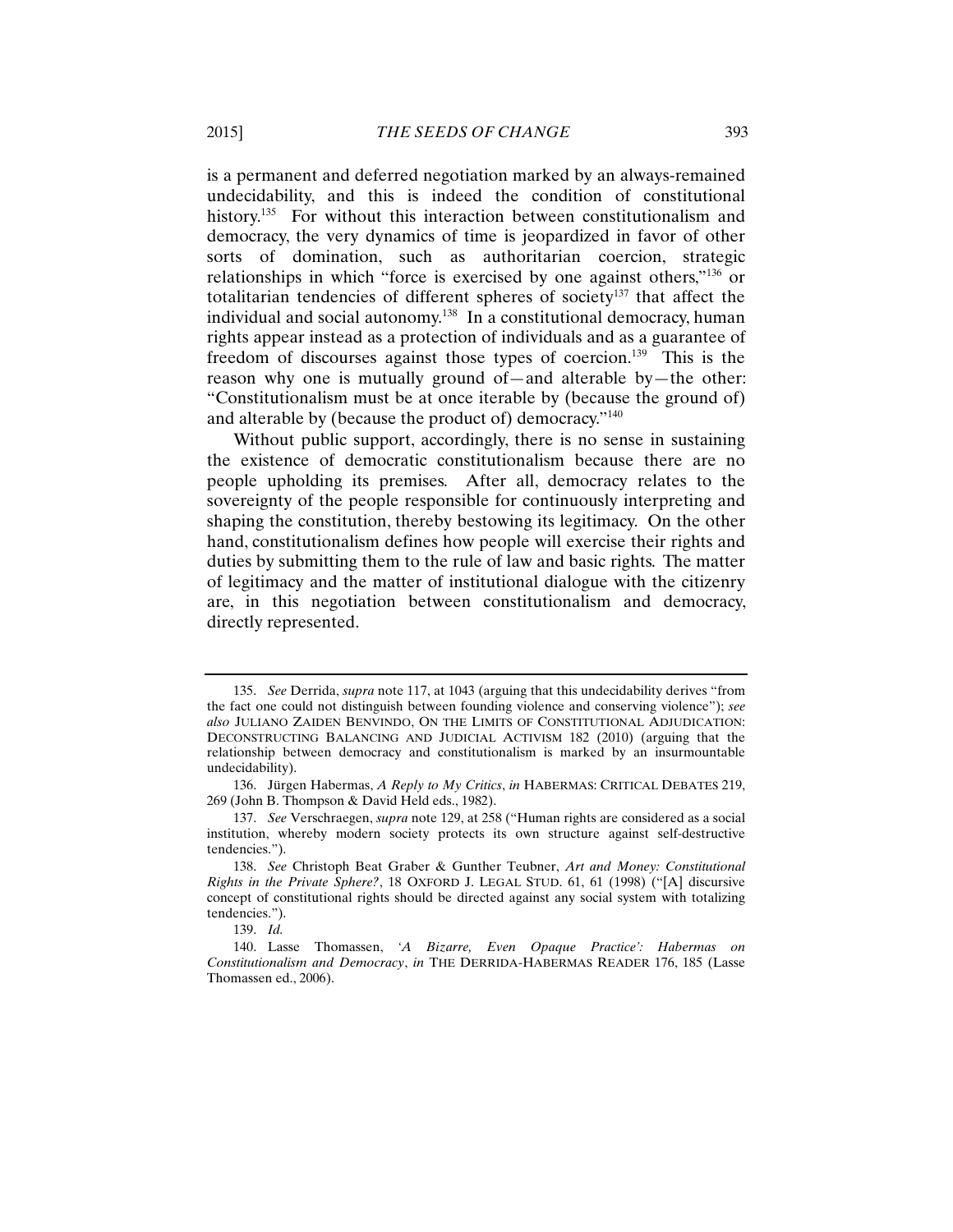Yet, people must be interpreted in a broad sense, involving naturally the rule-follower, rule-enforcer, and the rule-maker, all of them addressees of the constitution. Therefore, the different spheres of society—politics, economy, media, science, religion, etc.—have to be committed to following the constitutional principles as a condition of preserving them as social spheres of a democratic society. This naturally implies hard choices, and even unpopular ones, for sometimes an expressive part of the people and the constitution are in opposite sides. They may desire an immediate response of the criminal system in case of a crime, but the constitution demands that the criminal system function according to the due process of law, which makes an eventual judgment a result of a presumably prudent and skillful analysis and the consequence of a time-demanding procedure. They may wish to change the electoral system in the year of elections as to make ineligible possible candidates whose pasts, according to many people*,* are marked by homophobic and racist behavior, while the constitution forbids changes as such in the electoral year<sup>141</sup> and, to make the case even more complex, prescribes freedom of speech as a basic right (which, in this case, may be in conflict with equality rights).<sup>142</sup> In these and other circumstances, constitutionalism limits and paradoxically enables democracy.143 The question, however, is this: To what extent does this equilibrium or negotiation remain possible?

# *D. The Prosaic Nature of Precommitments and the Fragility of Self-Binding*

The risks are that, because of the very fragility of constitutional democracy, a skewed equilibrium emerges. Examples are many. It is well known, for instance, that Carl Schmitt's "identity of ruler and ruled, governing and governed, commander and follower"144 leads to a clearly authoritarian concept of democracy based on "the general identity and homogeneity of the people."<sup>145</sup> But it is the "subtler" forms of skewed

<sup>141.</sup> *See* U.S. CONST. art. V; CONSTITUIÇÃO FEDERAL [C.F.] [CONSTITUTION] art. 60, § 2 (Braz.).

<sup>142.</sup> U.S. CONST. amend. I.

<sup>143.</sup> *See* STEPHEN HOLMES, PASSIONS AND CONSTRAINT: ON THE THEORY OF LIBERAL DEMOCRACY 136 (1995) ("[C]onstitutionalism and democracy are often mutually supportive.").

<sup>144.</sup> CARL SCHMITT, VERFASSUNGSLEHRE [CONSTITUTIONAL THEORY] 234 (2010). 145. *Id.* at 235.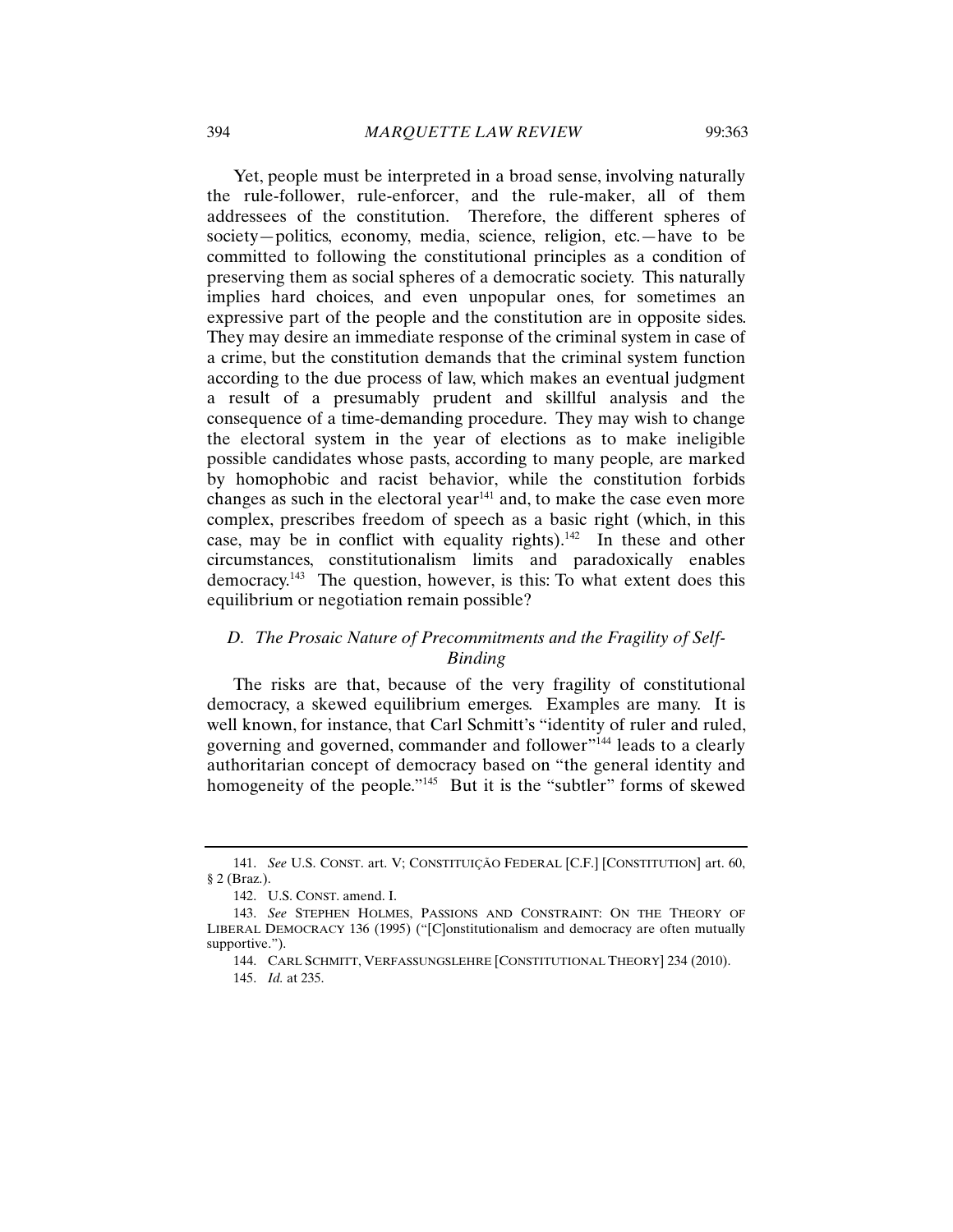equilibrium that gain momentum nowadays.<sup>146</sup> This occurs, for example, when practices disrupt, in distinct areas of social life, the cooperative interactions through impersonal institutional frameworks.<sup>147</sup> In these circumstances, stability and predictability, qualities of a society that aims at keeping and expanding its comfort zone (especially in the circumstance of fragility and instability of complex and plural societies) are no longer promoted by the adequate functioning of impersonal institutions, as the constitution itself. "Personalistic" relationships dominate instead every corner of society, which inevitably leads to structural instability and unpredictability at some point.<sup>148</sup> As a consequence, the social forces lose their ability to engender selfenhancing practices directed to the interests of all, either because they are controlled and coercively constrained or because they lose faith in how institutions operate.<sup>149</sup>

This is, in fact, the perfect scenario for what David Landau calls "abusive constitutionalism," that is "the use of mechanisms of constitutional change—constitutional amendment and constitutional replacement—to undermine democracy."150 Or what Steven Levitsky and Lucan A. Way define as "competitive authoritarianism," that is "regimes [that] are competitive in that opposition parties use democratic institutions to contest seriously for power, but they are not democratic because the playing field is heavily skewed in favor of incumbents."151 Therefore, instead of promoting a radical change through a *coup d'état*, changes are made using the very constitutionalism, thus creating an authoritarian or semi-authoritarian regime that has the appearance of a democratic order.152 In this case, by examining these regimes through a systemic view, constitutional mechanisms that should be used to reinforce democracy are weakened in favor of rules that prove selfundermining over time, that is "rules [that] tend to select a corps of officeholders who work to undermine or destabilize the rules

<sup>146.</sup> *See* Przeworski, *supra* note 131, at 253.

<sup>147.</sup> *See* North, *supra* note 120, at 110.

<sup>148.</sup> *See id.* at 111.

<sup>149.</sup> Landau, *Abusive Constitutionalism*, *supra* note 132, at 191.

<sup>150.</sup> *Id.* (arguing that, in such cases, "[p]owerful incumbent presidents and parties can engineer constitutional change so as to make themselves very difficult to dislodge and so as to defuse institutions such as courts that are intended to check their exercises as power").

<sup>151.</sup> STEVEN LEVITSKY & LUCAN A. WAY, COMPETITIVE AUTHORITARIANISM: HYBRID REGIMES AFTER THE COLD WAR 5 (2010).

<sup>152.</sup> *See* Landau, *Abusive Constitutionalism*, *supra* note 132, at 189.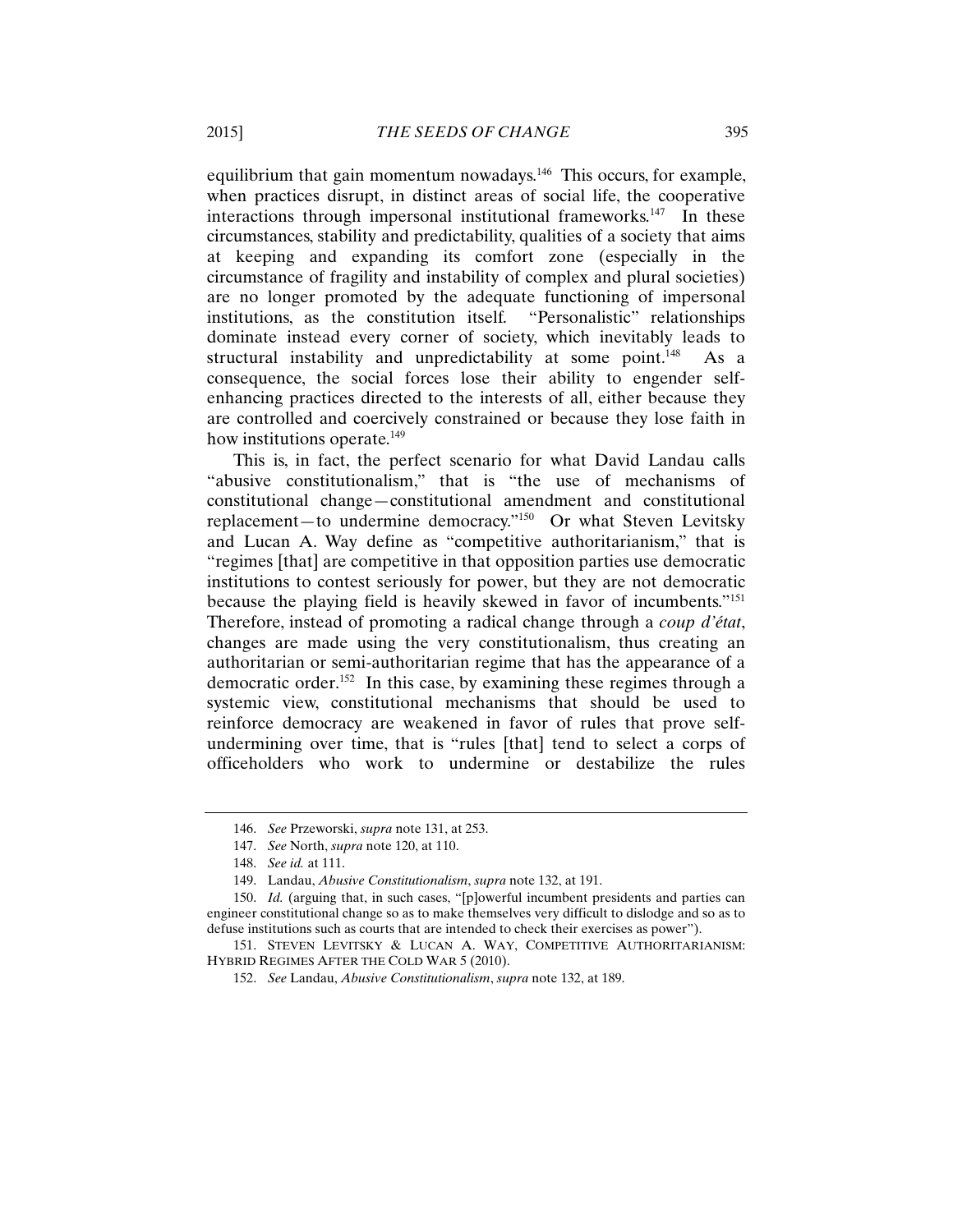themselves."153 History, in fact, is full of examples of how democracy and constitutionalism were radically left aside in favor of authoritarianisms or semi-authoritarianisms, many of them with huge popular support.154 In the same way, there are plenty of examples of how the prevalence of personalistic relationships led to erratic political, economic, and social developments, making stability and predictability a distant promise.155

Nonetheless, it is necessary to understand the solution to the equilibrium or negotiation between constitutionalism and democracy in a completely different viewpoint. Instead of looking at solutions that do destroy democratic constitutionalism, we should look at those that keep it alive and make it even more dynamic. In other words, we should ask: Why do constitution and democracy keep being intimately related—and fortify themselves as such—even in those circumstances in which it really seems they are heading towards mutual suicide? Why do people*—*rule-followers, rule-makers, and rule-enforcers alike—still believe in constitutional democracy and abide by its norms and principles when it directly affects their most immediate wishes?

As might be expected, normative arguments appear to answer those questions.156 The concept of constitutional moments, as we have seen, arises in this context: The period of higher lawmaking becomes the source of normative assumptions that will influence the generations ahead and thereby the people at a certain point, when normal lawmaking takes place, are not legitimate to promote such changes in the constitutional order.<sup>157</sup> They have instead to be committed to those principles, even when they challenge their most intimate desires. Still, this belief in those normative assumptions as a possible answer to the stability of societies seems rather overstated. They might be seen as a persuading and even "rational" (against our emotive reactions to those circumstances) response to those dilemmas and, thus, an efficient

<sup>153.</sup> VERMEULE, *supra* note 18, at 102.

<sup>154.</sup> *See* Landau, *Abusive Constitutionalism*, *supra* note 132, at 189.

<sup>155.</sup> *See* DARON ACEMOGLU & JAMES A. ROBINSON, WHY NATIONS FAIL: THE ORIGINS OF POWER, PROSPERITY, AND POVERTY 73–76 (2012) (indicating that extractive institutions are one of the main reasons for poverty in the nations); Landau, *Constitution-Making Gone Wrong*, *supra* note 132, at 923 (indicating the risks of quasi-authoritarianism when assemblies are left unconstrained and institutions do not act as they should); North, *supra* note 120, at 111 (indicating how personalistic relationships play a relevant role in impairing the development of nations).

<sup>156.</sup> *See supra* Part II.C.

<sup>157.</sup> Jon Elster, *Don't Burn Your Bridge Before You Come to It: Some Ambiguities and Complexities of Precommitment*, 81 TEX. L. REV. 1751, 1759 (2003).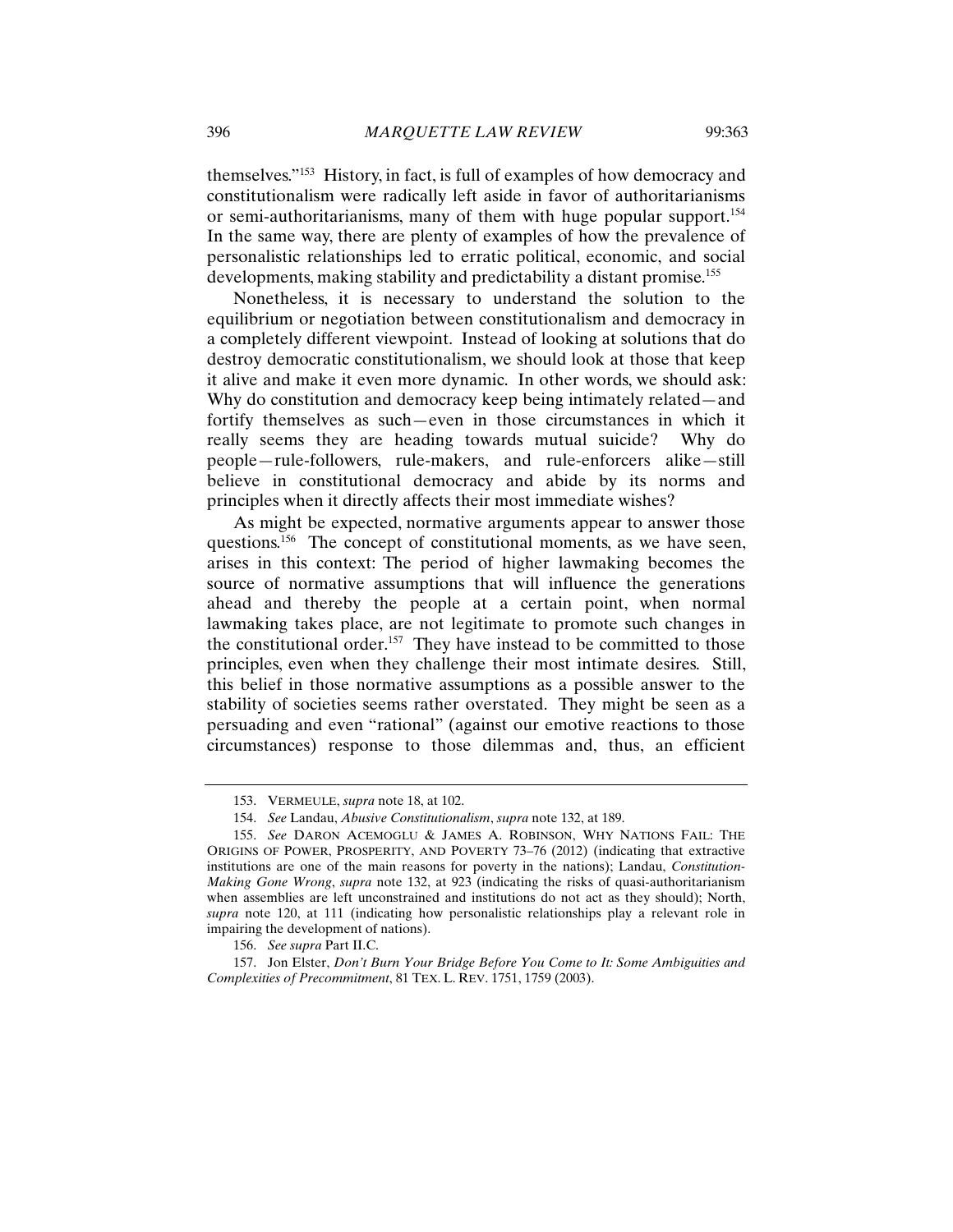intergenerational argument against immediate changes.<sup>158</sup> They assume somehow the symbolic figure of a tradition that ought to be respected because they have borne considerably good fruit throughout history.159 However, it is quite evident that other causes are much more structural regarding the maintenance of a constitutional order because, if those people really want the change, there is no normative assumption that will stop them from promoting it, even if the result is to put constitutional democracy in jeopardy. This is the inherent fragility and instability of democracy, but it is also what makes it so challenging.

As already mentioned, instead of relying on those normative assumptions, it is interesting to discuss some more prosaic aspects of social life that might best explain why the people commit themselves to the constitution, why they uphold its principles and rules, and why they follow it, even when their deepest wishes tell them not to do it. The idea of precommitment or "self-binding" has been a central topic of relevant studies on social behavior, and they can certainly shed some light on this discussion.<sup>160</sup> Jon Elster, who has devoted many of his works to this theme,<sup>161</sup> examining both individual and collective precommitments, sees in the constitution a type of collective self-binding that is "quite fragile,"162 especially because it is based on a "virtual representation" of a generation towards the future ones and also because not all framer's preferences have the quality of intergenerational relevance.163 The founding generation expects the future generations to abide by the rules and principles of the constitution. Continuous changes, after all, contrast with a stable and predictable institutional framework, and this can seriously impair cooperative interactions and, consequently, the comfort zone of societies. In Elster's view, it is rational to "prevent wasteful investments in constitutional change by majorities that fluctuate around fifty percent," especially with regards to "a standing concern which can be assumed to be important for all generations."164 This is one of the reasons why techniques such as the requirement of supermajorities to

<sup>158.</sup> *Id.* at 1755.

<sup>159.</sup> *Id.* at 1758.

<sup>160.</sup> *Id.* at 1757.

<sup>161.</sup> *See* JON ELSTER, ULYSSES AND THE SIRENS: STUDIES IN RATIONALITY AND IRRATIONALITY (1979); JON ELSTER, ULYSSES UNBOUND: STUDIES IN RATIONALITY, PRECOMMITMENT, AND CONSTRAINTS (2000).

<sup>162.</sup> Elster, *supra* note 157, at 1758.

<sup>163.</sup> *Id.* at 1759.

<sup>164.</sup> *Id.*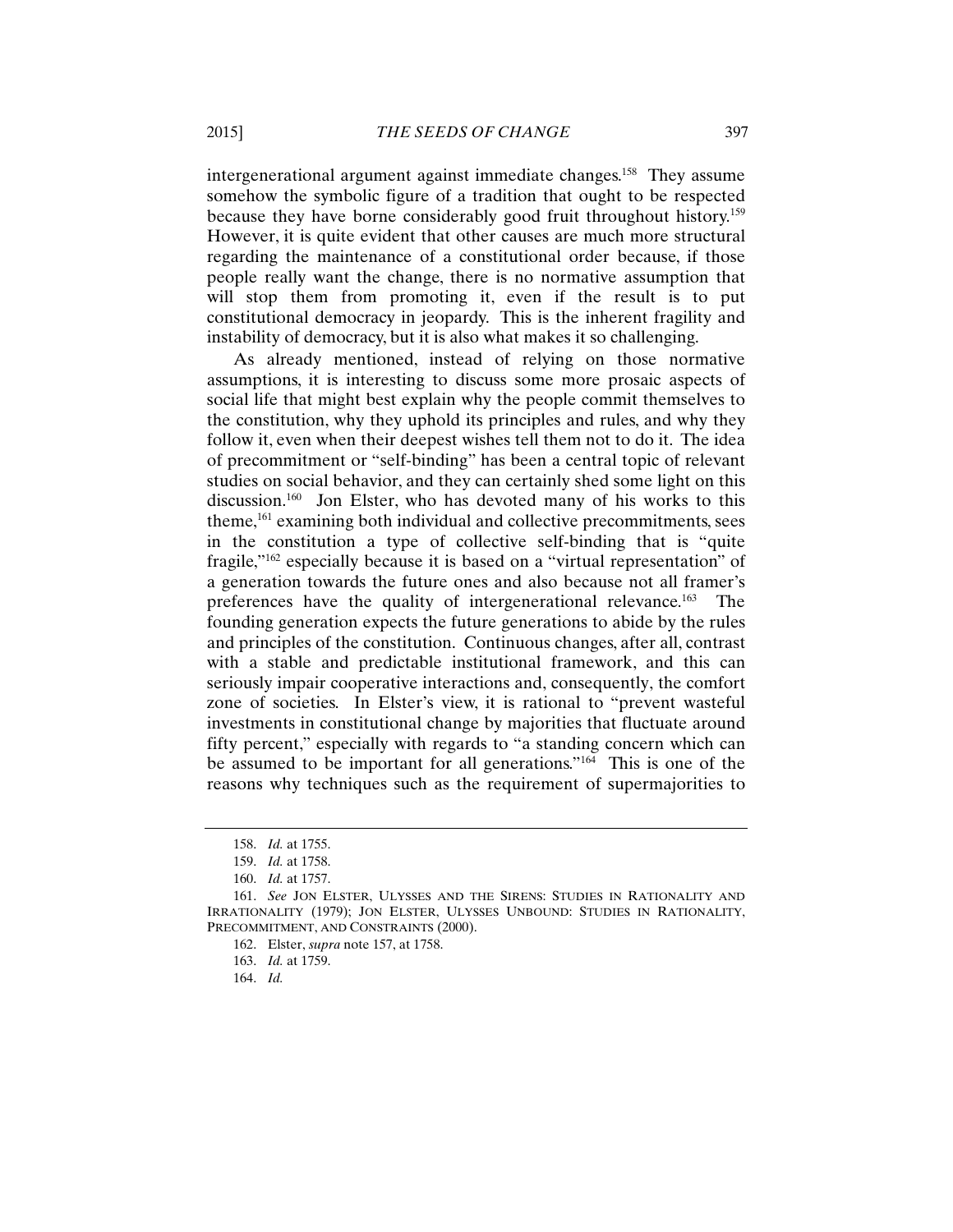society" that could promote the binding force of the constitution.<sup>167</sup>

amend the constitutional text, an institutional design based on the separation of powers, time-demanding deliberation procedures (to cool down immediate passions),<sup>165</sup> and entrenchment of judicial review turn into paramount characteristics of constitutionalism.<sup>166</sup> However, those techniques are still very fragile inasmuch as "there is nothing external to

In any case, notwithstanding the fragility and instability of this sort of collective precommitment—which is, indeed, an insurmountable feature of constitutional democracy—there are naturally some mechanisms that can foster constitutional binding. Usually, as we see in those explanations on how certain periods of constitutional history could be regarded as constitutional moments, popular mobilization, and involvement towards the elaboration and interpretation of the constitution, on the one hand, and gathering, filtering, and resolving those popular claims through institutional mechanisms, on the other, appear as premises of that concept.168 Both the matter of legitimacy and the matter of institutional dialogue with the citizenry are part of this qualification.

People and institutions come together to build a new world, at least one that corresponds to the people's claims, on the one hand, and one that results from gathering, filtering, and resolving those claims according to an institutional framework, on the other. There is the coordination of the people's wishes and demands via institutions in order to reach a comfort zone that can promote democratic stability and predictability, bringing benefits to all.<sup>169</sup> As Stephen Holmes says, "constitutions not only limit power and prevent tyranny, they also construct power, guide it to socially desirable ends, and prevent chaos and private oppression."170 In a stable democratic society, where the matter of legitimacy and the matter of institutional dialogue with the citizenry are working well together, following the constitution, a powerful impersonal institutional framework, has many benefits.

<sup>165.</sup> *See id.* at 1765; *see also* Richard Albert, *Amending Constitutional Amendment Rules*, 13 INT'L J. CONST. L. 655 (2015).

<sup>166.</sup> *See* Albert, *supra* note 165 (arguing that constitutional amendment rules should be redesigned as to observe: sequential approval and escalation, and entrenching judicial review).

<sup>167.</sup> Elster, *supra* note 157, at 1760.

<sup>168.</sup> *Id.* at 1783.

<sup>169.</sup> *Id.* at 1761.

<sup>170.</sup> HOLMES, *supra* note 143, at 6.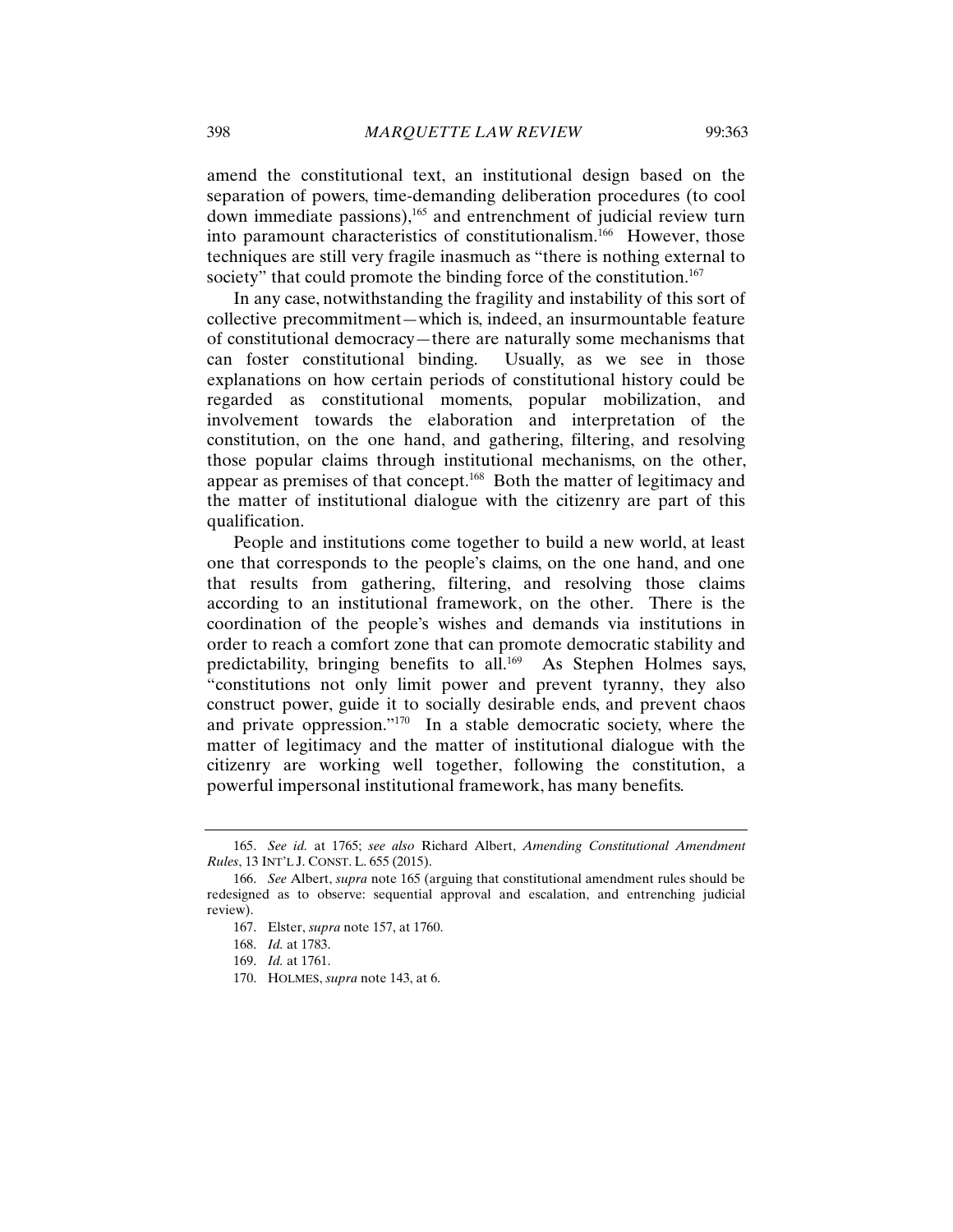On the other hand, the functioning of cooperative interactions for the sake of constitutional democracy is, nonetheless, marked by, using Jon Elster's terminology, a mixture of passion, interest, and reason.<sup>171</sup> In fact, usually many of those so-called constitutional moments stem from radical regime transitions, from dictatorships to democracies, from colonies to new nations, from old constitutions to new constitutions (either formally or informally).<sup>172</sup> This is why Elster's argument that there is a "striking contradiction"<sup>173</sup> when we use the constitution as a tool for cooling down future generations' passions, bringing them back to reason, goes straight to the point: constitutions—and this applies also to constitutional moments—are not usually what we could call the best example of reasoned decisions, derived from exhaustive and thoughtful political, economic, and social reflection.174 So why do we keep following the past? Why do we, reasonable people, commit ourselves to passions, interests, and reasons of those moments?

Passions naturally have a very persuading effect, especially in the short-term. People*,* when they see the response to their claims been given, it does not really matter whether it was the consequence of a reasoned, interested or passionate decision. They simply want to have it done as fast as possible. Constitutions, in any case, usually are not capable of giving immediate response to these claims.<sup>175</sup> They may immediately provide a new institutional design, new mechanisms of popular participation, new rights and benefits, but even in these cases, it will probably take some time until they become part of a stable constitutional culture.

For example, the Brazilian Constitution of 1988, as it was drafted, already established a radical transformation in many aspects of social life, especially in what refers to some practices from the prior period of dictatorship  $(1964-1985)$ .<sup>176</sup> In addition to expanding the bill of rights that could already be enforced (freedom rights, equality rights, etc.), it also provided many institutional mechanisms that were there to make

<sup>171.</sup> Elster, *supra* note 157, at 1755.

<sup>172.</sup> *Id.* at 1768; *see also* Richard Albert, *How Unwritten Constitutional Norms Change Written Constitutions*, 38 DUBLIN U. L.J. 387 (2015).

<sup>173.</sup> Elster, *supra* note 157, at 1755.

<sup>174.</sup> *Id.* at 1768–69.

<sup>175.</sup> *Id.* at 1765; CONSTITUIÇÃO FEDERAL [C.F.] [CONSTITUTION] art. 60, § 2 (Braz.) (as an example of how long it takes to amend a constitution).

<sup>176.</sup> *See* BARBOSA, *supra* note 96, at 49–118.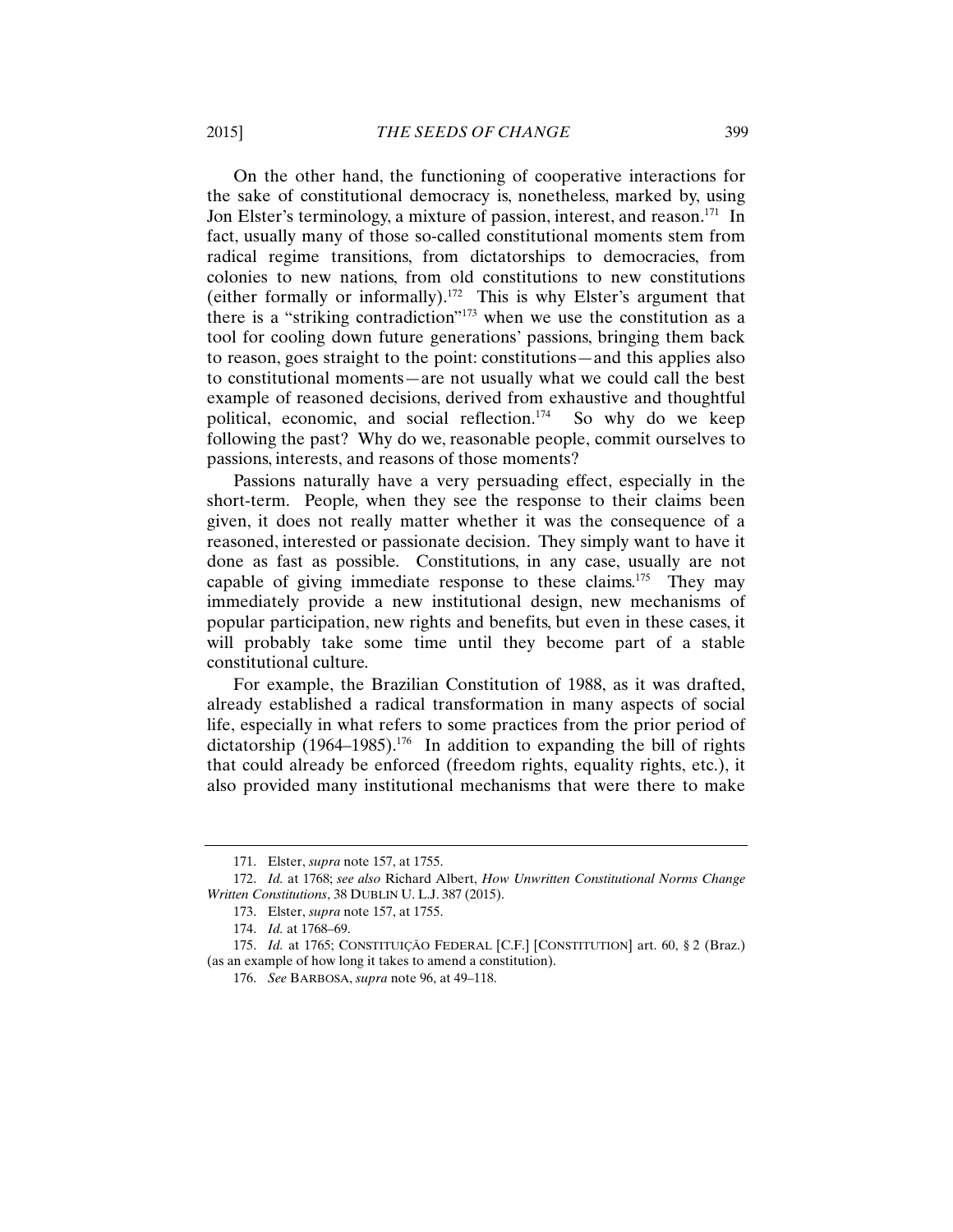democracy a reality (elections, participation rights, etc.).<sup>177</sup> It also rearranged the way institutions worked for the sake of society according to this new democratic paradigm.178 The Brazilian people were eager to live in this new reality, even though there were strong popular mobilizations during the Constitutional Assembly.179 In fact, the Constitutional Assembly of 1987–1988 was marked by the absence of a hegemonic block that could dictate the paths of the new constitution, and this paved the way for "an intensive and influential participation of organized civil society, a phenomenon of unique magnitude in Brazilian history."<sup>180</sup> The time of the constitution then accelerated in an unpredictable way.<sup>181</sup> Yet, this time, as magical as it might have been, was also a promise, a deferred promise. It was not as fast as to meet everyone's wishes.<sup>182</sup> After all, the constitution was elaborated before Brazil had already an institutional and democratic practice, let alone a political culture within this context.<sup>183</sup> Even with all this legitimate procedure of lawmaking, one that we can see clearly the matter of legitimacy and the matter of institutional dialogue with the citizenry working side by side, it was not enough, as it never is.

It provided nevertheless a symbolic effect towards the future. Regardless of whether those decisions were based on the passions, interests, or reasons of this transition to democracy, the fact is that it created a sort of binding in the following generations.<sup>184</sup> The way citizens and institutions managed to settle and coordinate their inevitable disputes yielded the positive outcome of certain stability and predictability as never before in Brazil. There is, of course, somehow a

- 182. *Id.* at 155.
- 183. Nobre, *supra* note 179, at 98.
- 184. Elster, *supra* note 157, at 1759.

<sup>177.</sup> *See id.* at 204–37.

<sup>178.</sup> *See id.*

<sup>179.</sup> *See id.*; *see also* Marcos Nobre, *Indeterminação e Estabilidade: Os 20 Anos da Constituição Federal e as Tarefas da Pesquisa em Direito* [*Indetermination and Stability: The 20 Years of the Federal Constitution and the Tasks of the Research on Law*] 82 NOVOS ESTUDOS CEBRAP 97, 98 (2008) (arguing that the Brazilian Constitution is the result of an "intense and influential participation of the organized civil society"); Cristiano Paixão, *Direito, Política, Autoritarismo e Democracia no Brasil: da Revolução de 30 à Promulgação da Constituição da República de 1988* [*Law, Politics, Authoritarianism: From the Revolution of 30 to the Promulgation of the 1988 Constitution of the Republic*] 13 ARAUCÁRIA 146, 165 (2011) (showing how the civil society actively participated in the activities of the Constituent Assembly).

<sup>180.</sup> Nobre, *supra* note 179, at 98.

<sup>181.</sup> *See* Paixão, *supra* note 179, at 165.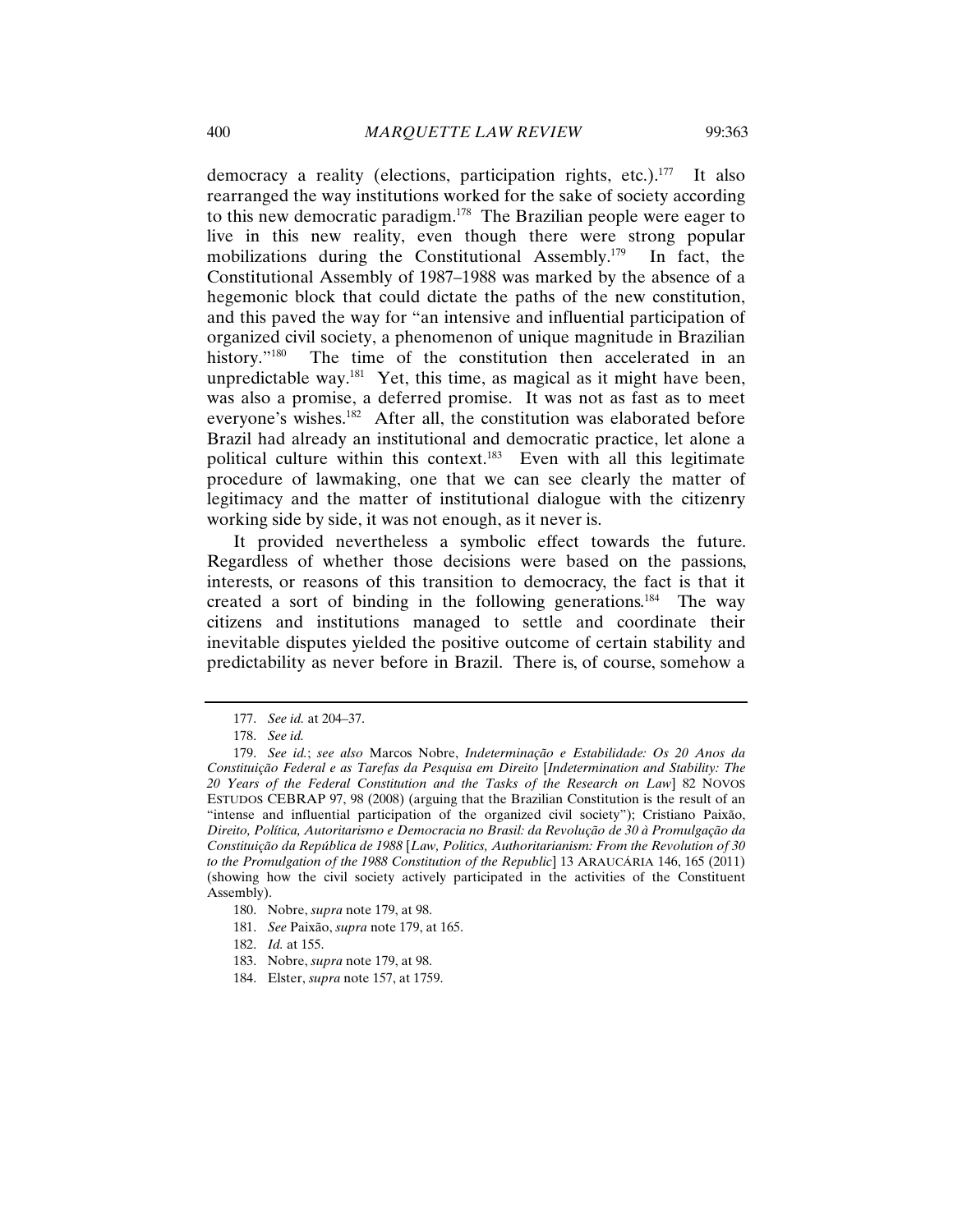still authoritarian heritage in the Brazilian contemporary reality, such as personal relationships that produce erratic social, political, and economic consequences; elite groups opposing policies aimed at decreasing poverty; and including historically oppressed and disadvantaged social groups; and difficulties in implementing certain basic rights, among others, but none of them seems, at least at this point, to structurally jeopardize the main conquests of the constitution.185

Accordingly, legitimacy and institutional dialogue with the citizenry, when working well together, can indeed have some relevance to the binding effect of constitutions. The legitimate procedure of constitutionmaking in Brazil, marked by a relative strong pluralism and a visible claim to making a new country, provided the tools that might explain, at least at the political level, why some institutional stability has been achieved since then. Still, constitutionalism is naturally a process with ups and downs, and, even though that special period of higher lawmaking really brought a new horizon of possibilities, time is crucial here. On the one hand, there is the inertial effect of following the rules that are working well for most of the people.<sup>186</sup> On the other, cooperative interactions through impersonal institutions become more coordinated among the different social actors,187 thereby creating "institutional arrangements [that] both facilitate compromise and blunt the incentives of political losers to defect."188 Or because the costs of changing the constitution are higher than leaving things alone, time catalyzes stability when things go somehow as planned. As a consequence, "[c]hange becomes psychologically and socially costly, hard to understand or envision, and normatively dubious."189

Time also makes passion-based decisions more difficult to implement structural changes in the constitution when the matter of legitimacy and the matter of institutional dialogue with the citizenry are present.190 For instance, Dilma Roussef's proposal that June 2013 for a plebiscite that would establish a sort of "fast track" procedure for

<sup>185.</sup> *See infra* Part III.

<sup>186.</sup> As Daryl Levinson argues, "In politics as in society more broadly, the status quo exerts a powerful (though not unbreakable) hold on human behavior that often far exceeds the intrinsic merits of status quo arrangements." Levinson, *supra* note 31, at 691.

<sup>187.</sup> *See id.* at 685 ("[I]nstitutional stability can be explained by the cooperative surplus the relevant arrangements provide.").

<sup>188.</sup> *Id.* at 730.

<sup>189.</sup> *Id.* at 691.

<sup>190.</sup> Elster, *supra* note 157, at 1768.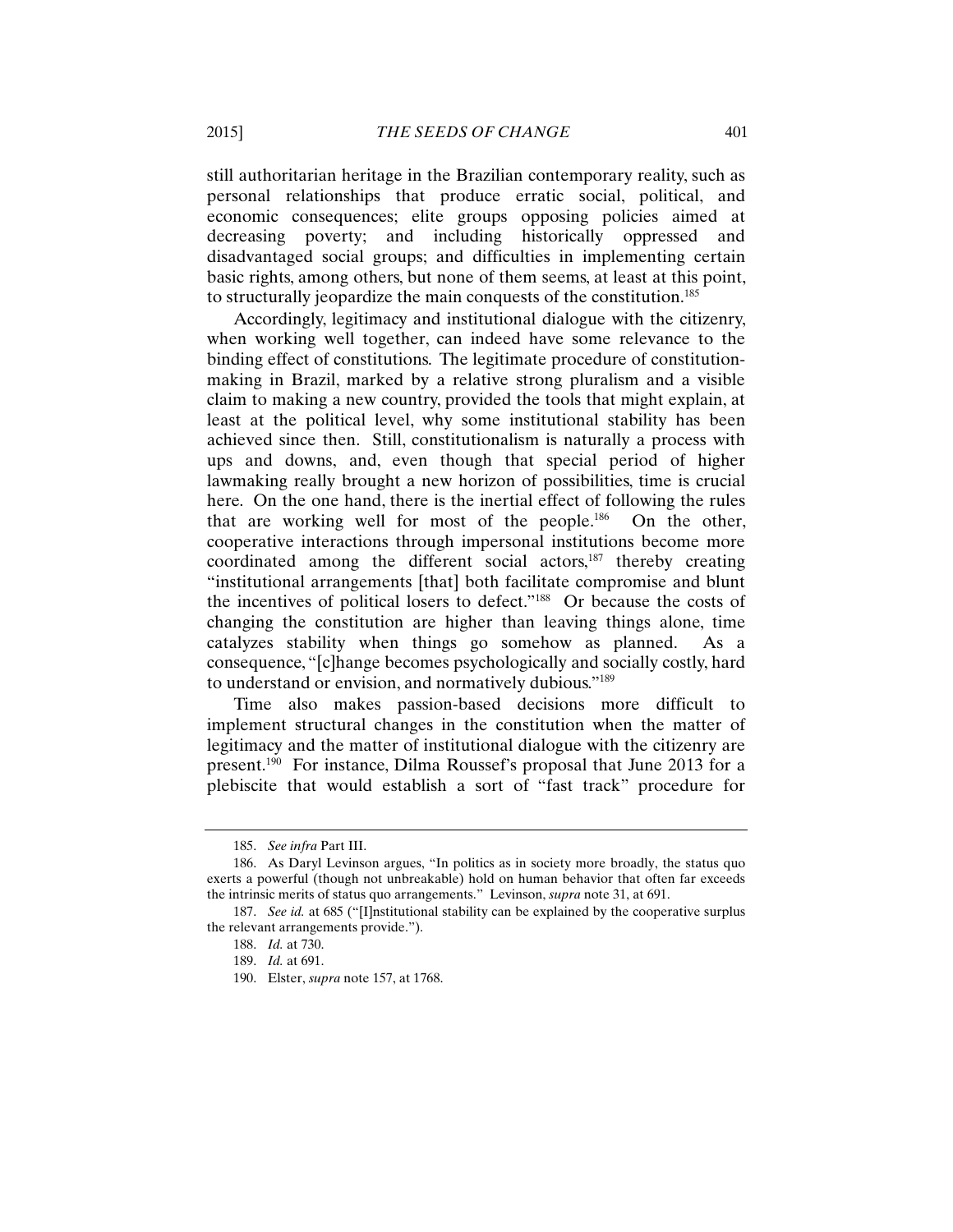constitutional amendment regarding the political reform, as a reaction to the popular demonstrations during the FIFA Confederations Cup, could have been more easily implemented in 1994 than right after those demonstrations.191 Some of the popular claims really resulted from the inobservance of basic rights as laid down in the constitution of 1988 (right to quality public transport, right to non-discrimination) or from some structurally problematic constitutional provisions (the electoral system of representation, for example), and indeed it would be much simpler to implement some of those changes without all the strict procedure of amendment.<sup>192</sup> Yet, the simple suggestion of promoting a structural constitutional change without following the procedures for constitutional amendments lost momentum after a couple of days,<sup>193</sup> not because there was no constitutional moment at that time, as some suggested, $194$  but simply because it would demand so much energy and political mobilization that it was not worthwhile. The immediate reaction of different sectors of society, such as legal experts,<sup>195</sup> Justices of the Brazilian Supreme Court,<sup>196</sup> and political parties,<sup>197</sup> was a clear sign that this could not take place easily.

- 192. *See* Benvindo, *supra* note 6.
- 193. Paixão et al., *supra* note 17.
- 194. *See id.*
- 195. *See id.*

<sup>191.</sup> *See* Benvindo, *supra* note 6; Anthony Boadle, *Brazil's Roussef Pushes Political Reform to Quell Discontent*, REUTERS, July 2, 2013, http://www.reuters.com/article/2013/07/02/us-brazil-politics-plebiscite-idUSBRE96115A20130 702 [https://perma.cc/9B7X-QRCX]; Paulo Prada & Maria Carolina Marcello, *One Million March Across Brazil in Biggest Protest Yet*, REUTERS, June 20, 2013, http://www.reuters.com/article/2013/06/21/us-brazil-protests-idUSBRE95J15020130621 [https: //perma.cc/3SGY-NDVJ].

<sup>196.</sup> According to Justice Gilmar Mendes, of the Brazilian Supreme Court, "for complex problems, sometimes, there are simple answers . . . and wrong answers. This was the case." *Ministro: Pedido de Constituinte Exclusiva foi um Erro "Extremamente Grave"*  [*Justice: The Claim for an Exclusive Constituent Assembly Was an "Extreme Serious" Mistake*], TERRA (July 1, 2013), http://noticias.terra.com.br/brasil/politica/ministro-pedidode-constituinte-exclusiva-foi-um-erro-extremamente-grave,ba1dffc3cb99f310VgnVCM500000 9ccceb0aRCRD.html [https://perma.cc/78XC-G5AN]; *see also* Débora Zampier, *Para Juristas, Convocação de Constituinte Exclusiva para Debater Reforma Política é Inviável* [*For Legal Experts, the Convening of an Exclusive Constituent Assembly to Debate the Political Reform Is Unfeasible*], ECODEBATE (June 25, 2013), *Reform Is Unfeasible*], ECODEBATE (June 25, 2013), http://www.ecodebate.com.br/2013/06/25/para-juristas-convocacao-de-constituinte-exclusiva-p ara-debater-reforma-politica-e-inviavel/ [https://perma.cc/AU5Z-5BD9] (showing that Justice Marco Aurélio de Mello, Luís Roberto Barroso and former Justice Carlos Velloso, all of the Brazilian Supreme Court, also argued that the change could be made by constitutional amendments).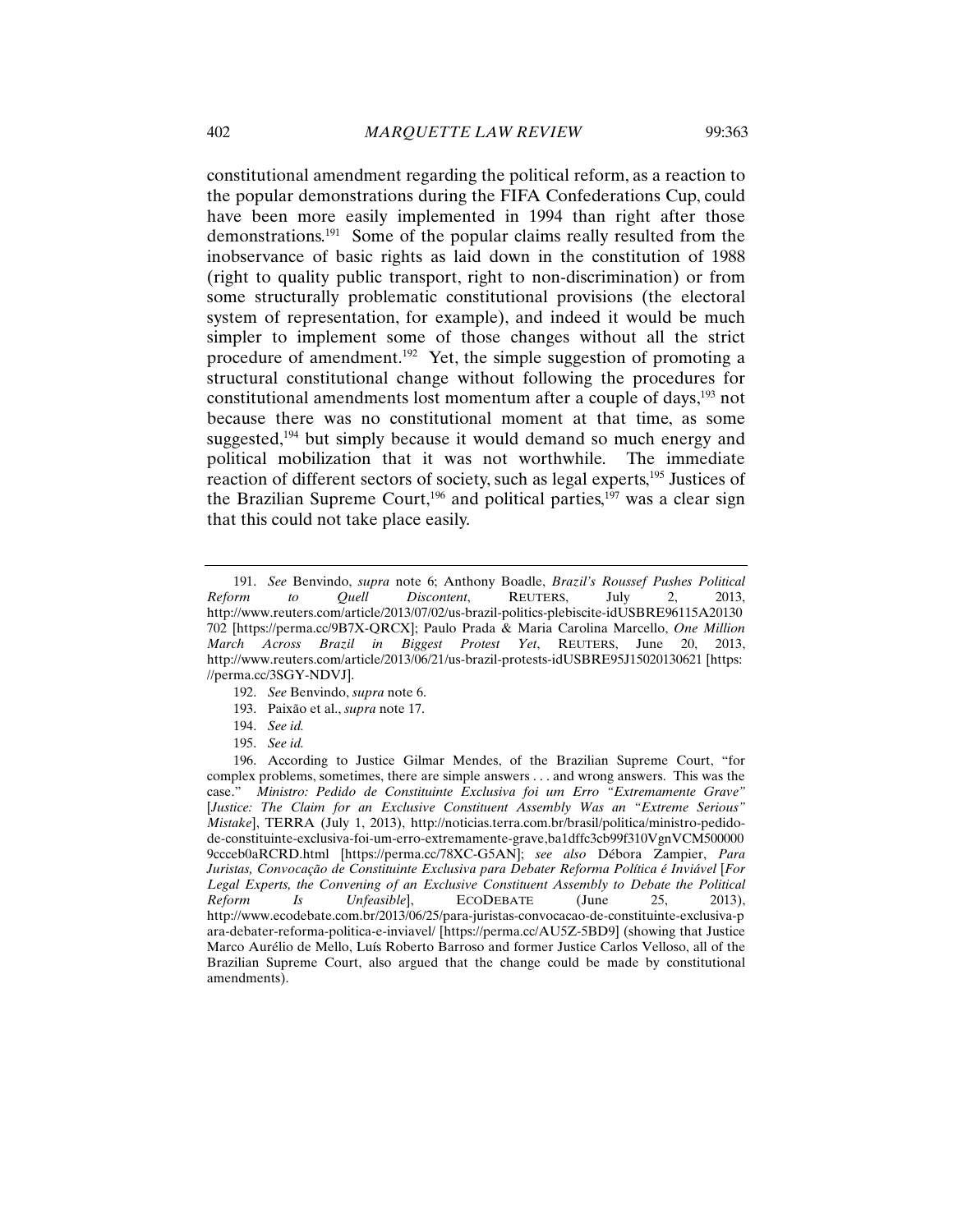There were, after all, other painless mechanisms to promote some changes, even if not as efficient as a "fast track" procedure.<sup>198</sup> The costs of affecting the procedural rules of amendment as set out in the constitution, even as an exception, were higher than seeking alternatives.<sup>199</sup> Moreover, time produced the effects of first cooling down the passion-based arguments manifested during those demonstrations (time in the short term) and second recalling the memory of the relevance of stability and predictability of following the procedural rules of the constitution as an instrument against arbitrary rulings and as a protection of democracy, even in circumstances as such (time in the long term).200 Certainly, other more prosaic causes played a special role here, such as the lack of interest of a substantial number of congressmen to mobilize for a change that would affect their comfort zones, the undemanding psychological effect of leaving things alone, or the inertial effect that, after about twenty-five years of democratic constitutionalism, made the institutions rather vaccinated against sudden actions to the detriment of the constitutional rules that regulate them and the people*.* <sup>201</sup>Changes, therefore, should be made by playing the rules of the game and not by making those rules a game.

On the other hand, changing the rules of the game every time groups of people go to the streets demanding change is counterintuitive and costly. After all, the impersonal institutional framework laid down by the constitution can be replaced by a sort of personal relationship between the government and the people*.* Popular uprisings, which are usually marked by short-lived passions, $202$  can be followed not by reason but by an interested-based strategy of the government.<sup>203</sup> The constitution becomes a milestone in the struggle for something new, and the government, in turn, becomes the great agent for change. A sort of personal relationship with the people replaces the impersonal institutional dialogue with the citizenry. These are, again, the circumstances in which we see the occurrence of "abusive

<sup>197.</sup> *See* Zampier, *supra* note 196.

<sup>198.</sup> Paixão, *supra* note 17.

<sup>199.</sup> *See generally* Levinson, *supra* note 31.

<sup>200.</sup> Elster, *supra* note 157, at 1764, 1769.

<sup>201.</sup> *See supra* Parts II.A–D.

<sup>202.</sup> *See* Elster, *supra* note 157, at 1783 ("Delays can prevent the constitution from being changed under the influence of short-lived passions.").

<sup>203.</sup> *See* Landau, *Abusive Constitutionalism*, *supra* note 132, at 189 (explaining how the government can abusively make use of the constitution to strengthen its powers).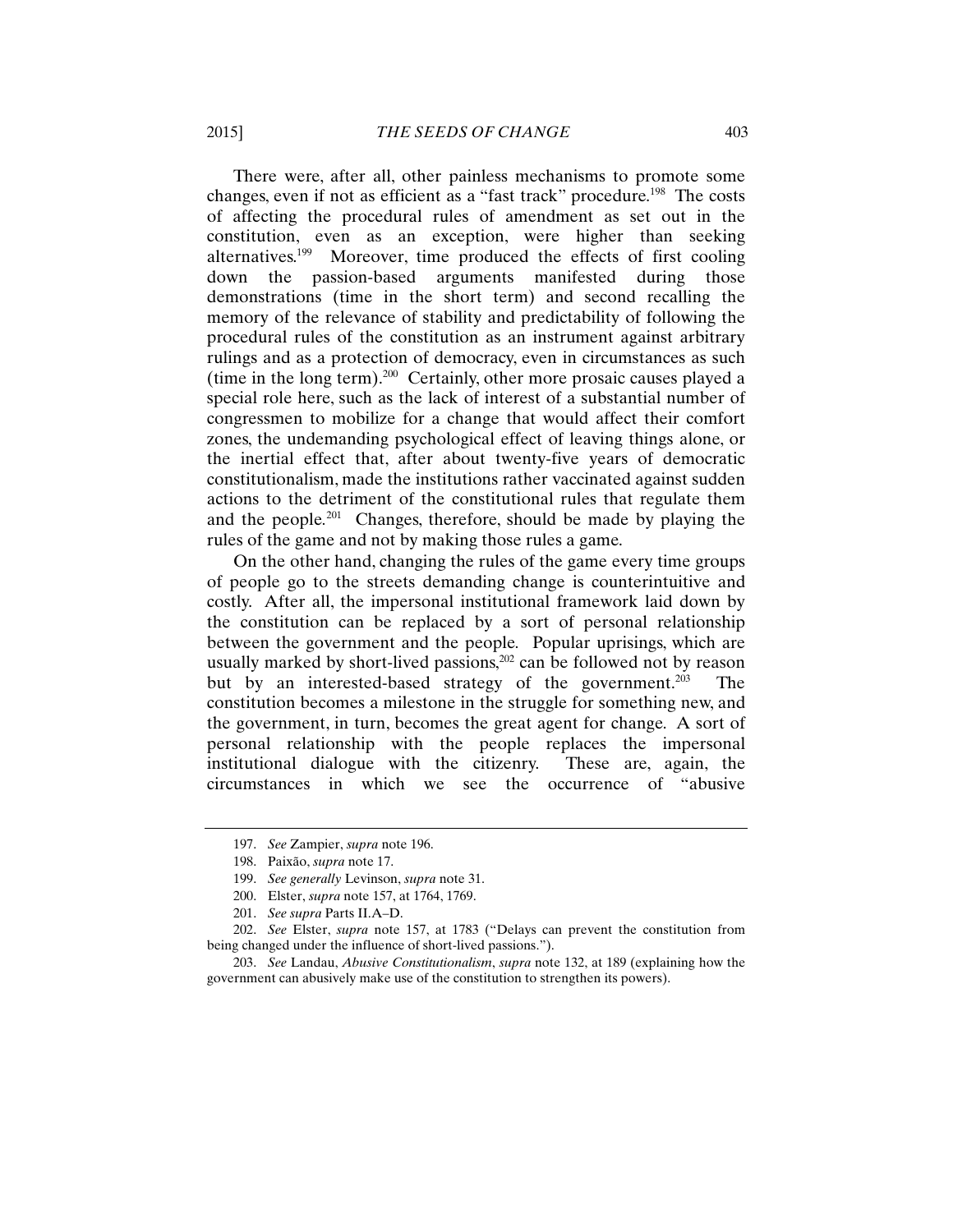constitutionalism"204 or "competitive authoritarianism."205

But this is also the case whereby institutions, as "humanly devised constraints that structure political, economic, and social interaction," lose their ability to create order and reduce uncertainty, affecting directly cooperative interactions among distinct sectors of society.<sup>206</sup> If this is so, it can create the snowball effect of expanding inefficient institutions and policies in the future, spoiling the gains society has achieved so far.<sup>207</sup> Following the constitution, in this circumstance, turns into a condition of self-preservation of democracy but also of maintaining certain gains in political, economic, and social area, and this certainly counts as a strong element of self-binding. It might have taken, after all, a huge effort and time to establish a new constitutional order as a constitutional culture, and it might have involved a great amount of energy and work to establish the necessary confidence to improve political, economic, and social behavior for the well-being of the people.

Naturally, this conclusion neither denies the fragility of this precommitment to the constitution nor sustains the conservative argument that no change in the rules of the game could be positive whatsoever. After all, precommitments can indeed represent an interested-based strategy of the status quo*.* <sup>208</sup>This is not the point here, though. The question is why people keep following the constitution even in situations in which their wishes tell them not to do so. Aspects such as the benefits of impersonal institutional frameworks; cooperative interactions coordinating contrasting human behaviors; the inertial effect of time; the high political, economic, social costs of change; the self-learning process in favor of constitutional democracy; the memory of an authoritarian past that is just right there and is not welcome at all; the tendency of human behavior to keep and expand its comfort zone as

<sup>204.</sup> *Id.*

<sup>205.</sup> LEVITSKY & WAY, *supra* note 151, at 5 ("Competitive authoritarianism is a hybrid regime type, with important characteristics of both democracy and authoritarianism.").

<sup>206.</sup> North, *supra* note 120, at 97.

<sup>207.</sup> *See* Daron Acemoglu, *Why Not a Political Coase Theorem?: Social Conflict, Commitment and Politics*, 31 J. COMP. ECON. 620, 622 (2003) ("Existing evidence suggests that societies often choose inefficient policies and institutions, and in most cases they do this not because of differences in beliefs, but because of severe misalignments in the economic interests of politically decisive actors and the rest of the society.").

<sup>208.</sup> *See* Levinson, *supra* note 31, at 675 ("Political commitments can also provide private benefits to some actors at the expense of others."); *see also* RAN HIRSCHL, TOWARDS JURISTOCRACY: THE ORIGINS AND CONSEQUENCES OF THE NEW CONSTITUTIONALISM 16 (2004) (noting how judicial review serves the interests of the hegemonic elites).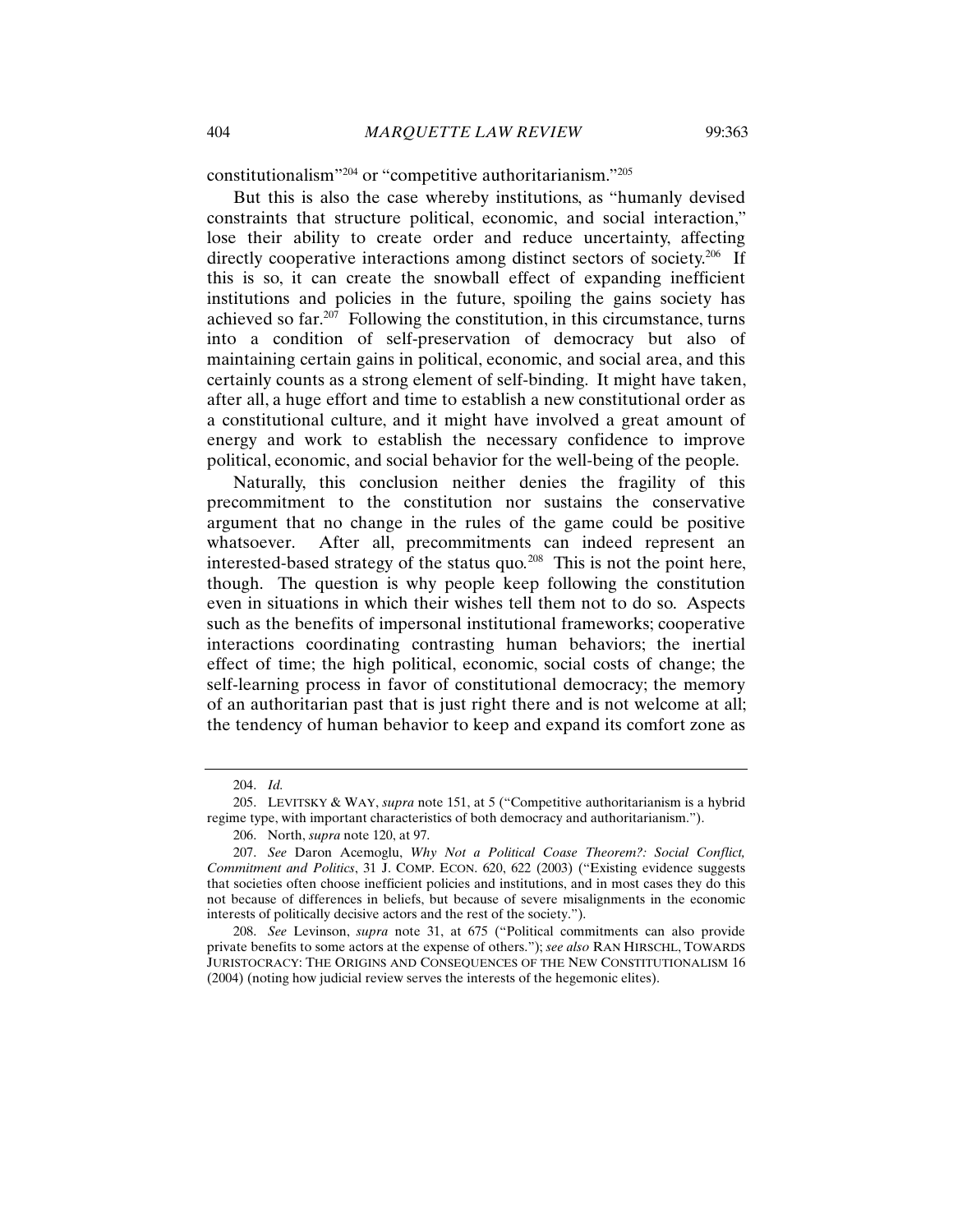well to be unwilling to take risks; and the human behavior in favor of actions based on reason instead of interests and passions, among many others, all of them help answer this question.209 None of them, however, prevents those people from leaving aside the constitution if they *really*  intend to do so, especially if institutions in dialogue with the citizenry (they are unable to transpose their demands into institutional actions), and are bringing to the end the possibilities of any concession as regards their legitimacy.210

#### *E. The Stabilizing Behavior of Constitutions*

For this reason, the constitution does have a stabilizing behavior over time. If the constitution relies on a political commitment, if it seeks to dialogue with the citizenry, if it intends to keep being legitimate, it has to be at each given moment and context both the old and the new constitution. The constitution has to be the past, the present, and the future altogether. After all, the constitution is not simply a text but a back-and-forth process, an ongoing movement of moments, a permanent transition of temporalities. No constitutional moment is thus more special than other moments.

Even if we do believe in the transcendent qualities of a history that is to remain in everyone's minds, even if we do share the common grounds of what makes us people*,* nothing denies the prosaic conclusion that those moments are just moments. They might be the result of vigorous political commitments, the mobilizing effect of the people toward a new temporality, the consequence of a strong desire for change. They may also have the confluence of numerous factors that make them relevant for constitutional history, for bringing a fresh impetus to society, for paving the way for new horizons and possibilities. In short, they may

Elster, *supra* note 157, at 1786–87.

<sup>209.</sup> As Jon Elster argues:

In general, we cannot assume that interest-based decisions at the post-constitutional stage will be superior to emotion-based ones *from the point of view of reason*, although either will be inferior to decisions directly based on reason. In fact, as I have argued, the same is true of the constitution-making process itself.

<sup>210.</sup> Obviously, we are not disregarding the fact that political institutions and governments can have a strong influence upon social behavior and, through different means, guarantee the stability of those in power. People, in many circumstances, even when they are willing to change the constitution, might face tremendous difficulty in implementing any change, and the successes or consequences of the conflict between those in power and the people varies, depending naturally on the context.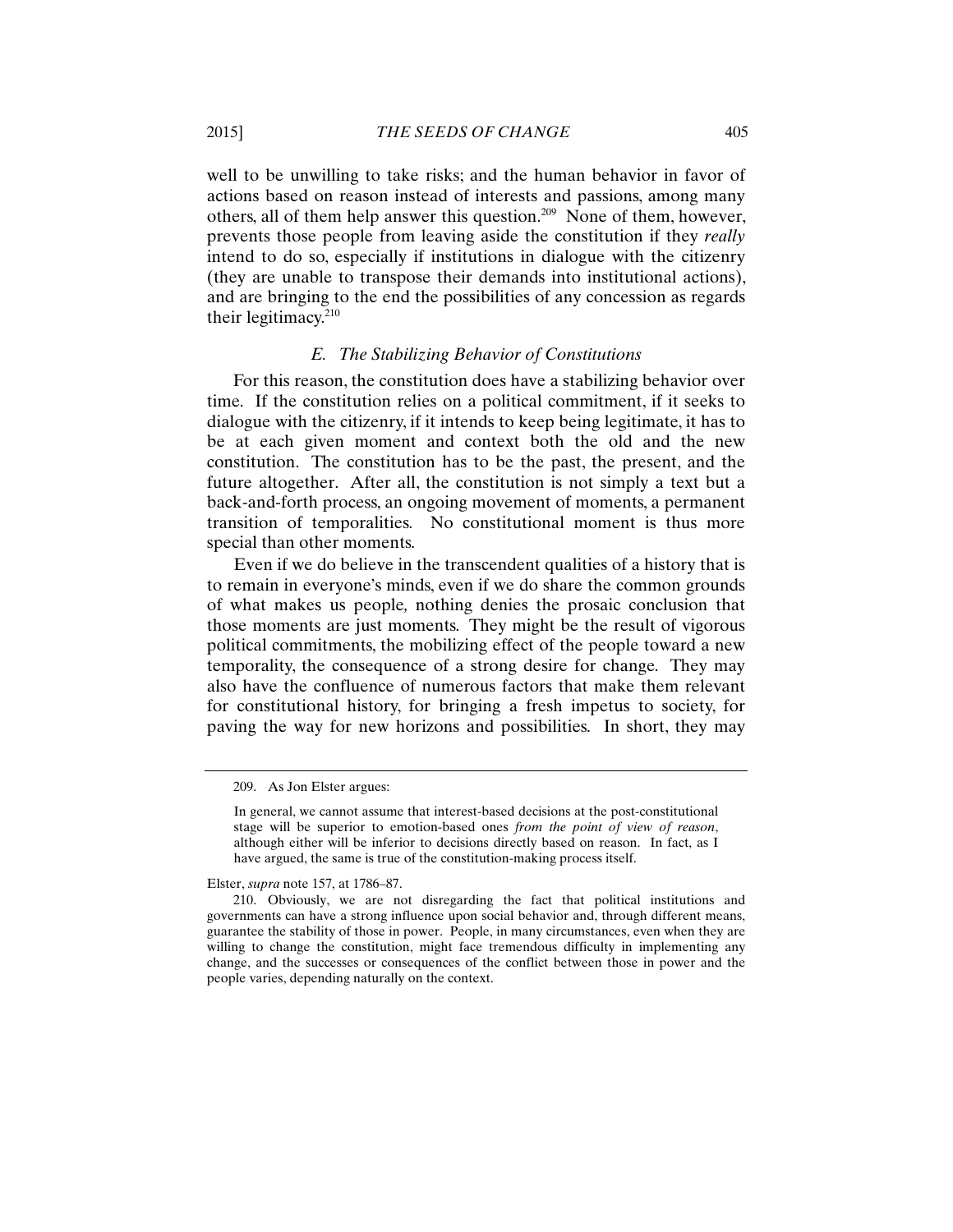make the constitution constitutions, show how temporalities build new temporalities, and expose how constitutions transform their meanings throughout history. Still, prosaically speaking, they are just outcomes of human behavior. As incredible and magical as they seem, they do not have the power to be more than simple political commitments, nor do they have the ability to prevent future political commitments if people really mean to do so.

In any case, if the matter of legitimacy and the matter of institutional dialogue with the citizenry are working well together, new political commitments may not seem necessary, as we have seen.<sup>211</sup> The constitution, after all, has a stabilizing behavior over time, and as a backand-forth process, it can adapt to new temporalities and therefrom build new temporalities. Not only through the formal procedure of constitutional amendment<sup>212</sup> but also by means of a new constitutional meaning due to a change in interpretation, $213$  a constitutional

<sup>211.</sup> *See* Landau, *Constitution-Making Gone Wrong*, *supra* note 132, at 923–24 (showing how in Venezuela, Bolivia, and Egypt, the institutions could not constrain politics, thereby creating the path to what he calls "the worst-case outcome").

<sup>212.</sup> *See* Rosalind Dixon, *Constitutional Amendment Rules: A Comparative Perspective*, *in* COMPARATIVE CONSTITUTIONAL LAW 96 (Tom Ginsburg & Rosalind Dixon eds., 2011) (comparatively examining the formal procedures for constitutional amendment and the difficulties of this task); *see also* Albert, *supra* note 165 ("[W]ritten and unwritten limits to formally amending formal amendment rules are unsatisfactory."); Tom Ginsburg & James Melton, *Does the Constitutional Amendment Rule Matter at All? Amendment Cultures and the Challenges of Measuring Amendment Difficulty*, 13 INT'L J. CONST. L. (forthcoming 2015) (arguing that constitutional amendment difficulty depends more on the amendment culture than on institutional constraints).

<sup>213.</sup> Indeed, we can regard constitutional interpretation as a strong mechanism of the constitution's stabilizing behavior because it promotes coordination among the different political actors within the context of ambiguity, openness, and vagueness of the constitutional content. *See* ZACHARY ELKINS ET AL., THE ENDURANCE OF NATIONAL CONSTITUTIONS 106–09 (2009) (examining how judicial review plays a relevant role for the endurance of constitutions). For an analysis of judicial interpretation as a stabilizer of complexities in constitutional democracies, see MARCELO NEVES, ENTRE HIDRA E HÉRCULES: PRINCÍPIOS E REGRAS CONSTITUCIONAIS [BETWEEN HYDRAS AND HERCULES: CONSTITUTIONAL PRINCIPLES AND RULES] (2013). For an analysis of judicial interpretation as a stabilizer of the political game especially regarding the Presidency and its agenda, see KEITH E. WHITTINGTON, POLITICAL FOUNDATIONS OF JUDICIAL SUPREMACY: THE PRESIDENCY, THE SUPREME COURT, AND CONSTITUTIONAL LEADERSHIP IN U.S. HISTORY (2007). For an analysis of judicial interpretation as a stabilizing mechanism promoted by the political elites, influential economic stakeholders, and judicial leaders to foster their agendas, see HIRSCHL, *supra* note 208; *see also* JÜRGEN HABERMAS, BETWEEN FACTS AND NORMS: CONTRIBUTIONS TO A DISCOURSE THEORY OF LAW AND DEMOCRACY 194–238 (1996).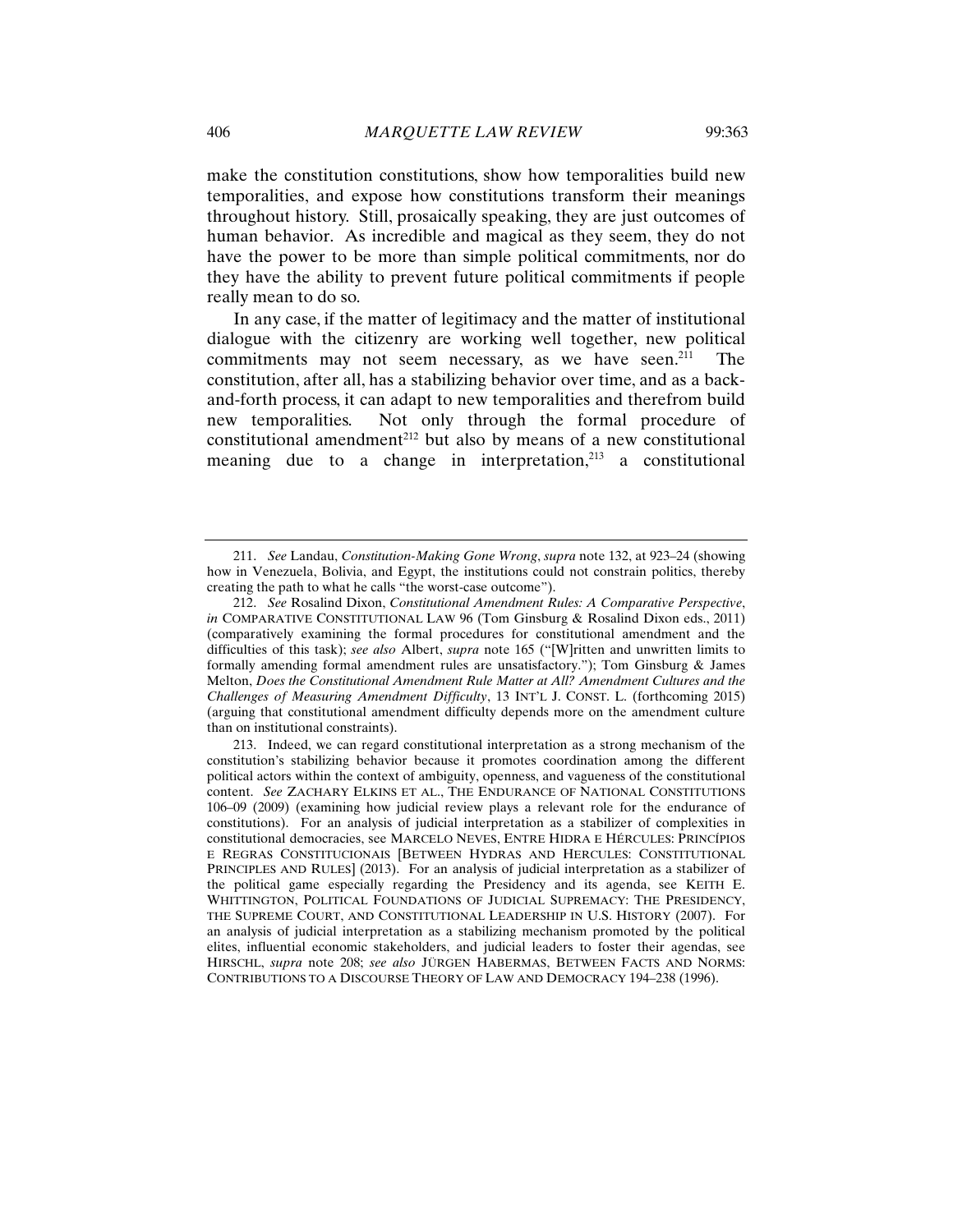convention, $2^{14}$  desuetude, $2^{15}$  or political consensus, the constitution changes. As a powerful impersonal institutional framework, it can establish a fruitful dialogue with the citizenry, bringing about mechanisms that strengthen cooperative interactions and elevate the costs of change, among other causes. More importantly, it can establish the self-learning positive effect of popular commitment to its rules and principles, developing a constitutional democratic culture that should remain in force for many years ahead.<sup>216</sup>

Therefore, in order for a constitutional democracy to succeed, its stabilizing behavior must connect to the people's claims but also make popular commitment to its rules and principles a longstanding and shared practice. Constitutional democracy thus produces a "performative meaning" that is there "in the course of applying, interpreting, and supplementing constitutional norms."217 The tense and dynamic paradox of constitutionalism and democracy, with all the risks involved in this negotiation, is itself a producer of stability and predictability, of keeping and expanding the comfort zone of society.218 Hence, the paradox is not only limited to the structural conflictive negotiation between democracy and constitutionalism, between legitimacy and the institutional dialogue with the citizenry. It also affects the very characteristics of this negotiation: the tense, risky, and fragile feature of constitutional democracy is itself cause and consequence of the stability and predictability of constitutional democracy and of keeping and expanding the comfort zone of society. "Constitutional democracy is the most humane political system because it thrives on the ability of individuals and communities to recognize their own mistakes."219

<sup>214.</sup> *See* Albert, *supra* note 172, at 387 ("[W]ritten constitutions change informally as a result of the development of an unwritten Constitutional norm, otherwise known as a constitutional convention.").

<sup>215.</sup> *See* Richard Albert, *Constitutional Amendment by Constitutional Desuetude*, 62 AM. J. COMP. L. 641, 641 (2014) ("Informal amendment by constitutional desuetude occurs when a constitutional provision loses its biding force upon political actors as a result of its conscious sustained nonuse and public repudiation by political actors."); *see also* Richard Albert, *Constitutional Disuse or Desuetude: The Case of Article V*, 94 B.U. L. REV, 1029, 1029 (2014) ("Article V of the United States Constitution is in decline and disuse.").

<sup>216.</sup> *See* Habermas, *supra* note 19, at 775 (arguing how the intergenerational feature of the constitution provides a self-learning positive effects of popular commitment to its principles).

<sup>217.</sup> *Id.*

<sup>218.</sup> *Id.*

<sup>219.</sup> HOLMES, *supra* note 143, at 177.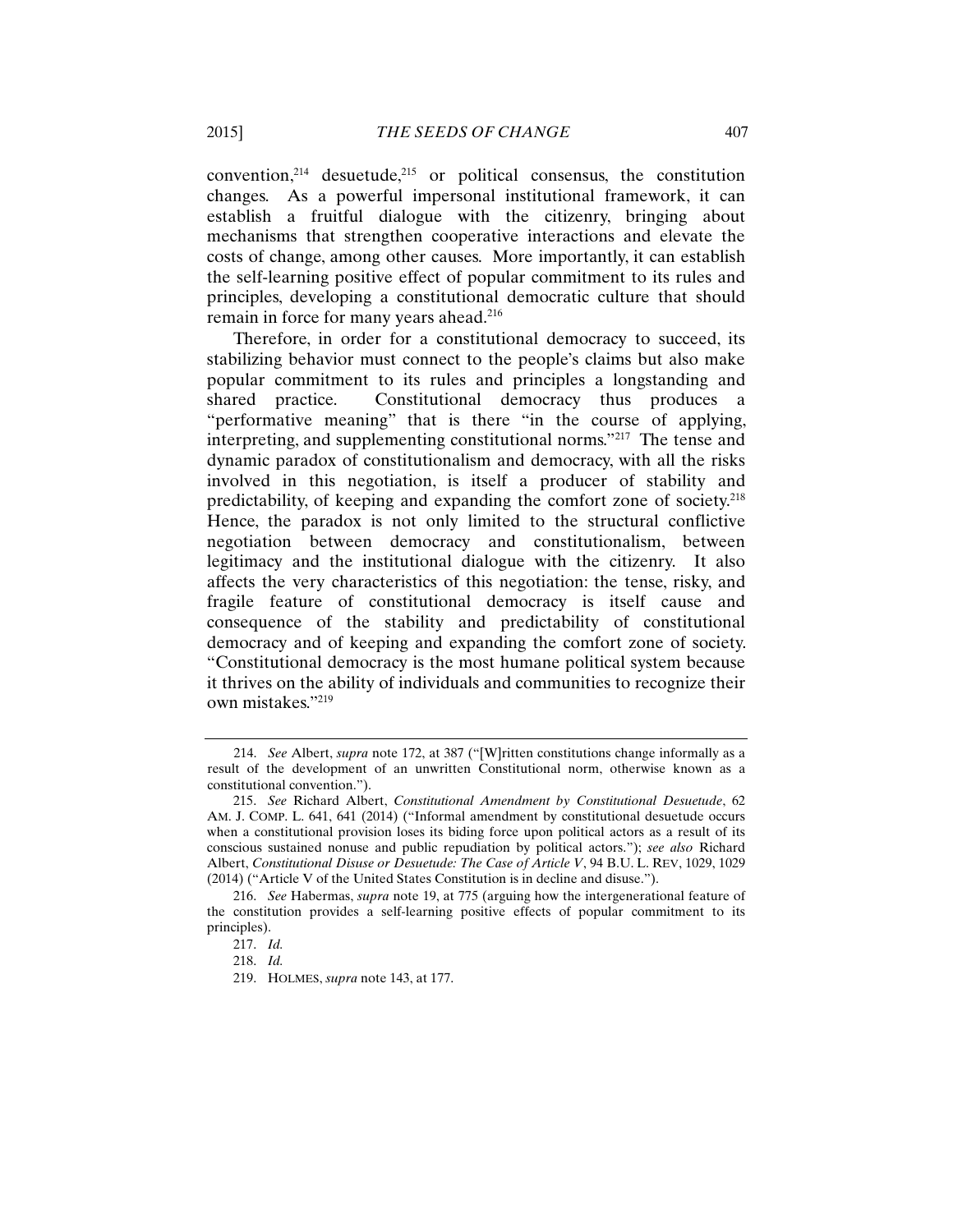However, if the matter of legitimacy and the matter of institutional dialogue with the citizenry are, nevertheless, going through a wave of disruption and crisis, that political commitment might become unviable. Maybe the institutional framework is not working anymore; maybe the cooperative interactions cannot coordinate any longer contrasting human behaviors; maybe time has made that constitution overly outdated to meet today's demands;<sup>220</sup> maybe its mechanisms of adaptation to new contexts reached a saturation point that has no further possible compromise; or maybe the costs for change are not as high as before. In short, the constitution loses its ability to construct new temporalities or, in other words, its stabilizing behavior is incapable of adapting to new contexts.

In this circumstance, there is no constitutional moment that remains, no matter how originally democratic it was. Its "performative meaning" is not able anymore to prevent it from the "coming" of a new order. Contrary to other times, when the political process gives to the supporters of this regime "sufficient power to fend off attacks from opponents,"221 the insurmountable power of the people transforms the constitutional order, with all its binding force, into an inconvenient and bothersome commitment. In this case, institutions, as impersonal as they might be, are not recognized as legitimate "humanly devised constraints that structure political, economic and social interactions,"222 nor can they fruitfully dialogue with the citizenry. A new beginning is beginning.

Even so, this new beginning is just a moment marked by the inherent controversies and dilemmas of human behavior. It might result in a new political commitment, one that modifies many of the previous assumptions and the way institutions and people dialogue with each other. How it will evolve from that time onwards is uncertain. Perhaps an authoritarian force is afoot; perhaps it is just a rearrangement of a constitutional culture toward enhancing democracy by other means. In

Levinson, *supra* note 31, at 714.

<sup>220.</sup> This is a paradox, according to Daryl Levinson,

enduring constitutional rules and arrangements will tend to become both increasingly dysfunctional and increasingly difficult to change over time. This paradox arises because the political dynamics that entrench institutional arrangements operate independently of both the initial motives for establishing these arrangements and the arrangements' ongoing functional justifications.

<sup>221.</sup> *Id.* at 704.

<sup>222.</sup> North, *supra* note 120, at 97.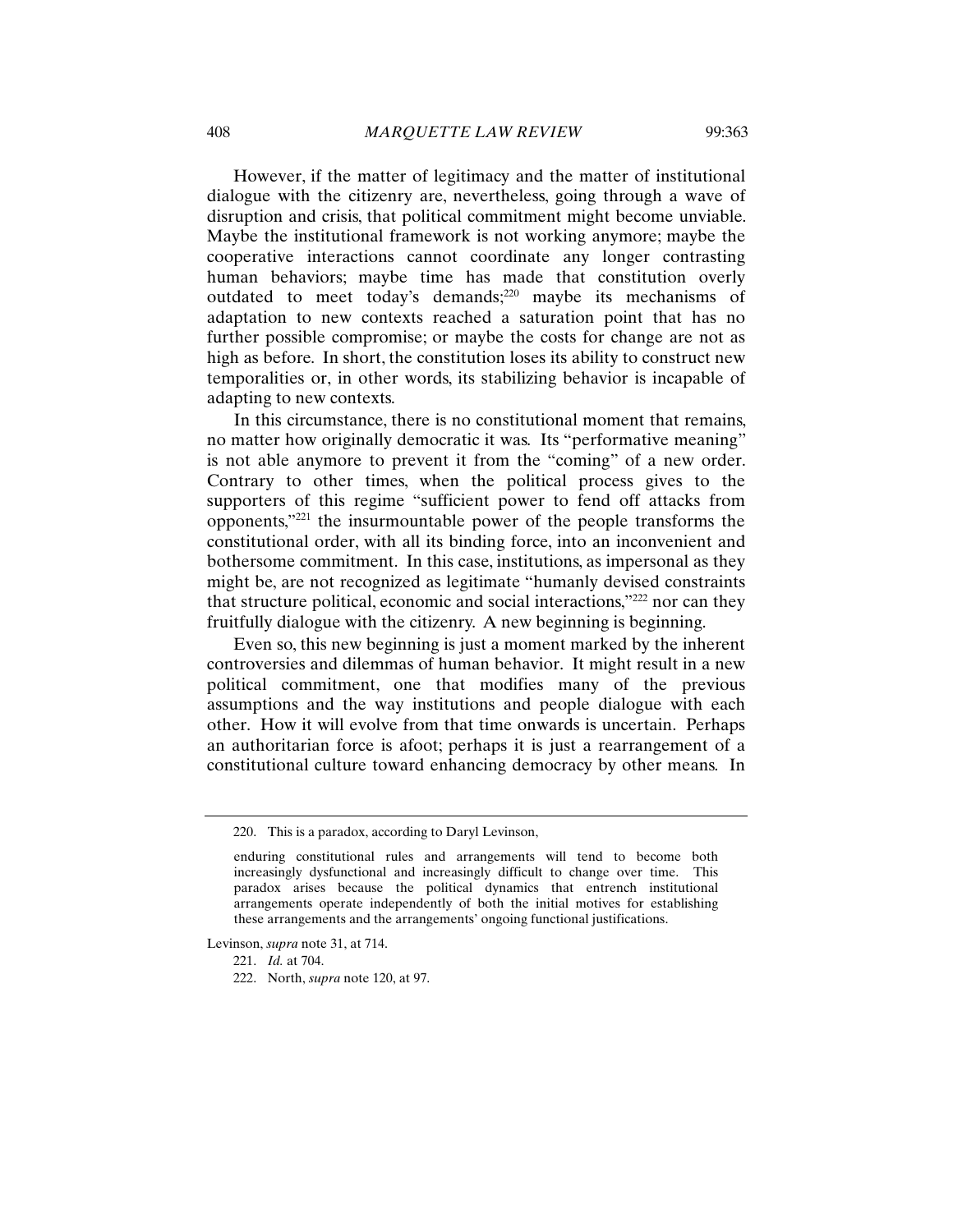any event, its qualities of constitutional moment, such as the matter of legitimacy and the matter of institutional dialogue with the citizenry, do not deviate it from the prosaic conclusion that it is a simple political commitment. It does not bind the future, although it might yield some sort of fragile precommitment and self-binding by reason of other aspects of human behavior, as we have seen.<sup>223</sup> It does not mean a special moment incomparable to any other, for the constitution is a back-and-forth process that is itself a complexity of moments.

Still—and this is the conclusive crucial point—in spite of the fragility and the complexity of temporalities a constitution bears, the so-called constitutional moments might indeed have something to say. This might go beyond the idea that constitutional moments are the result of a strong popular mobilization, when the people are eager for a new beginning, or that they transform the dialogue between institutions and the citizenry, developing therefrom a new constitutional culture. Perhaps they say something because they unveil the deferred promise constitutional democracy is. It is a performative utterance that exceeds the reality where it expresses itself, showing that this reality never fulfills the promise but that, in doing so, it paradoxically prints on it the "impossibility of stopping."<sup>224</sup> In other words, those constitutional moments might show the very impossibility of constitutional democracy, an impossibility that is nonetheless the very possibility of constitutional democracy. This paradox, however, may mean the very denial of those constitutional moments, at least as usually the legal literature uses it.225 By unveiling the impossibility of the promise, those constitutional moments become then just moments, a reality that is never there.

## *F. The Paradoxical Nature of Constitutional Moments*

As we have seen, a constitution is an ongoing movement of moments, a permanent transition of temporalities, a back-and-forth process. As such, if it succeeds, a constitution is itself a set of constitutional moments. In each of these moments, there is what Jacques Derrida, using Montaigne and Pascal's words, calls the "mystical foundation of authority," $226$  i.e., we cannot find, in any of them, a ground

<sup>223.</sup> *See* Elster, *supra* note 157, at 1758 ("[T]he idea of collective precommitment emerges as quite fragile.").

<sup>224.</sup> DERRIDA, *supra* note 25, at 13.

<sup>225.</sup> *See supra* Part II.A*.*

<sup>226.</sup> Derrida, *supra* note 117, at 943.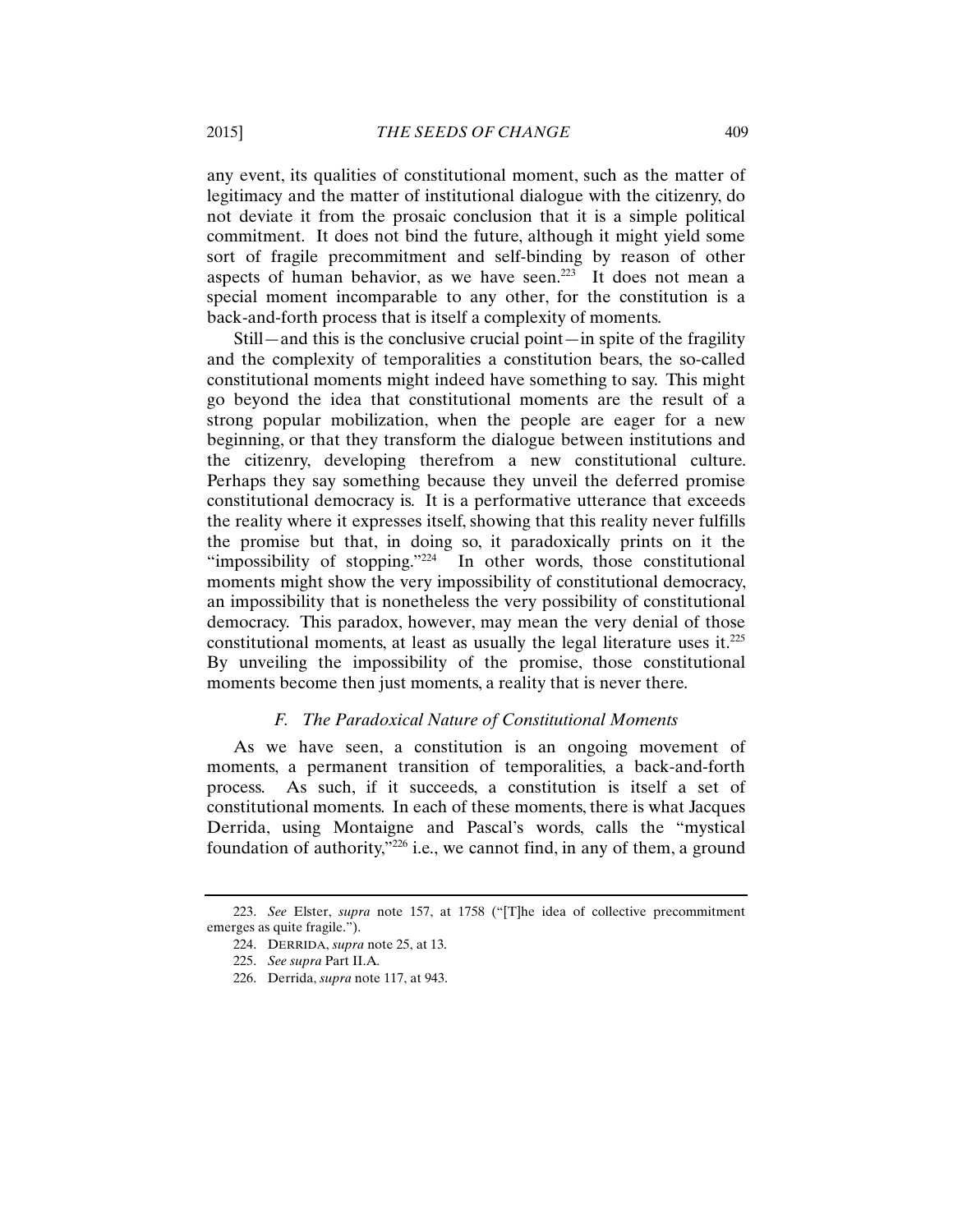or a foundation "[s]ince the origin of authority, the foundation or ground, the position of the law can't by definition rest on anything but themselves, they are themselves a violence without ground."227 Therefore, these moments show up as the very living constitution, they reveal this never-stopping negotiation between the reality, where we find ourselves, and the promise that never arrives but which is there to make constitutional democracy a possibility in its very impossibility.

Accordingly, there is no sense in saying that they bind the future, nor that they disrupt the past as to whether what has happened so far has no future. They are not the masters of the constitutional time, nor are they the ground of other moments, for there is no causality in the complexity of temporalities constitutional democracy is. Nothing guarantees the future; nothing is capable of keeping the past as permanence or of erasing the past as forgetfulness; nothing overcomes the fragility of all temporalities. Those constitutional moments, if they can be qualified as such, merely reveal the indefatigable and incessant process of invention and reinterpretation of the constitution. They only show the critical perspective that constitutions cannot be seen as stabilized over time.

If a constitution, as a powerful impersonal institutional framework, promotes stability and predictability, it only does so by being itself this tireless negotiation between this promise that never comes—but which is there to make constitutional democracy possible—and the reality that aims at keeping its comfort zone, a reality where the matter of legitimacy and the matter of institutional dialogue with the citizenry are working well together. Moments such as Ackerman's constitutional moments, the turning point in constitutionalism in Canada and France, the different constitutional movements in Europe, the Constitutional Assembly of 1987–1988 in Brazil, among many others, are clear examples of this incessant negotiation. They may have represented the peak of popular mobilization. Still, they were not a sort of "magical entity" transforming the future into their then-original future, nor did they make the people during those periods more than simple people*.* They have not suspended the inherent fragilities and strategic behavior of human beings, nor have they turned constitutions into something more than a political commitment. On the other hand, they might have inscribed in people's minds the very meaning of constitutionalism; they might have stamped in people's actions this ongoing tense, fragile, albeit indispensable, and necessary, negotiation. In short, they, as a sort of

227. *Id.*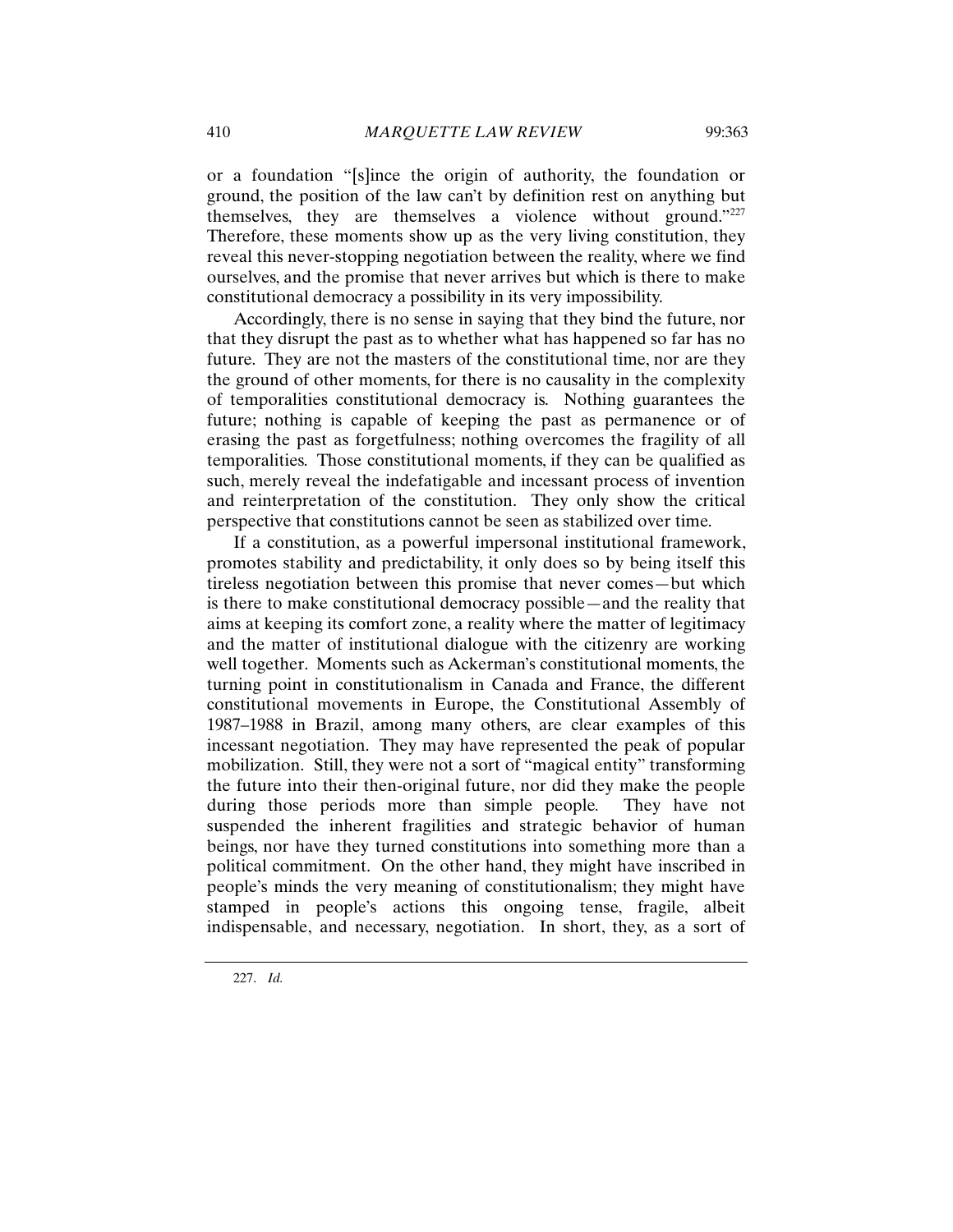performative utterance, might have made evident constitutional democracy as this "experience of the impossible."228

We follow the constitution for different reasons, and we change the constitution as a result of other reasons, many of them not so romantic as we have seen. A metaphysical standpoint in the concept of constitutional moments, such as some of those assumptions we discussed previously,229 thus can blind us to this intrinsic characteristic of human behavior. They are not the ground, as we have argued, but merely history, violence, and belief. They are just facts full of complexities and contradictions. However, for being so full of history and making history, they unveil the performative feature of constitutional democracy, which goes beyond those facts themselves.

This performative utterance yields a principle of political legitimacy, which becomes a "weapon aimed at the enemies of democracy."<sup>230</sup> No one will deny that Ackerman's constitutional moments, the Constitutional Assembly of 1987–1988 in Brazil, and so on, give meaning to what we mean by constitutional democracy, creating a memory within the context of many temporalities that protect constitutional democracy. Naturally, as we have discussed, many prosaic aspects of social life are central here for this purpose and explain a lot this precommitment throughout generations. Yet, constitutional democracy, while going on by reinventing itself in its very repetition throughout history, while being this continuous negotiation between the promise and the reality, protects itself against its disruption. Its fragility is thus, paradoxically, its guarantee. Its performative feature is thus, paradoxically, its very reality.

This conclusion leads us inevitably to the question: Is there any sense in still insisting that we have some constitutional moments in our histories? If the answer is affirmative, those constitutional moments are as such qualified merely because they might remind us of this promise, this negotiation that takes place throughout history. They are moments as such simply for being full of history, violence, and faith. At the most, as Jack Balkin says, we would have a "faith in the constitutional project, which is also a faith in its redemption throughout history."<sup>231</sup> Therefore, temporality is in its utmost expression. But this is also the very denial of

<sup>228.</sup> DERRIDA, *supra* note 25, at 352.

<sup>229.</sup> *See supra* Part II.A*.*

<sup>230.</sup> DERRIDA, *supra* note 134, at 86.

<sup>231.</sup> BALKIN, *supra* note 52, at 74.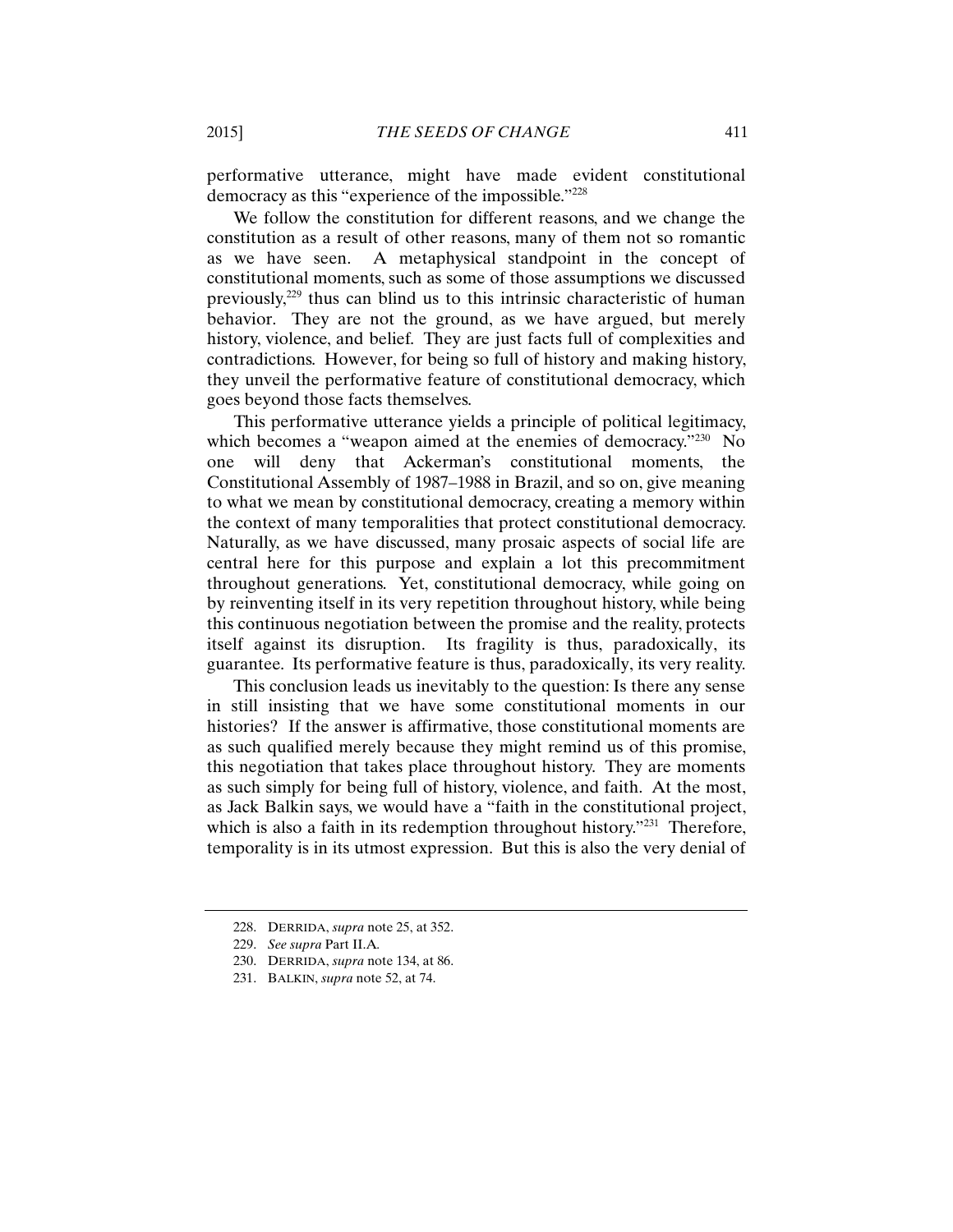that celebratory concept of constitutional moment.<sup>232</sup> What remains, in the end, is aporia, myth. Paradoxically or not, this aporetic condition is what makes history so relevant. Constitutional moments thus elevate history.

#### III. POPULAR PROTESTS AS CONSTITUTIONAL MOMENTS?

## *A. Introduction*

We are thereby led to the conclusion that, if those constitutional moments say many things—after all, they are history and make history they might not say all those things. Precommitments as those of constitutional democracies are always marked by dilemmas, paradoxes, and expectations. Moreover, as we have seen, they are continuously challenged by facts of social life that can, naturally, undermine the very features of constitutional democracy. From explicit authoritarian regimes to other "subtler" forms of authoritarian practices, such as what the legal literature calls "abusive constitutionalism,"233 "competitive authoritarianism,"234 "stealth authoritarianism,"235 and the like, the differences may not be that high, and the democratic assurances we have may be much more fragile than they seem. This is why it is important to interpret those constitutional moments in a prosaic approach by stressing, more than the magical aura and normative assumptions usually associated with them, the two elements introduced before: the matter of legitimacy and the matter of institutional dialogue with the citizenry. They certainly do not say everything, but at least they shape that idea of constitutional moments in a much less celebratory fashion,<sup>236</sup> allowing us to investigate how institutions and the people themselves behave and coordinate their activities in their everyday political life. With these two simple elements in mind, we can better understand how the people get involved in building their constitution, the rules and principles that govern them, on one hand, and also how institutions gather, filter, and resolve the distinct popular claims, on the other. Briefly, institutions and the constitution as a powerful impersonal institutional framework—

<sup>232.</sup> *See* Tushnet, *supra* note 37, at 855.

<sup>233.</sup> *See* Landau, *Abusive Constitutionalism*, *supra* note 132, at 189.

<sup>234.</sup> LEVITSKY & WAY, *supra* note 151, at 5.

<sup>235.</sup> *See* Ozan Varol, *Stealth Authoritarianism*, 100 IOWA L. REV. 1673 (2015) (discussing, through rational-choice theory, how the sub-constitutional mechanisms are used to perpetuate political power either in nondemocratic or democratic regimes).

<sup>236.</sup> *See* Tushnet, *supra* note 37, at 855.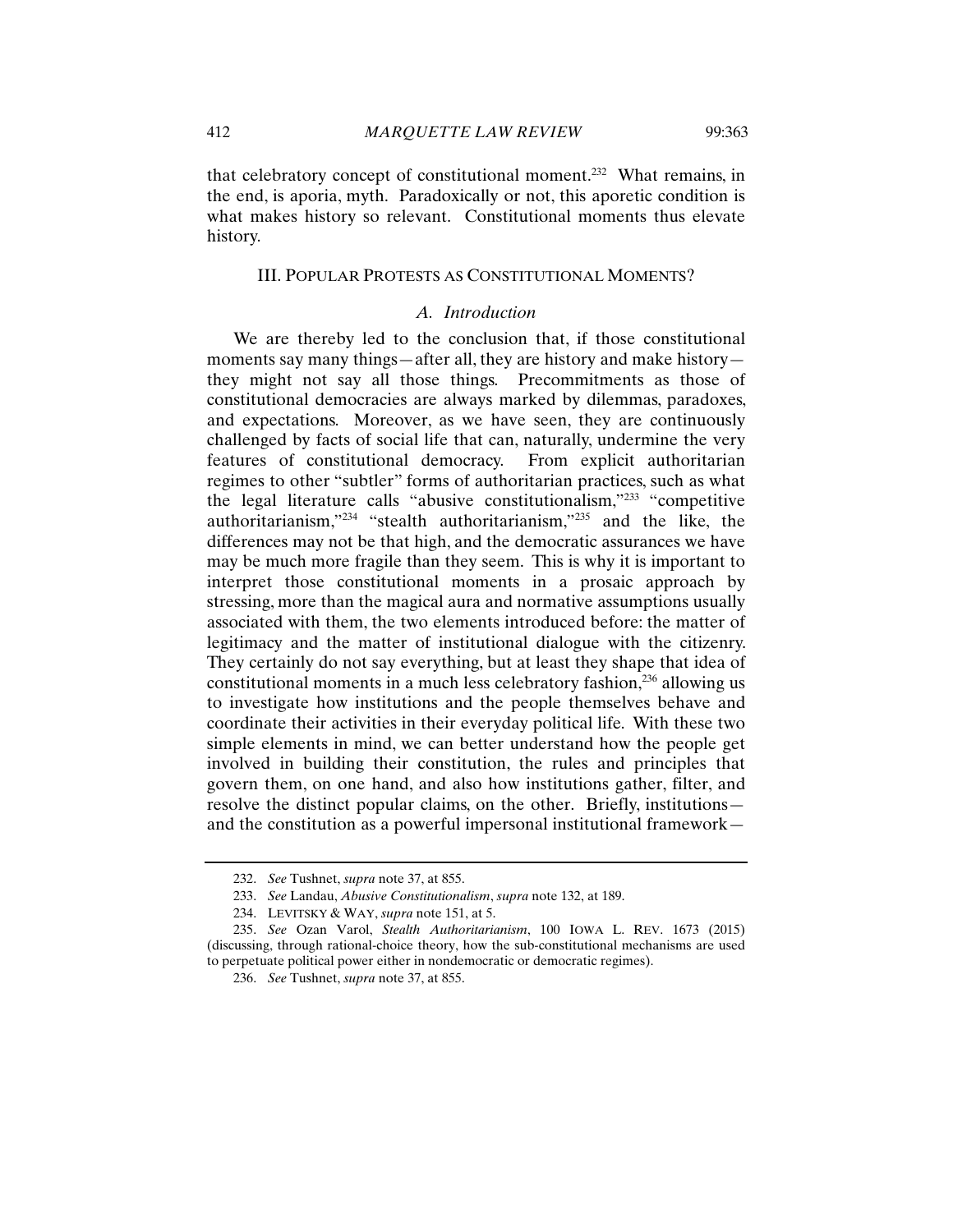and the people are mutually cooperating, with reciprocal gains, and over time, these ties become stronger.

All the same, this combination of factors implies important analyses of real causes that engender those distinct behaviors and interactions in constitutional democracies. This is obviously not a simple task, for it would demand discussions of institutional design, institutional capacities, systemic effects, and so on, which goes way beyond the scope of this Article.<sup>237</sup> My goal is, therefore, much less ambitious. I will use some of the previous conclusions about constitutional moments prosaically interpreted to examine a particular type of phenomenon: popular protests whose outcomes are paradoxical. In empirically examining how those mass protests impact constitutionalism, the purpose is to bring that theoretical discussion of the previous part to the very reality of social life. More importantly, when we deeply investigate those popular uprisings, we conclude that that celebratory idea of constitutional moments Bruce Ackerman and his followers hold needs some refinement.238

The mass protests of June 2013 in Brazil, when the FIFA Confederations Cup was taking place, will be the prime example for this purpose. This case will not only empirically allow broadening the scope of the discussion of the concept of constitutional moments but also provide a rich debate over the endurance of a democratic system when it has to face such challenges. The analysis will, however, not be limited to those popular protests. In fact, although June 2013 is paradigmatic when it comes to the configuration of mass protests that strongly have an effect on constitutional and political institutions, some significant associations with other popular uprisings worldwide are possible. The question is: Why has the constitutional literature interpreted those mass protests as if they were not constitutional moments?239 With this question in mind, ultimately, my goal is to reveal how both the concept of constitutional moments and the debate over the endurance of constitutional democracies are closely intertwined. As for the seeds of change, my argument will reveal that those events are indeed

<sup>237.</sup> *See* Cass R. Sunstein & Adrian Vermeule, *Interpretation and Institutions*, 101 MICH. L. REV. 885, 886 (2003); *see also* VERMEULE, *supra* note 18; Marcus André Melo, *Institutional Design, Normative Political Theory and Accountability*, 1 REVISTA DIREITOGV 195, 195 (2005) ("[T]he link between institutional design and accountability, with a focus on the normative assumptions of current views about this link.").

<sup>238.</sup> *See* Tushnet, *supra* note 37, at 855.

<sup>239.</sup> *See supra* Part II.A.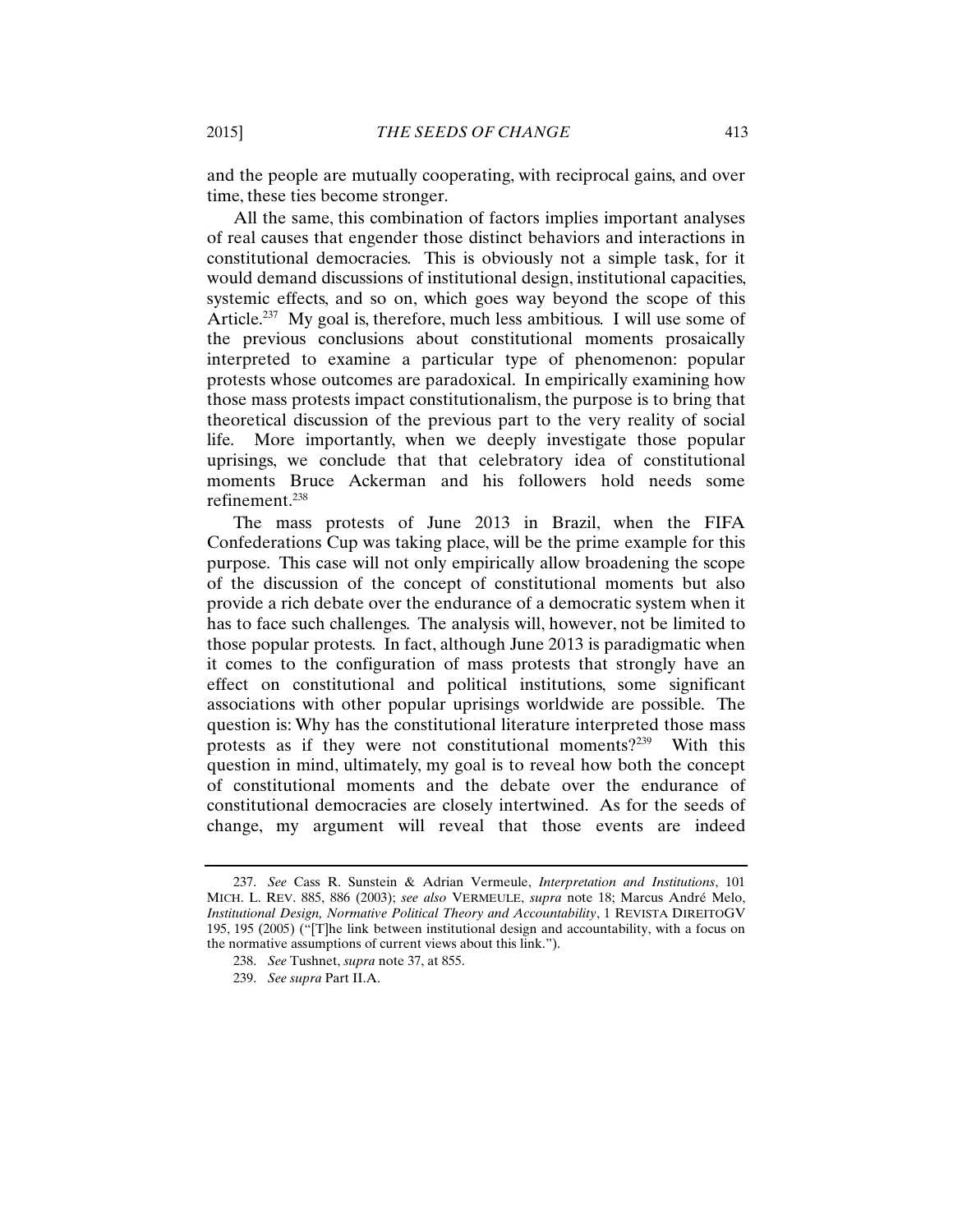constitutional moments and play a special role in the very endurance of constitutional democracies.

# *B. The Popular Protests of 2013 in a Comparative Perspective: When Constitutional Moments Face the Systemic Analysis*

In June 2013, Brazil was faced with an interesting but intriguing phenomenon. During the FIFA Confederations Cup that June, more than one million people thronged the streets of many cities all over the country with a wide variety of grievances and agendas.<sup>240</sup> Mass protests became suddenly a routine without any leadership or specific demand. The amorphous and diffuse agendas, many clearly aimed at crosspurposes, dominated the scenario, from calls for justice for oppressed social groups to banning gay marriage; from specific claims such as the hike in bus fares to generalities like traditional politics or corruption.<sup>241</sup> The social catharsis caught the attention of many in Brazil and different parts of the globe by surprise and rapidly came under the spotlight from the international media. Many that viewed Brazil as a relevant example of a rising democracy that has born good fruits in the last decades and that has achieved many goals virtually unthinkable before were intrigued by the phenomenon.<sup>242</sup>

The moment was also very sensible: the matches of the FIFA Confederations Cup were just happening while the streets outside the stadiums were thronged with thousands of people from everywhere. $243$ Violence naturally erupted in many circumstances and the police reaction, with rubber bullets and tear gas to scatter the crowd, was disastrous, especially in the beginning of those movements.<sup>244</sup> All this mixture of social catharsis, violence, and the FIFA Confederations Cup was explosive. In the beginning, it was the hike in public transport fares that caused it, but in the end, the general agenda prevailed.<sup>245</sup> Corruption, human rights in general, the political system, decrying inflation, poor allocation of public funds, privatization of government services, all different agendas were raised, many of them conflicting with

<sup>240.</sup> *See* Prada, *supra* note 191; *see also* Sibaja, *supra* note 103.

<sup>241.</sup> *See* Benvindo, *supra* note 6.

<sup>242.</sup> *See* Prada, *supra* note 191.

<sup>243.</sup> *See id.*

<sup>244.</sup> *Id.*

<sup>245.</sup> *Id.*; *see also* Sibaja, *supra* note 103.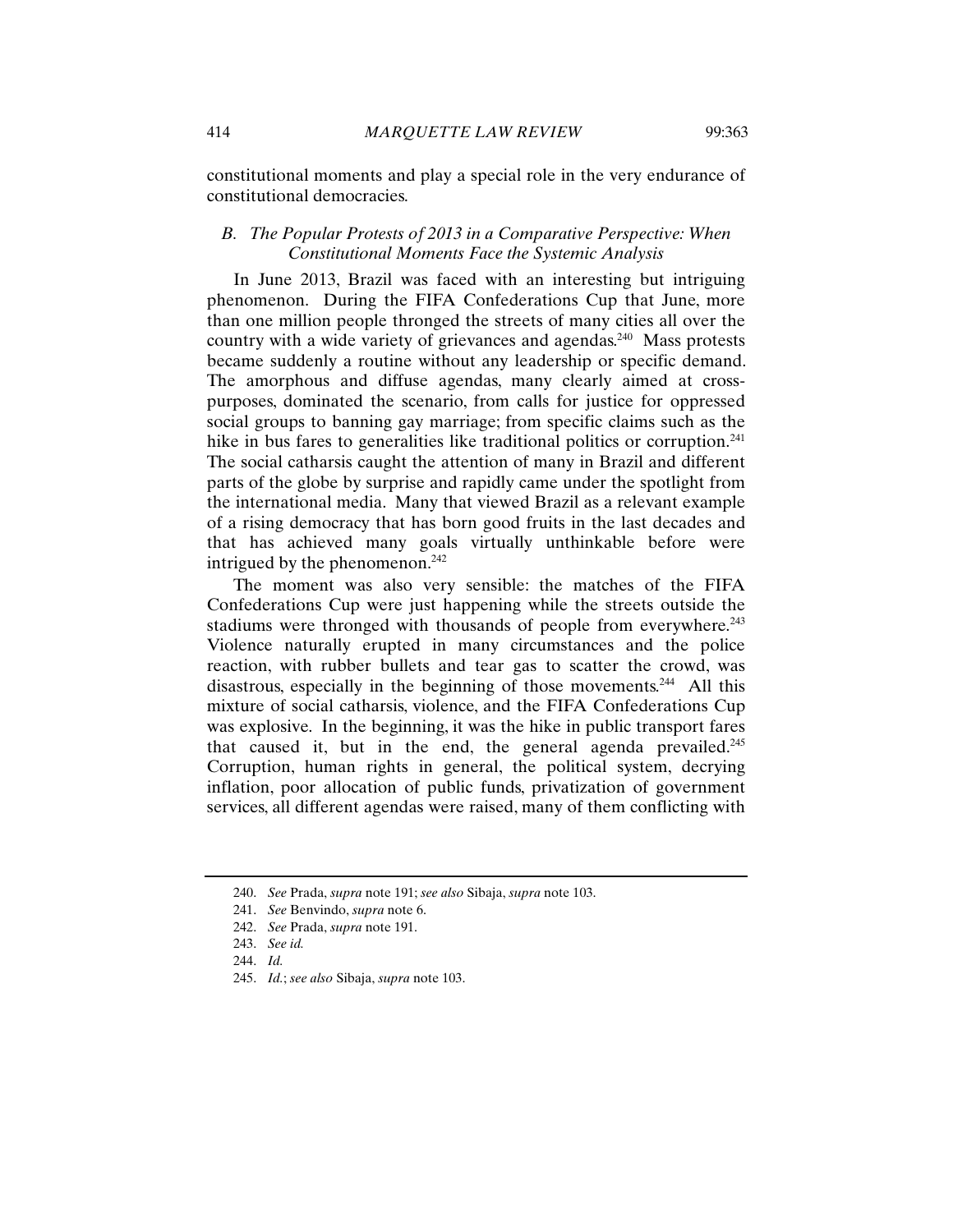each other.246 The *New York Times* argued that "Brazil now seems to be pivoting toward a new phase of interaction between demonstrators and political leaders with its wave of protests,"<sup>247</sup> and many saw in those demonstrations the sign of a new political culture in Brazil, with new actors and new demands for rights.<sup>248</sup>

Nevertheless, the outcomes of those mass protests might have been rather disappointing. Although some political leaders immediately attempted to respond to those protests, nothing structural seems to have changed at first sight. President Dilma Roussef rapidly claimed on national television the need of a "fast track" procedure of constitutional amendment with a previous plebiscite for the purpose of promoting a political reform.249 But this proposal failed. In the beginning, Congress reacted by saying that a plebiscite would not be possible for the complexity of the subject and that it would be best to have a referendum instead.250 Then, as things calmed down, the idea just disappeared for a while from the public debate. After Dilma Roussef's reelection in 2014, one of her agendas is political reform.251 Although this proposal has lost steam since her election, the idea of a plebiscite and possibly through a sort of "fast track" procedure of constitutional amendment could naturally come up again. Still, her second term has just begun, and reactions against this agenda are already noticeable.<sup>252</sup> Especially with a Congress more conservative than the previous one, which is a paradox after those mass protests, $253$  and amid a political turmoil, $254$  there is little

<sup>246.</sup> *See* Prada, *supra* note 191.

<sup>247.</sup> Simon Romero, *Thousands Gather for Protests in Brazil's Largest Cities*, N.Y. TIMES, June 18, 2013, at A5, http://www.nytimes.com/2013/06/18/world/americas/thousandsgather-for-protests-in-brazils-largest-cities.html [https://perma.cc/GDC8-MXMM].

<sup>248.</sup> *See* Ilse Scherer-Warren, *Manifestações de Rua no Brasil 2013: Encontros e Desencontros na Política* [*Street Demonstrations in Brazil 2013: Matches and Mismatches in Politics*], 27 CADERNO CRH 417, 418 (2014) (indicating the pluralism of the social movements in the those mass protests); André Singer, *Brasil, Junho de 2013, Classes e Ideologias Cruzadas* [*Brazil, June 2013, Classes and Cross-Ideologies*], 97 NOVOS ESTUDOS CEBRAP 23 (2013) (arguing that those protests derive, among other reasons, from the "traditional middle class grievances with several aspects of the national reality").

<sup>249.</sup> *See* Benvindo, *supra* note 6.

<sup>250.</sup> *See* Boadle, *supra* note 191.

<sup>251.</sup> *See* Fernanda Krakovics et al., *Congresso já Reage à Ideia de um Plebiscito Proposto por Dilma* [*Congress Already Reacts to the Idea of a Plebiscite as Suggested by Dilma*], O GLOBO (Oct. 29, 2014), http://oglobo.globo.com/brasil/congresso-ja-reage-ideia-deplebiscito-proposto-por-dilma-14381463 [https://perma.cc/F8RP-WP3R].

<sup>252.</sup> *Id.* 

<sup>253.</sup> *See* Benvindo, *supra* note 6.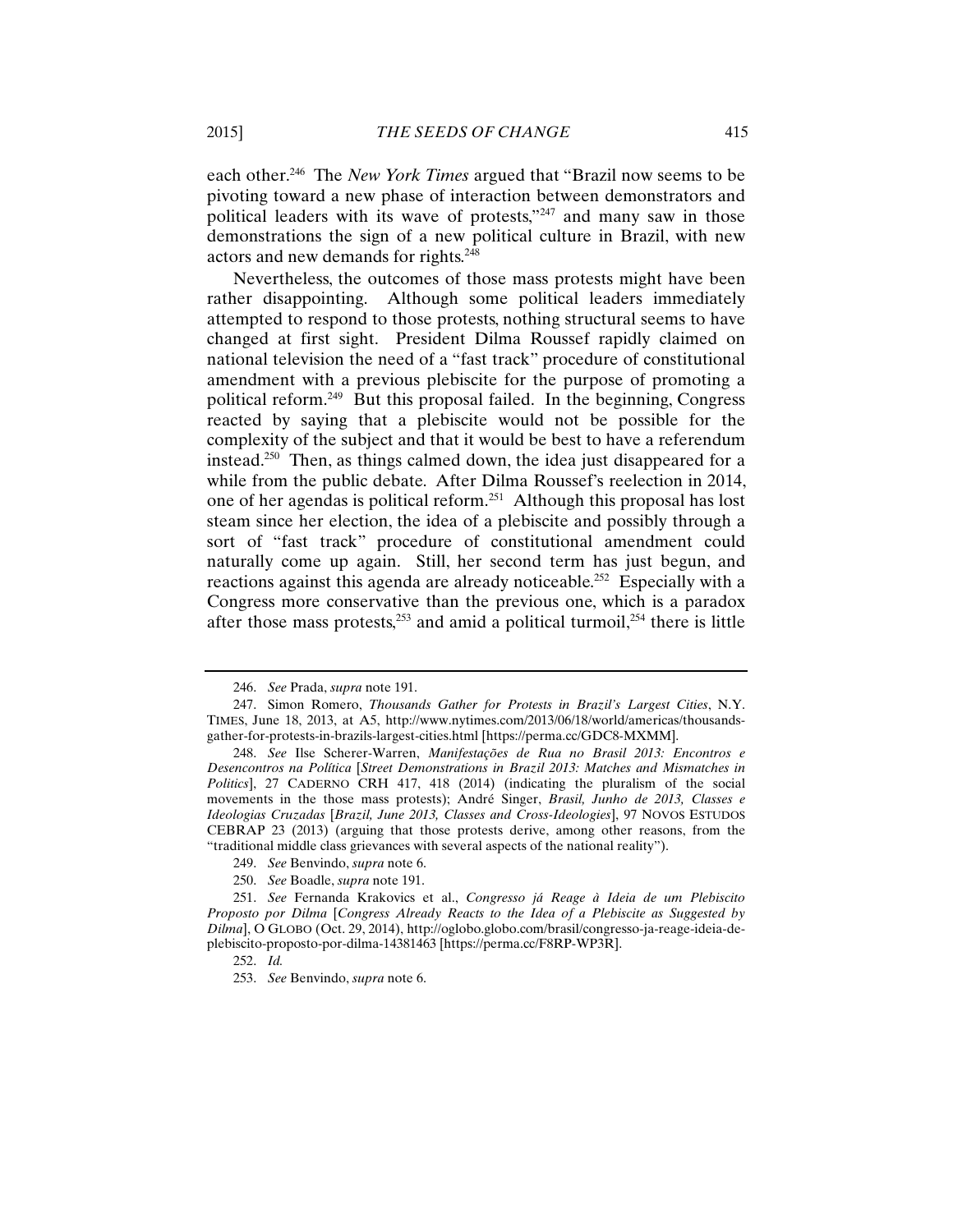chance of success in this matter.<sup>255</sup>

The mass protests of 2013, even though being regarded as an expression of democracy and social participation, were thereby beaten by the structural reality of Brazilian political institutions. In addition, signs of the strategic behavior of the elites to capitalize on that moment, promoting their agendas, were after all largely present.<sup>256</sup> As those movements moved forward, the shift from a specific claim, such as the canceling of bus-fare increases to a generalized, diffuse, and unfocused one, strongly encouraged by the press and the new media, made those movements easily ripe for co-option. That environment of social catharsis validated any claims, and consequently, the elites could seize control of the movement in general while reaffirming their traditional values.<sup>257</sup> It is no wonder that, right after those events, the following elections of the Brazilian Congress in 2014 were characterized by the expansion of the conservative right.<sup>258</sup> The new Congress elected could observe an increase of congressmen from military, religious, rural, and other typically conservative groups in an incomparable proportion with any other period since the transition to democracy.<sup>259</sup> The elites, although threatened by these movements, could thereby keep untouched or even expand their power and influence.<sup>260</sup>

Those mass protests of June 2013 represent a perfect configuration of a type of popular uprising with paradoxical outcomes, not seemingly affecting constitutionalism as deep as it should to be qualified as a constitutional moment. Still, the Brazilian example is just one among many. History is full of examples of popular demonstrations whose immediate outcomes fell short of expectations, even though in the middle to long run they might have engendered some relevant changes. This is particularly true when it comes to elections, for example. In

<sup>254.</sup> *See* Simon Romero, *Brazil's President, Dilma Roussef, Faces Prospect of Impeachment*, N.Y. TIMES (Dec. 2, 2015), http://www.nytimes.com/2015/12/03/world/americas /brazil-president-faces-prospect-of-impeachment.html [https://perma.cc/4NDK-GXPV]; *see also* Juliano Zaiden Benvindo, *Why Impeachment? Brazilian Democracy Revisited*, INT'L J. CONST. L. BLOG (Aug. 28, 2015), http://www.iconnectblog.com/2015/08/why-impeachmentbrazilian-democracy-revisited/ [https://perma.cc/3467-23AT].

<sup>255.</sup> *See* Benvindo, *supra* note 6.

<sup>256.</sup> *Id.* 

<sup>257.</sup> *Id.*

<sup>258.</sup> *Id.* (discussing how after protests, the elections that follow are typically more conservative).

<sup>259.</sup> *Id.*

<sup>260.</sup> *Id.*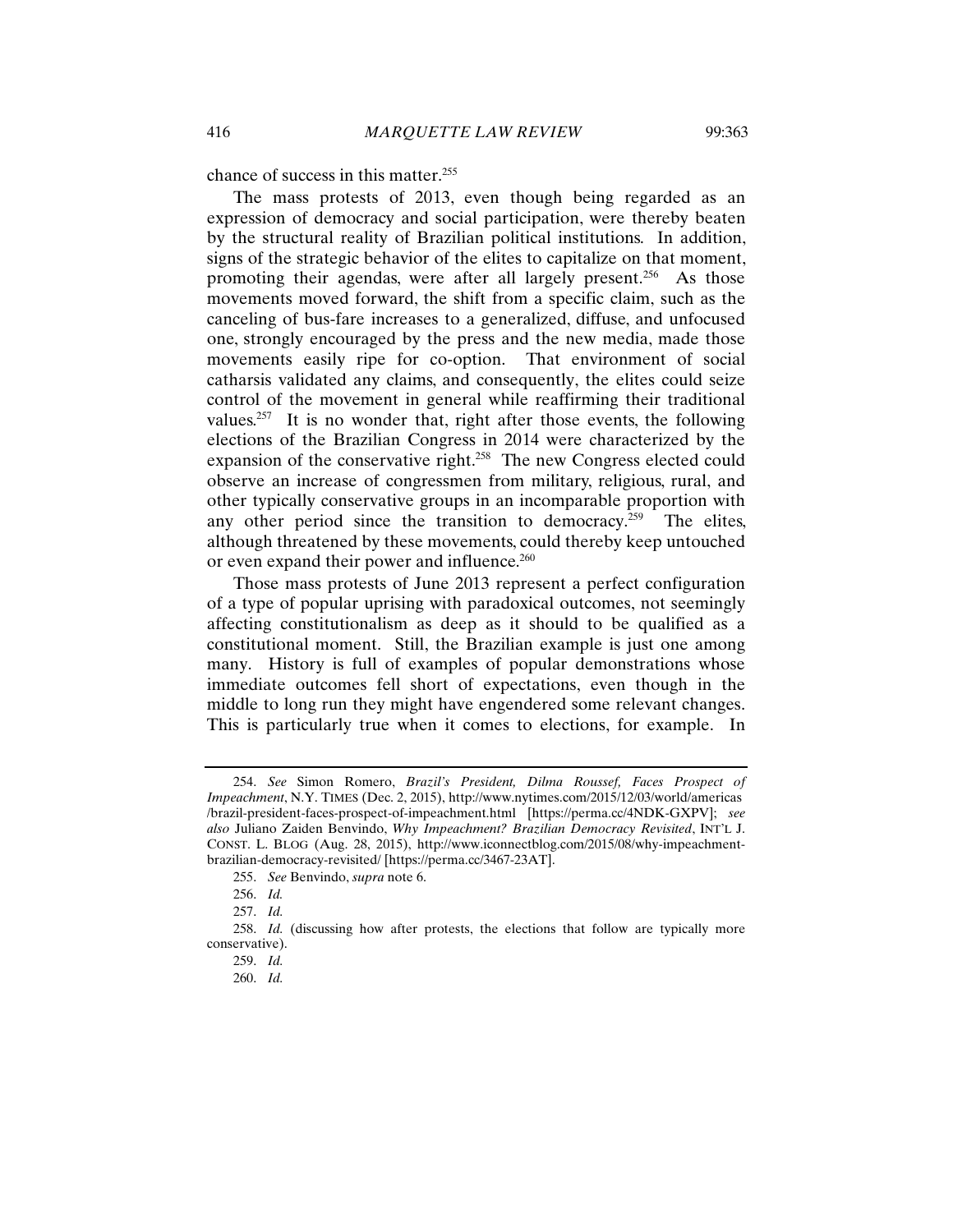1968, de Gaulle and his right-wing coalition won a landslide victory in the French Parliament after the famous mass demonstrations that May.<sup>261</sup> Although one could argue that those events "transformed the popular image of socialism in France,"262 it also proved that, notwithstanding the spontaneity and the good ideas of those protests, in the end, de Gaulle was able enough to circumvent the opposition and guarantee his victory.<sup>263</sup> One could even argue that those protests "produced few coherent policy proposals, left a disorganized and almost-collapsed movement in its wake, and led to an enlarged conservative majority and a dispirited and divided opposition[.]"264 A window for reform was nonetheless open but only when that wave of protests died down and some bargaining with the conservative reformists took place.265

In the United States, despite the economic meltdown in 2007–2008 and many protests such as Occupy Wall Street in 2011 in the streets of New York and other American cities, the aftereffects of those events were also paradoxical. As a movement characterized by "*radical* politics of inclusion"266 and a "form of living constitution in itself"267 that challenges how traditional social movements behave, $268$  its potential to create a *momentum* for change is noticeable. However, even though its

264. Sidney Tarrow, *Social Protests and Policy Reform: May 1968 and the Loi d'Orientation in France*, 25 COMP. POL. STUD. 579, 581 (1993).

<sup>261.</sup> See ANDRÉ BARJONET, LA RÉVOLUTION TRAHIE DE 1968 [THE BETRAYED REVOLUTION OF 1968] (1968); ANDREW FEENBERG & JIM FREEDMAN, WHEN POETRY RULED THE STREETS: THE FRENCH MAY EVENTS OF 1968 (2001); Serge Berstein, *1968– 1969: Une Nouvelle Trahison des Élites?* [*1968–1969: A New Treason of the Elites?*], *in* DE GAULLE ET LES ÉLITES [DE GAULLE AND THE ELITES] 300, 300–15 (Serge Berstein et al. eds., 2008).

<sup>262.</sup> *See* Douglas Kellner, *Foreword* to FEENBERG & FREEDMAN, *supra* note 261, at xxi.

<sup>263.</sup> *See id.* at xvii.

<sup>265.</sup> *See id.* at 599 (arguing, particularly with regard to the French educational reform of 1968, that those protests, if not able to yield significant reforms, could help them happen as long as some "well-placed reformists . . . turn[ed] the impetus for change into concrete proposals and pilot[ed] them through the political process").

<sup>266.</sup> Manissa McCleave Maharawal, *Occupy Wall Street and a Radical Politics of Inclusion*, 54 SOC. Q. 177, 180 (2013) (emphasis in original).

<sup>267.</sup> Simon Thorpe, *Rights, Constitution and Radical Democracy in Occupy Wall Street and Occupy London*, 1 BIRKBECK L. REV. 225, 228 (2013).

<sup>268.</sup> *See id.* at 227 ("Occupy poses a particular challenge to mainstream traditions of political and social movements.").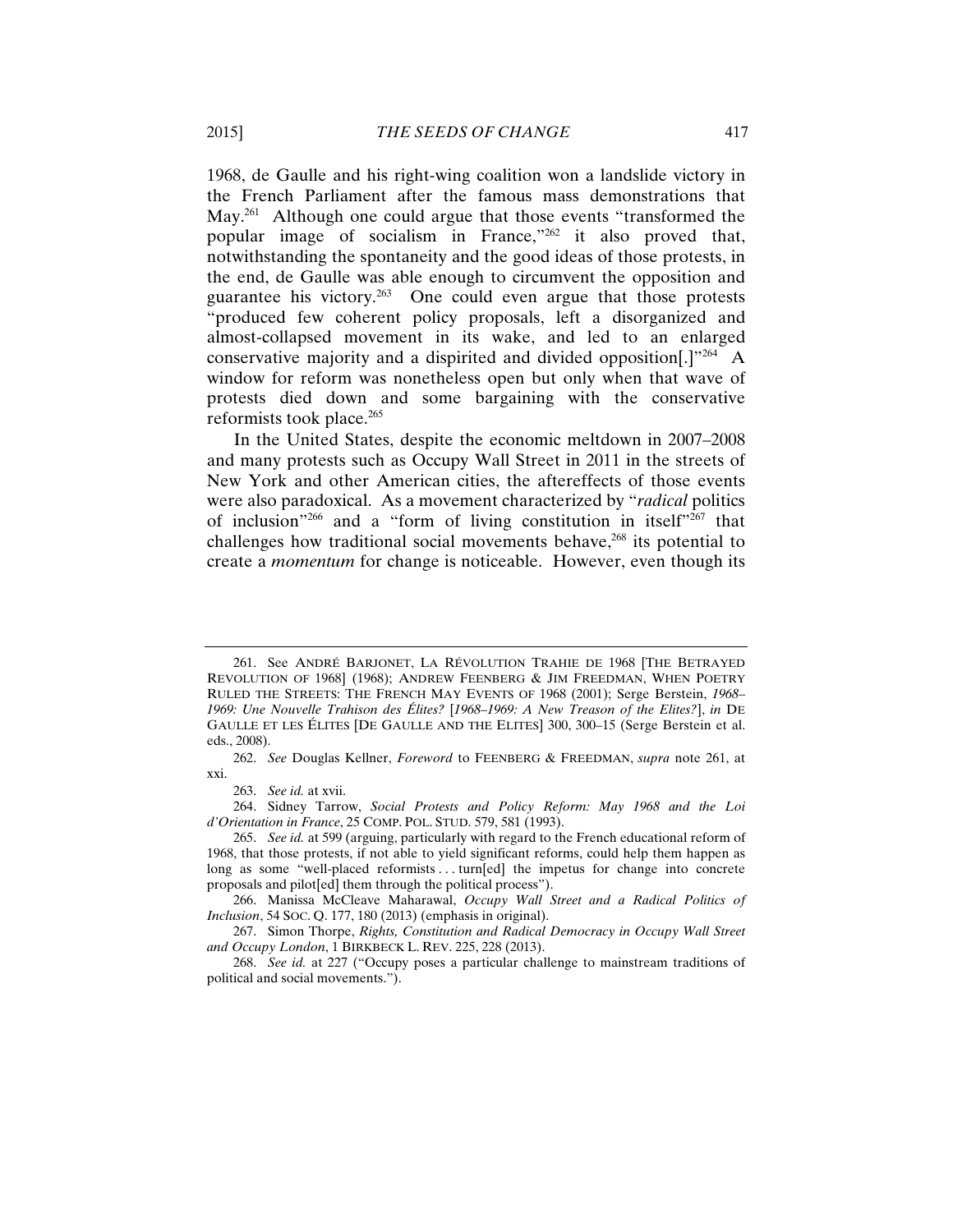demands were raised in the very process of building consensus,<sup>269</sup> and its core slogan—"We are the 99%"—pointed to general claims against inequality and injustice, $270$  those protests were also followed by a conservative backlash. The subsequent American congressional elections were marked by the growth of polarization between Republicans and Democrats.271 There was also the expansion of rightwing political groups connected to movements such as the Tea Party, $^{272}$ which also took advantage of the public ire over Wall Street in order to defend a radical program of fiscal austerity and expand the attacks over marginalized groups and minorities.<sup>273</sup> On the other hand, whether inspired or not by those protests, President Barack Obama's administration has made some moves to lessen income and social inequality, despite this increase in political polarization.274

Also in 2011, Spain underwent a right-wing takeover of its Parliament<sup>275</sup> despite thousands of students—the "*Indignados*"—

<sup>269.</sup> *See id.* at 254 (claiming that "the slow, steady, disalienating process of consensus that would eventually formulate demands, if that was the wish of the assembly, was successfully framed as a power" against the need of a specific agenda).

<sup>270.</sup> *See* Sarah Kunstler, *The Right to Occupy — Occupy Wall Street and the First Amendment*, 39 FORDHAM URB. L. J. 989, 990 (2012).

<sup>271.</sup> Thomas Carsey & Geoffrey Layman, *Our Politics Is Polarized on More Issues Than Ever Before*, WASH. POST (Jan. 17, 2014), https://www.washingtonpost.com/blogs/monkey-cage/wp/2014/01/17/our-politics-is-polarizedon-more-issues-than-ever-before/ [https://perma.cc/A9G8-JUJY].

<sup>272.</sup> *See* Peter Dreier, *Occupy Wall Street and the Tea Party*, HUFFINGTON POST (Oct. 21, 2011, 5:04 PM), http://www.huffingtonpost.com/peter-dreier/occupy-wall-street-andth\_1\_b\_1025828.html [https://perma.cc/G7QY-ZEVD]; *see also* David Lawder, *On Anniversary, Tea Party Vows to Move U.S. Congress to Right*, REUTERS, Feb. 27, 2014, 7:46 PM, http://www.reuters.com/article/2014/02/28/us-usa-politics-teaparty-idUSBREA1R01G201 40228 [https://perma.cc/9AUM-B3YB].

<sup>273.</sup> *See* Jeffrey Juris & Maple Razsa, *Occupy, Anthropology, and the 2011 Global Uprisings*, CULTURAL ANTHROPOLOGY (July 27, 2012), http://www.culanth.org/fieldsights/63-occupy-anthropology-and-the-2011-global-uprisings [htt ps://perma.cc/VS4W-YKCE].

<sup>274.</sup> *See* Paul Krugman, *Elections Have Consequences*, N.Y. TIMES (Jan. 4, 2016), http://www.nytimes.com/2016/01/04/opinion/elections-have-consequences.html?smprod=nytc ore-ipad&smid=nytcore-ipad-share&\_r=0 [https://perma.cc/5UGF-B3PN].

<sup>275.</sup> The 2011 general elections kept the two party-system virtually untouched and expanded the power of the right-wing *Partido Popular* (PP) of the Prime-Minister Mariano Rajoy. The right-wing *Partido Popular* (PP) won 186 seats, and the left-wing *Partido Socialista Obrero Español* (PSOE) won 110 seats (out of 350 seats). *See* José Manuel Romero, *Rajoy Supera Hasta la Marca de Aznar* [*Rajoy Even Surpasses Aznar's Mark*], EL PAIS (Nov. 21, 2011, 01:05 AM), http://politica.elpais.com/politica/2011/11/20/actualidad/1321 813632\_531207.html [https://perma.cc/HBX9-58KG].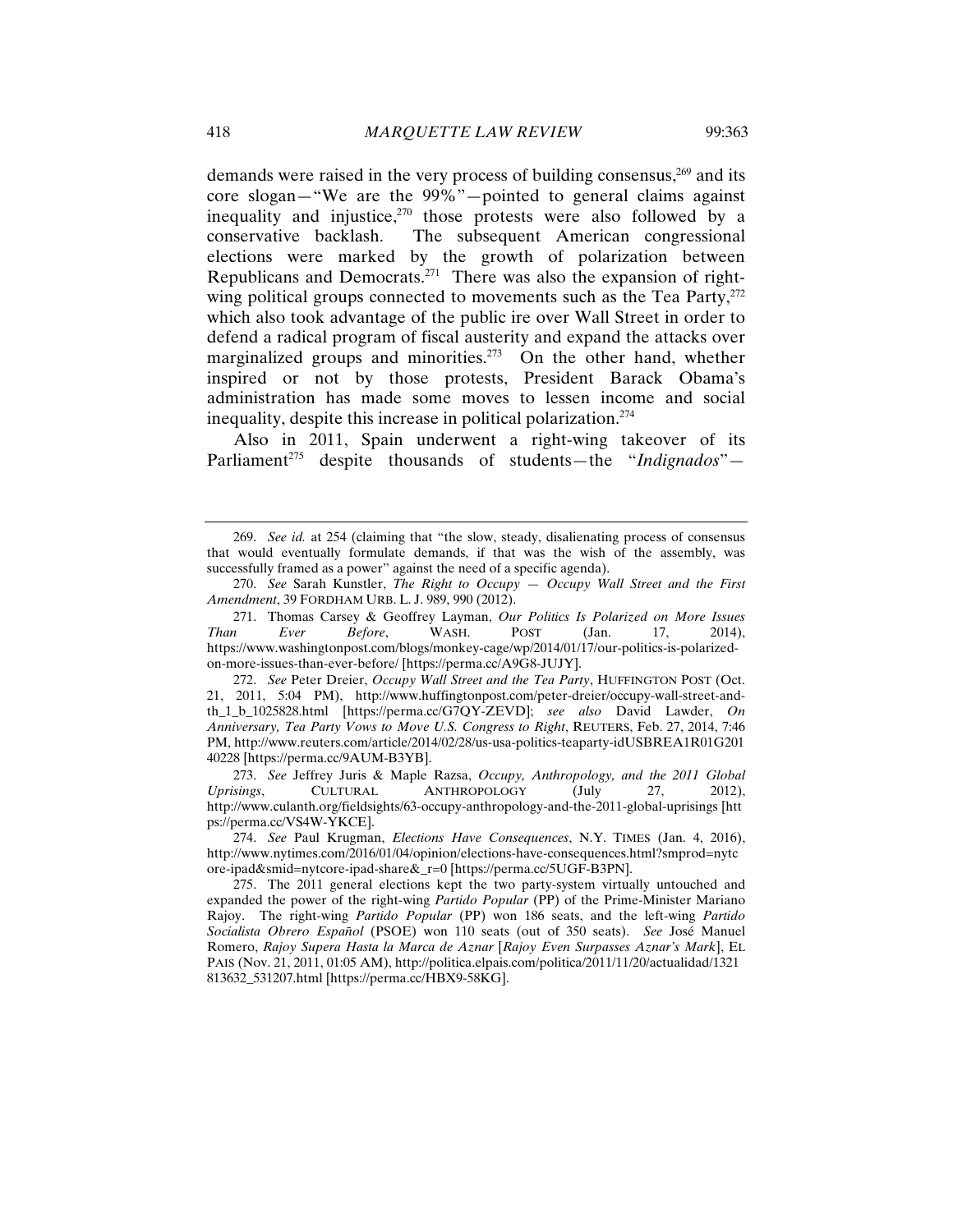protesting against the economic crisis.276 Like Occupy Wall Street, the "*Indignados*" started as a "collective political practice[] testing forms of non-representationist democracy . . . ."277 Amid a serious economic crisis and a discredited political system, the movement rapidly gained momentum with thousands of people thronging the streets of many cities in Spain,278 providing a very interesting example of expressive popular response through a "broad frame of 'real democracy' within social networks."<sup>279</sup> After it had dispersed, this movement started building some solidarity networks and setting up mechanisms of direct participation, such as neighborhood assemblies.<sup>280</sup> Yet, as it happened with the Occupy Wall Street movement, some doubts were raised about whether the "*indignados*" could effectively transform the "abstract and purely political notions of 'real democracy'"281 into practice by politically institutionalizing its various agendas.282 In this case, albeit the immediate paradoxical outcome of those protests, the "*indignados*" movement may have been more successful in the medium-long term. The 2015 general elections, unlike the previous one, substantially changed the political landscape. The longstanding two-party system was clearly affected by the growth of the "new politics"283 represented by the parties *Ciudadanos* and, above all, *Podemos*, a structured political organization originated from the "*indignados*" movement.284 This

277. Isabell Lorey, *The 2011 Occupy Movements: Rancière and the Crisis of Democracy*, 31 THEORY CULTURE & SOC'Y 43, 43 (2014).

278. *See* John Postill, *Democracy in an Age of Viral Reality: A Media Epidemiography of Spain's Indignados Movement*, 15 ETHNOGRAPHY 51, 54 (2013) (showing the demographic explosion that happened during those events).

- 279. Anduiza, *supra* note 276, at 762.
- 280. *See* Lorey, *supra* note 277, at 47.
- 281. Charnock, *supra* note 276, at 9.

282. *See* Anduiza, *supra* note 276, at 762 (questioning whether "these loose networks of organizations and individual participants will be able to uphold their momentum, articulate specific demands and continue to influence the political agenda").

283. *See* Marcos Nobre, *Laboratório Espanha* [*Laboratory Spain*], VALOR ECONÔMICO (Jan. 18, 2016, 5:00 AM), http://www.valor.com.br/politica/4396408/laboratorio-espanha [https://perma.cc/P5HM-J864] (mentioning that, in Spain, there is a visible battle between the "old" and the "new" politics).

284. *The Ciudadanos* won 40 seats and the *Podemos* won 69 seats, while the established parties *Partido Popular* (PP) won 123 seats (down from 186 seats) and the *Partido Socialista Obrero Español* (PSOE*)* won 90 seats (down from 110 seats). *See* Raphael Minder, *Governing Party in Spain Loses Majority in Parliamentary Election*, N.Y. TIMES (Dec. 20,

<sup>276.</sup> *See* Eva Anduiza et al., *Mobilization Through Online Social Networks: The Political Protest of the Indignados in Spain*, 17 INFO. COMM. & SOC'Y. 750, 750–64 (2014); Greig Charnock et al., *¡Indígnate!: The 2011 Popular Protests and the Limits to Democracy in Spain*, 36 CAPITAL & CLASS 3, 3–11 (2011).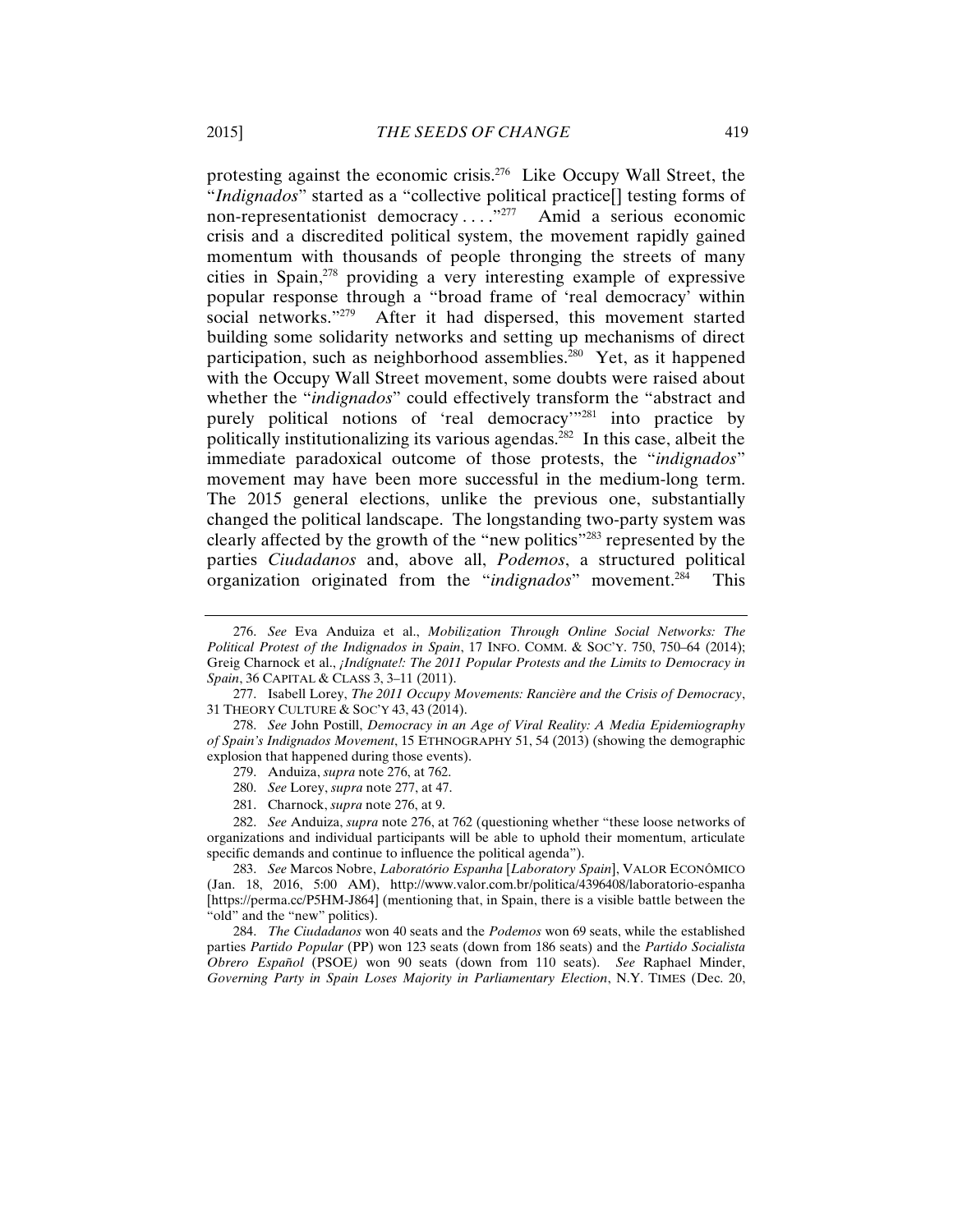outcome has certainly upset the balance of power, and now the main challenge has been how to harmonize these "new politics"' own conflicting agendas, keep its multiple groups following a coherent political platform,<sup>285</sup> and negotiate its claims with a still strong "old" politics.

Therefore, these examples show that, although the links between mass protests and subsequent political changes in democracies have been much discussed by legal scholars and political scientists,<sup>286</sup> one cannot overlook their immediate paradoxical outcomes and their effective impacts on constitutionalism. After all, these moments, now prosaically construed, can engender distinct arrangements in the very structure of constitutionalism and its institutions.<sup>287</sup>

For example, in a systemic viewpoint according to which individual interactions may not necessarily correspond to how institutions and, even more broadly, constitutionalism behave, this paradoxical outcome is what may effectively change the constitutional reality.288 Perhaps it can be this strategic behavior of the elites combined with other opposite radical actions of distinct social groups that provides some gains and benefits both at the institutional and constitutional levels. Perhaps, without this pluralism of positions, institutional constraints and constitutional thresholds would be much more fragile and flexible to adapt to the interests of a specific group. In the specific case of those mass protests of June 2013, paradoxically or not, despite congressmen defending their very political interests and, therefore, acting against the idea of a "fast track" procedure for constitutional amendment, in the

287. *See supra* Part II.

<sup>2015),</sup> http://www.nytimes.com/2015/12/21/world/europe/spain-election-rajoy-citizens-podemo s.html [https://perma.cc/A2KD-NHGD].

<sup>285.</sup> *See* Nobre, *supra* note 283.

<sup>286.</sup> *See* Lisa Anderson, *Demystifying the Arab Spring: Parsing the Differences Between Tunisia, Egypt, and Libya*, 90 FOREIGN AFF. 2 (2011); Mohamed A. Arafa, *Whither Egypt? Against Religious Fascism and Legal Authoritarianism: Pure Revolution, Popular Coup, or a Military Coup d´État?*, 24 IND. INT'L & COMP. L. REV. 859 (2014) (discussing the mass protests of June 30, 2013, in Egypt); Jack A. Goldstone, *Understanding the Revolutions of 2011: Weakness and Resilience in Middle Eastern Autocracies*, 90 FOREIGN AFF. 8 (2011); Wolfgang Rüdig & Georgios Karyotis, *Who Protests in Greece? Mass Opposition to Austerity*, 44 BRIT. J. POL. SCI. 487 (2014); Alfredo Saad-Filho, *Mass Protests Under* '*Left Neoliberalism*'*: Brazil, June-July 2013*, 39 CRITICAL SOC. 657 (2013) (examining the protests of June 2013 in Brazil and how they affect the Brazilian democracy).

<sup>288.</sup> *See* VERMEULE, *supra* note 18, at 27 ("[I]nteraction among institutions itself creates a system at the second level, one which may have very different properties than the institutions that compose it. Hence constitutionalism is a system of systems.").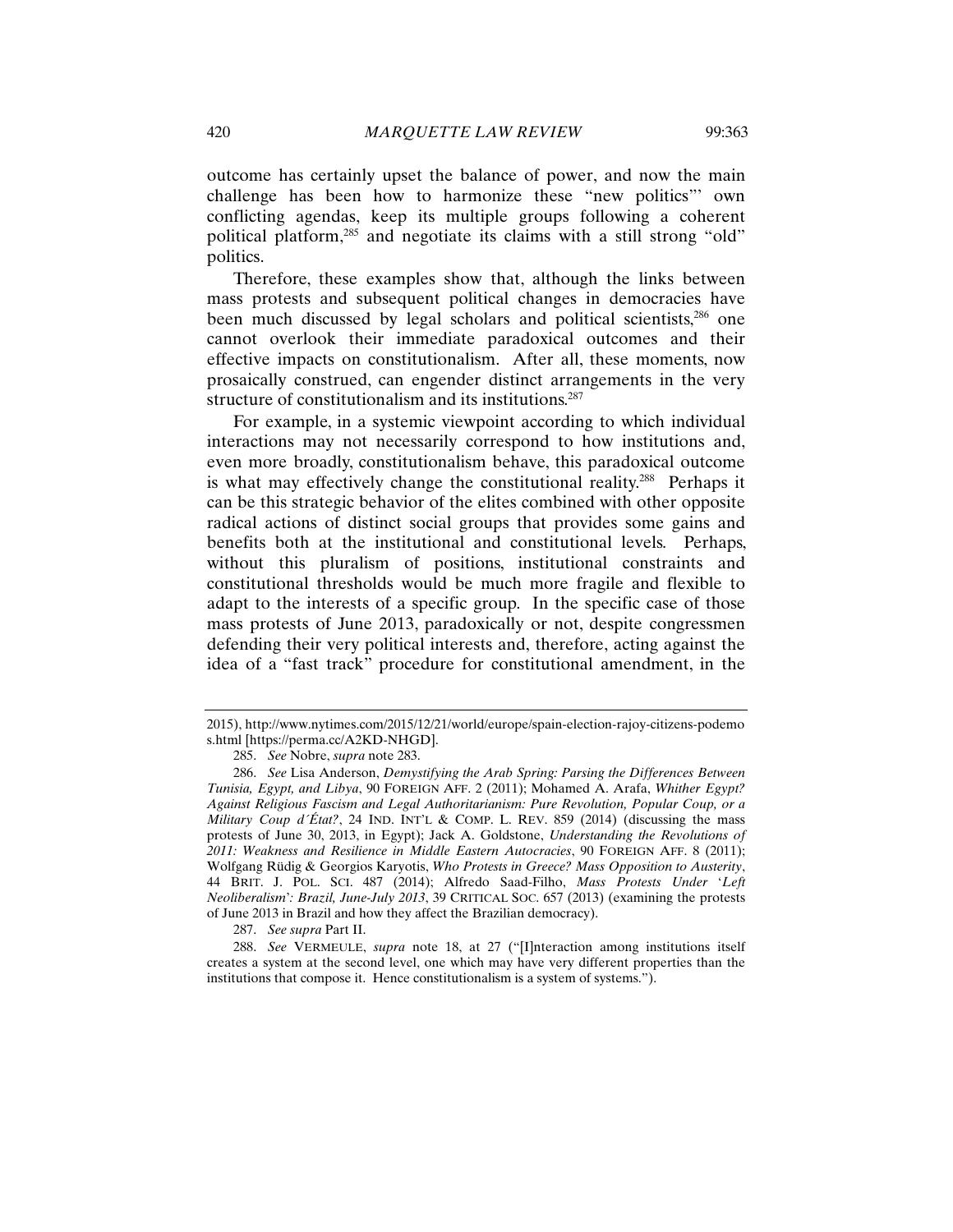end, this can lead to the need of following the rules of the game and of a much greater debate over the so-desired changes, which, in turn, would exactly correspond to what is expected, at a constitutional level, for a constitutional amendment.<sup>289</sup> A similar analogy can be drawn from the other popular protests discussed above, and in fact some of the soexpected changes that have become reality might have stemmed from a greater coordination of plural interests. Interactions, some controversial at the individual level, may yield coherence and consistency at the institutional level, whose interactions can or cannot bring about similar effects at the constitutional level.<sup>290</sup>

This argument leads us to the conclusion that what is at stake is the very paradoxical nature of the negotiation between constitutionalism and democracy, and how pluralism plays a special role in paving the ground for strengthening constitutionalism and its institutions. Those movements such as the Brazilian mass protests of June 2013, the demonstrations of May 1968 in France, Occupy Wall Street in New York in 2011, the "*Indignados*" in Spain in 2011, can be a clear sign of this increasing pluralism that might engender, in the long term, unpredictable results. For the way interactions will take place varies constantly, and the results, if apparently frustrating at first sight, might engender positive outcomes in a broader dimension of systemic analysis. The constitution, as a form of precommitment, will be followed and changed by distinct prosaic factors, many of them stemming from strategic behavior of the elites and other social groups but also from other forms of interactions taking place at the institutional level. Therefore, people and institutions will work well together, bringing forth the positive effect of the learning curve of democratic life, as long as pluralism at all levels is kept alive. Those protests might not have immediately brought about effective changes in constitutionalism and political institutions. And, as such, they might not be regarded as constitutional moments. Still this argument may give just one side of the story.

# *C. The Other Side of the Story: The Matter of Legitimacy and the Matter of Institutional Dialogue with the Citizenry*

If we shift focus, maybe we can tell the other side of the story. True, most of the frustrating outcomes of those social uprisings stem from the

<sup>289.</sup> *See* Albert, *supra* note 165.

<sup>290.</sup> *See* VERMEULE, *supra* note 18, at 27.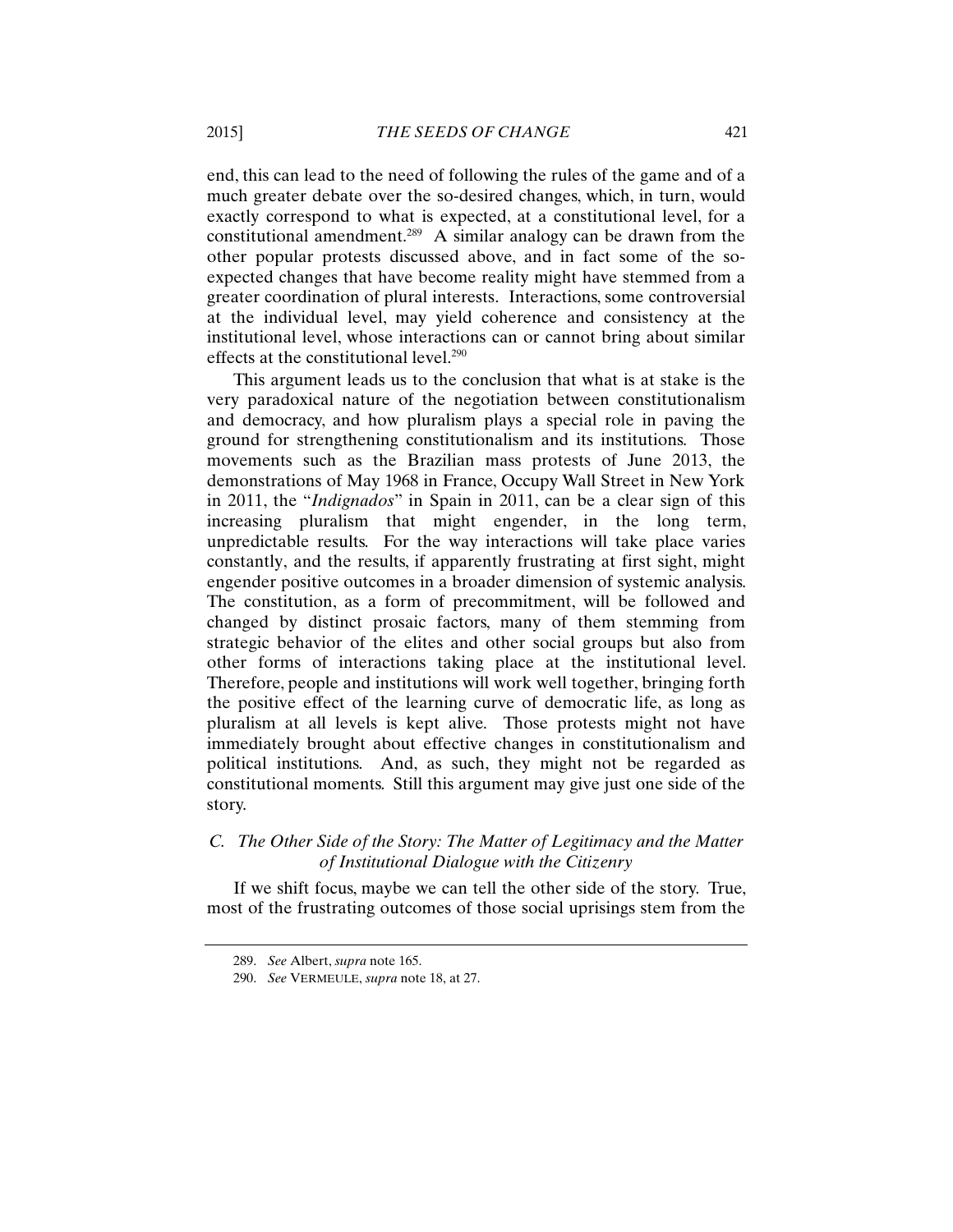strategic behavior of political elites. Particularly regarding those Brazilian popular demonstrations of June 2013, the political inertia, especially by congress, was a consequence of a direct strategic intervention of the elites.<sup>291</sup> This is particularly evident when they exploded in an unfocused, leaderless, and generalized way.<sup>292</sup> One could also argue that the disappointing results were also a symptom of a series of factors, such as the contradictory left-wing policy under influence of neoliberalism,293 the influence of the right-wing media, the unfulfilled expectations even after years of economic growth,<sup>294</sup> and the "atrophy of traditional forms of social representation."295 Many of these arguments would validate the idea that those mass protests of June 2013, like the others discussed above, were not constitutional moments at all.296

However, if we examine those protests in a systemic and prosaic perspective, the other side of the story emerges. As previously mentioned, during those mass protests of June 2013, there was a huge popular pressure for change, and particularly change in the political system, which is now supported by the government.<sup>297</sup> On the other hand, congress has since then been relatively divided on how these changes should come about.<sup>298</sup> If they support some changes, possibly there are many controversies on how to promote them. For example, the idea of making the change through a sort of "fast track" procedure of constitutional amendment, as the government indicated, has naturally many supporters in congress and in the streets, but as history shows, this might be more difficult than planned.<sup>299</sup> In the end, this pluralistic conflict of opinions might bring about a change in the political system as a result of a stronger dialogue.

Furthermore, those protests, even though not immediately yielding the so-desired outcomes, have naturally showcased how fundamental aspects of democracy, such as freedom of speech and political

<sup>291.</sup> *See* Saad-Filho, *supra* note 286, at 657, 661.

<sup>292.</sup> *See id.* at 659; Alfredo Saad-Filho *The Mass Protests in Brazil in June-July 2013*, SOCIALIST PROJECT (July 13, 2014), http://www.globalresearch.ca/the-mass-protests-in-brazilin-june-july-2013/5342736 [https://perma.cc/L8FP-BDT8].

<sup>293.</sup> *See* Saad-Filho, *supra* note 286, at 664.

<sup>294.</sup> *See id.* at 657.

<sup>295.</sup> *See id.* 

<sup>296.</sup> *See supra* Part III.B.

<sup>297.</sup> *See supra* Part III.B.

<sup>298.</sup> *See supra* Part III.B.

<sup>299.</sup> Benvindo, *supra* note 6.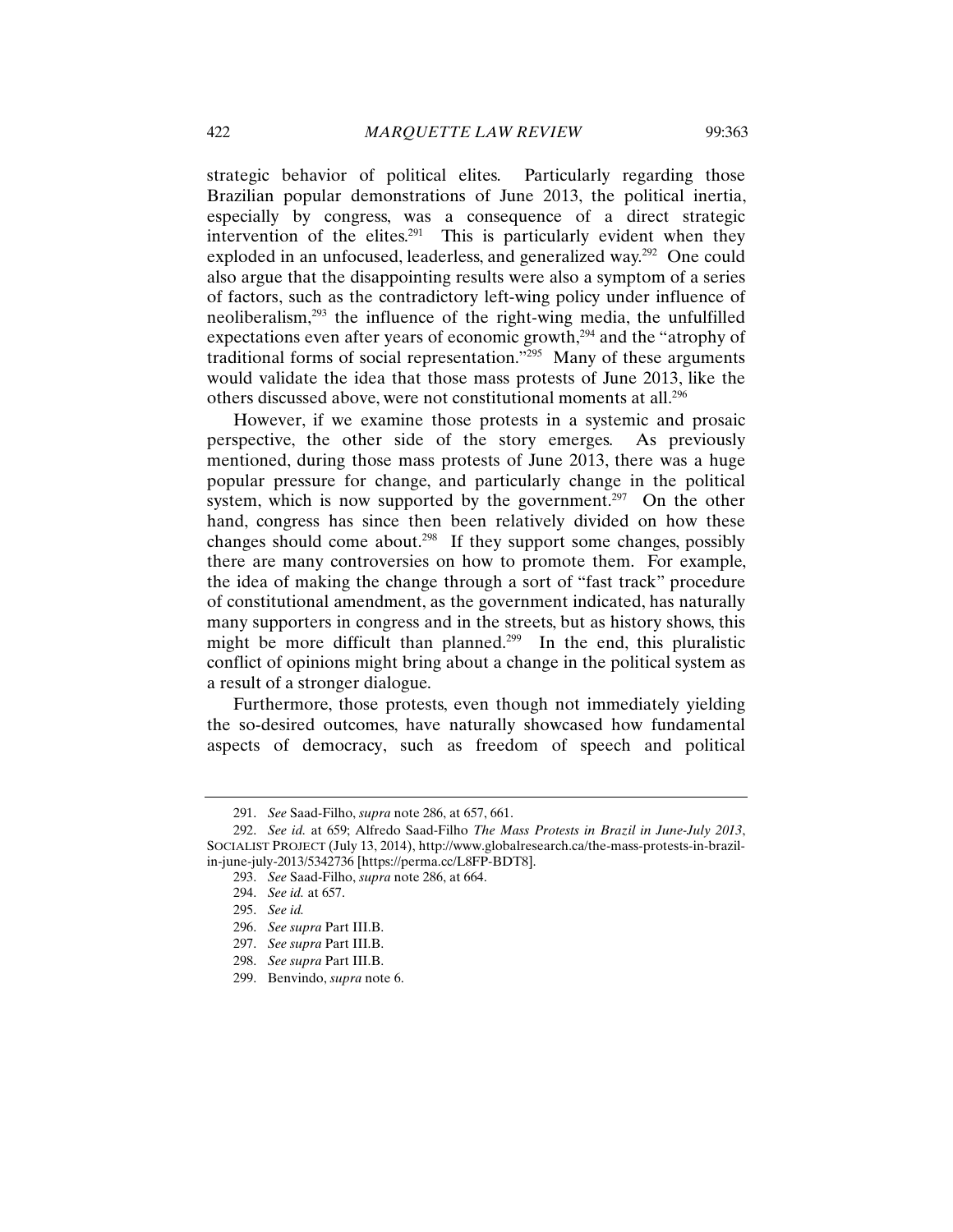expression, are vital to the integrity of institutions. They might also have proved that the constitution can serve as a tool for, or impediment to, political change. In other words, they might have revealed the pedagogical value of democracy and constitutionalism, how institutions and individuals behave during periods of crisis, and how history indeed, constitutional history—is elevated during those moments. These aspects cause effective impacts on how the interactions at all levels take place and can enhance this "performative meaning" constitutional democracy yields over time.

The results of all those protests are obviously unpredictable, for constitutional democracies are continuously challenged and put at risk. Yet, the fact that the matter of legitimacy and the matter of the institutional dialogue with the citizenry has already bore good fruits in Brazil, the odds are that, after those protests, some important changes can happen despite the rigid procedural rules for constitutional amendment. Good signs of this are already visible, such as an increase in policy monitoring mechanisms and accountability and, possibly, the strengthening of the culture of popular mobilization for change.<sup>300</sup> In addition, the Brazilian Supreme Court has also promoted a more active control—sometimes controversially—of political activities, thereby increasing the mechanisms of institutional constraint.<sup>301</sup> Therefore, in such a controversial territory, the results might be a greater level of pluralistic interactions among the distinct institutions and individuals,302 reinforcing, ultimately, the Brazilian constitutional democracy and strengthening its endurance to face such challenges. Although the elites have somehow seized control of the movement, especially when the diffuse and general agenda gained momentum, and the immediate outcomes were rather frustrating, there were relevant gains and benefits

<sup>300.</sup> *See generally id.*

<sup>301.</sup> *See* BENVINDO, *supra* note 135, at 83–160; Juliano Zaiden Benvindo, *A "Última Palavra," o Poder e a História: O Supremo Tribunal Federal e o Discurso de Supremacia no Constitucionalismo Brasileiro* [*The "Last Word," the Power and the History: The Brazilian Supreme Court and the Supremacy Discourse in Brazilian Constitutionalism*], 201 REVISTA DE INFORMAÇÃO LEGISLATIVA 71 (2014); Conrado Hübner Mendes*, Judicial Review of Constitutional Amendments in the Brazilian Supreme Court*, 17 FLA. J. INT'L L. 449 (2005); Virgílio Afonso da Silva, *Deciding Without Deliberating*, 11 INT'L J. CONST. L. 557 (2013); *see also* Juliano Zaiden Benvindo, *Institutions Matter: The Brazilian Supreme Court's Decision on Impeachment*, INT'L CONST. L. BLOG (Dec. 31, http://www.iconnectblog.com/2015/12/institutions-matter-the-brazilian-supreme-courts-decisi on-on-impeachment/ [https://perma.cc/82TQ-VMSL].

<sup>302</sup>*. See* VERMEULE, *supra* note 18, at 14–37.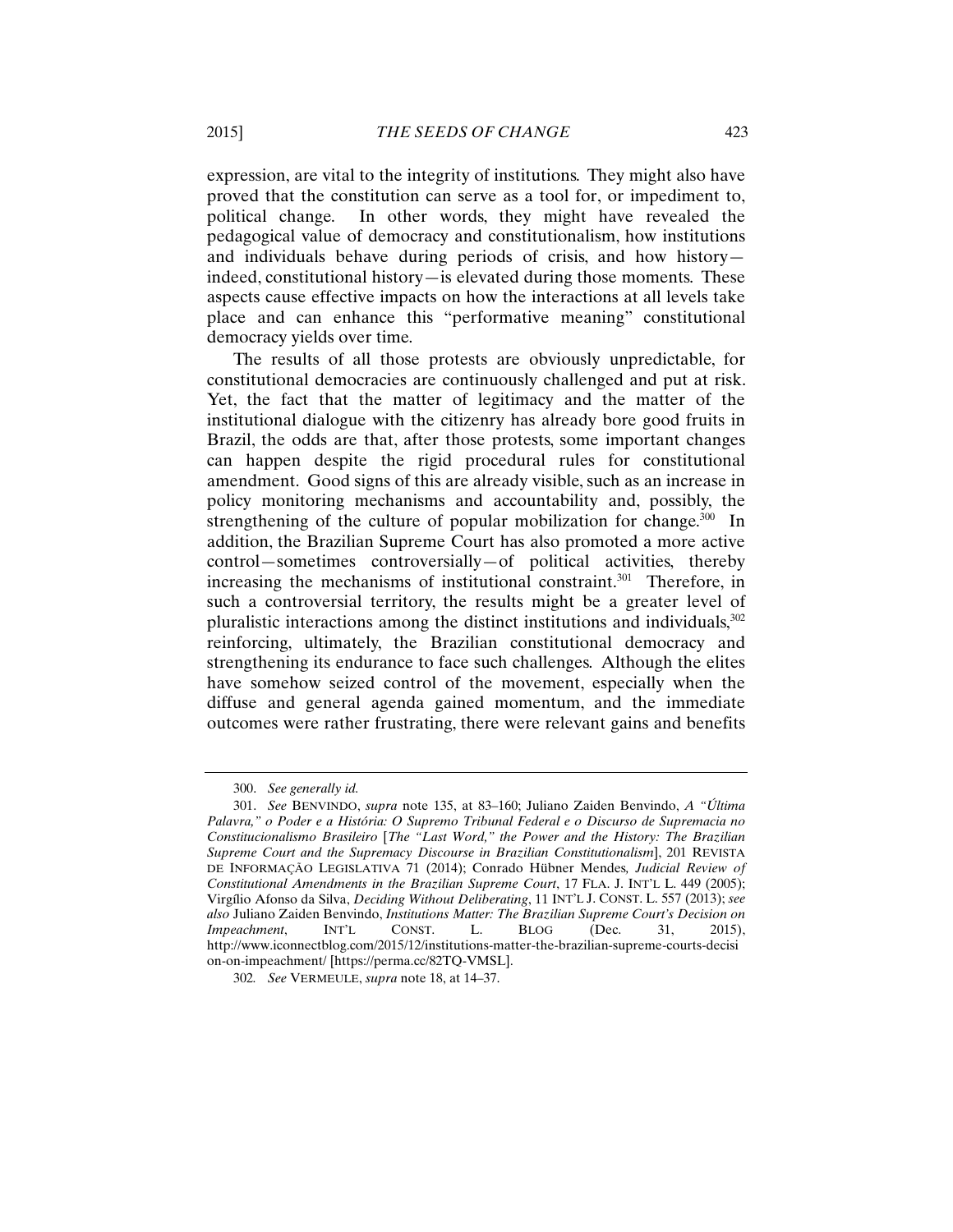for Brazilian constitutional democracy in a broader perspective. Those mass protests, in many different ways, might have enhanced pluralism in the way interactions take place at all levels.

This is why, if it is to interpret those protests as constitutional moments, they should somehow refine Ackerman's celebratory conception of constitution moments. Those normative criteria do not seem to fully gather the complexities that are usually involved in this equation. In fact, those mass protests of June 2013 as well as the other examples discussed here show the increasing curve of democratic living and captures the "performative meaning" their constitutional histories have provided. In contrast to the argument that they were not constitutional moments because they could not further structural changes in constitutionalism, the opposite conclusion is more likely. In many of them, certainly political bargains kept untouched privileges and interests of the elites and weakened political representation as a clear example of a conservative backlash that contradicts many of their claims. Still, in a systemic analysis, when this characteristic is combined with the increasing democratic curve of popular mobilization and rising pluralism while constitutional democracy has consolidated itself, the outcome can be more democracy and not the other way around.<sup>303</sup> Therefore, those popular protests—and many other moments in-between—are part of a greater process of constitution-making and constitutional living. They are part of this constitutional moment we are still living.

## IV. CONCLUSION

Bruce Ackerman's theory of constitutional moments, despite its brilliance and impact, misses a deeper appreciation of the nature of mass protests that, while not regarded as the core of a constitutional moment, may serve as a different inflection point for a constitutional democracy. Although being strongly American and based on American history, his theory has transcended that reality. Since its inception, his theory has grown wings and the distinct interpretations the constitutional literature has promoted of his normative criteria have become the paramount to evaluate the occurrence of constitutional moments in distinct realities around the world. Particularly intriguing, though, is that, while evaluating distinct realities as if they could comply with the normative criteria for being qualified as constitutional moments, the constitutional

303. *Id.*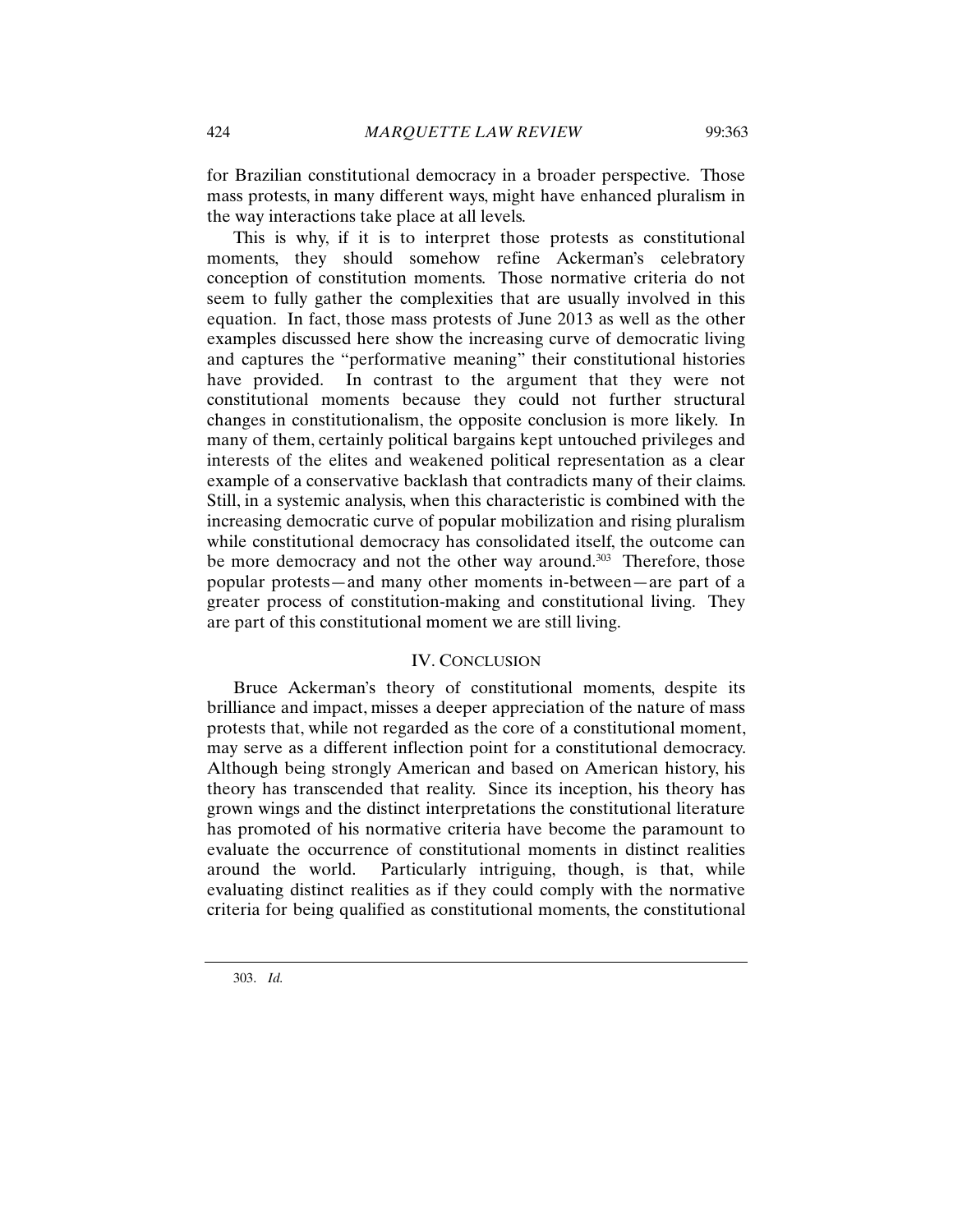literature has continuously overlooked the effects and the impacts of mass protests and popular uprisings to the very structure of the concept of constitutional moments.

When those moments are prosaically interpreted and their central arguments are demystified, new perspectives to examine how constitutional reality evolves arise. After all, the "performative meaning" indicates that, albeit the unsurmountable risks of disruption democracies bear, facts of social life like those mass protests may represent an increasing curve of constitutional living and constitutional learning, providing, in the long run, more stability and predictability. Despite their paradoxical outcomes, in a clear opposition to many of their claims, in the long run, perhaps democracy emerges stronger. A possible increase in the capacity of resisting to some threats of disruption and to learn from such challenges can bring about new horizons of how to dialogue with the society and to enhance pluralism.

This is particularly true when we examine the Brazilian case. Those mass protests are nothing other than the consequence of this "performative meaning" that gained vitality over the years of democratic life. The rising pluralism Brazil has experienced since the movements in the late '70s against the civil-military dictatorship, and which has echoed in the Constituent Assembly of 1987–1988, in the Constitution, and in popular movements such as those of June 2013, has increasingly reached the institutional level. On the one hand, people are more actively involved in the destiny of Brazil and naturally more conscious of their rights and the mechanisms to protect them. The matter of legitimacy and the matter of institutional dialogue with the citizenry have become, while working well together, the main reason for this constitutional endurance Brazil now achieved. From a learning process that yielded some "empowerment at the grass-roots level" to the "pluralistic distribution of political power,"<sup>304</sup> Brazil, while still much remains to be done, seems to be heading towards a new future.

This may sound overly optimistic. After all, future is uncertain, and changes can rapidly occur in a direction that undermines constitutional democracy and many of those achievements. Perhaps in a few months or years, these achievements may suffer some regression. There is no guarantee here or turnkey solution, and many of our assurances may fall short when push comes to shove. Even so, when we interpret this history by focusing on this prosaic way of political life, by seeing the different

<sup>304.</sup> ACEMOGLU & ROBINSON, *supra* note 155, at 460.